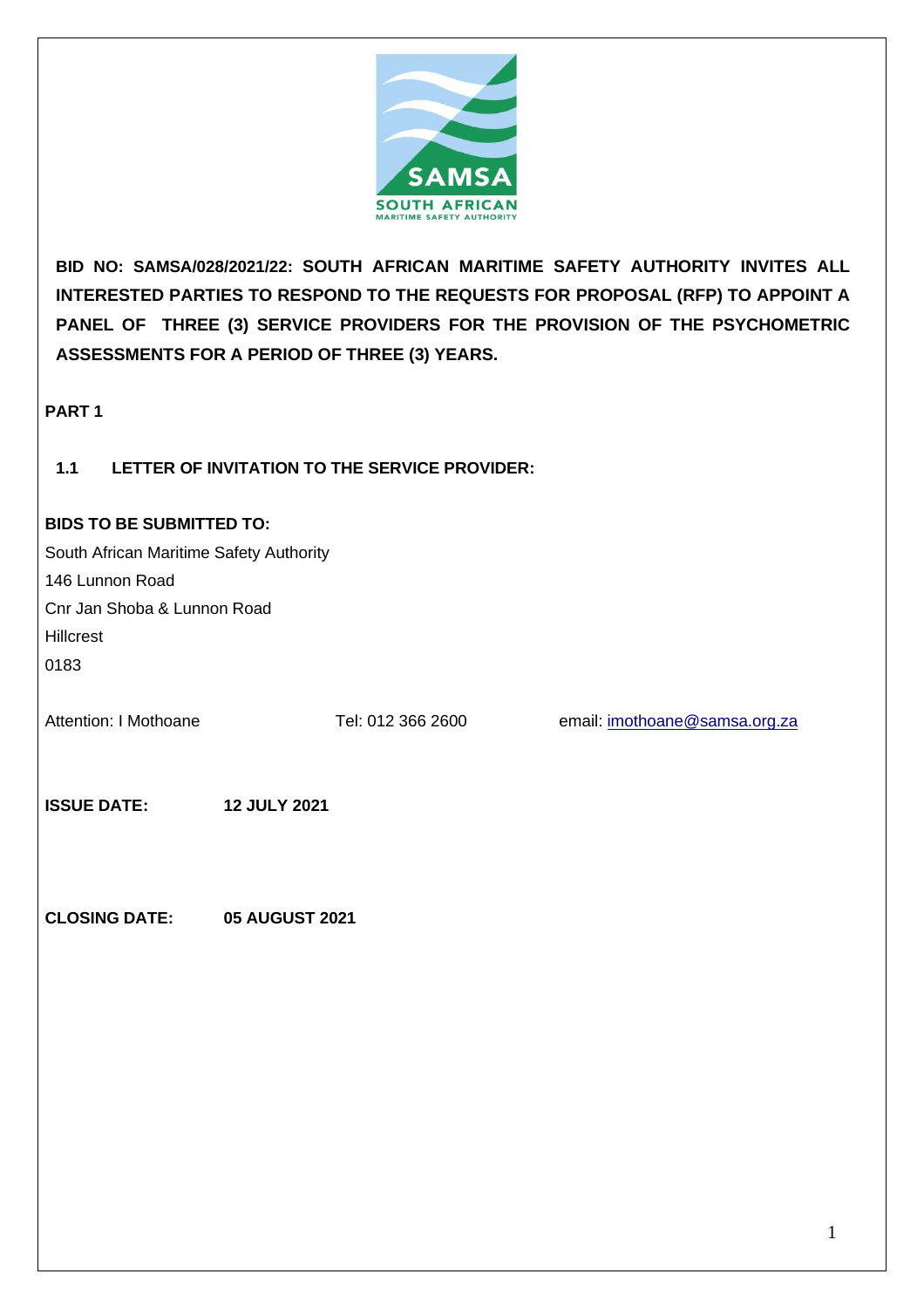A panel of three (3) service provider will be selected under the procedure described in this Request for Proposal (RFP) document.

## **The RFP consists of the following documents:**

- **Part 1** Letter of Invitation
- **Part 2** Instructions
- **Part 3** RFP Requirements
- **Part 4**  Pricing Model
- **Part 5** Evaluation Criteria
- **Part 6** Required Documents
- Confidentiality and Non-disclosure Agreement **(Annexure A)**;
- Invitation to Bid **(SBD 1)**;
- Pricing Schedule (SBD 3.3 Professional Service);
- Declaration of Interest **(SBD 4)**;
- Preference Points Claims Form in terms of the Preferential Procurement Regulations 2017 **(SBD 6.1)**; Declaration of Bidder's Past SCM Practices **(SBD 8)**; and
- Certificate of Independent Bid Determination **(SBD 9)**.

In submitting any information or documentation requested above or any other information that may be requested pursuant to this RFP, you are consenting to the processing by SAMSA or its stakeholders of your personal information and all other personal information contained therein, as contemplated in the Protection of Personal Information Act, No.4 of 2013 and Regulations promulgated thereunder ("POPI Act"). Further, you declare that you have obtained all consents required by the POPI Act or any other law applicable. Thus, you hereby indemnify SAMSA against any civil or criminal action, administrative fine or other penalty or loss that may arise because of the processing of any personal information that you submit.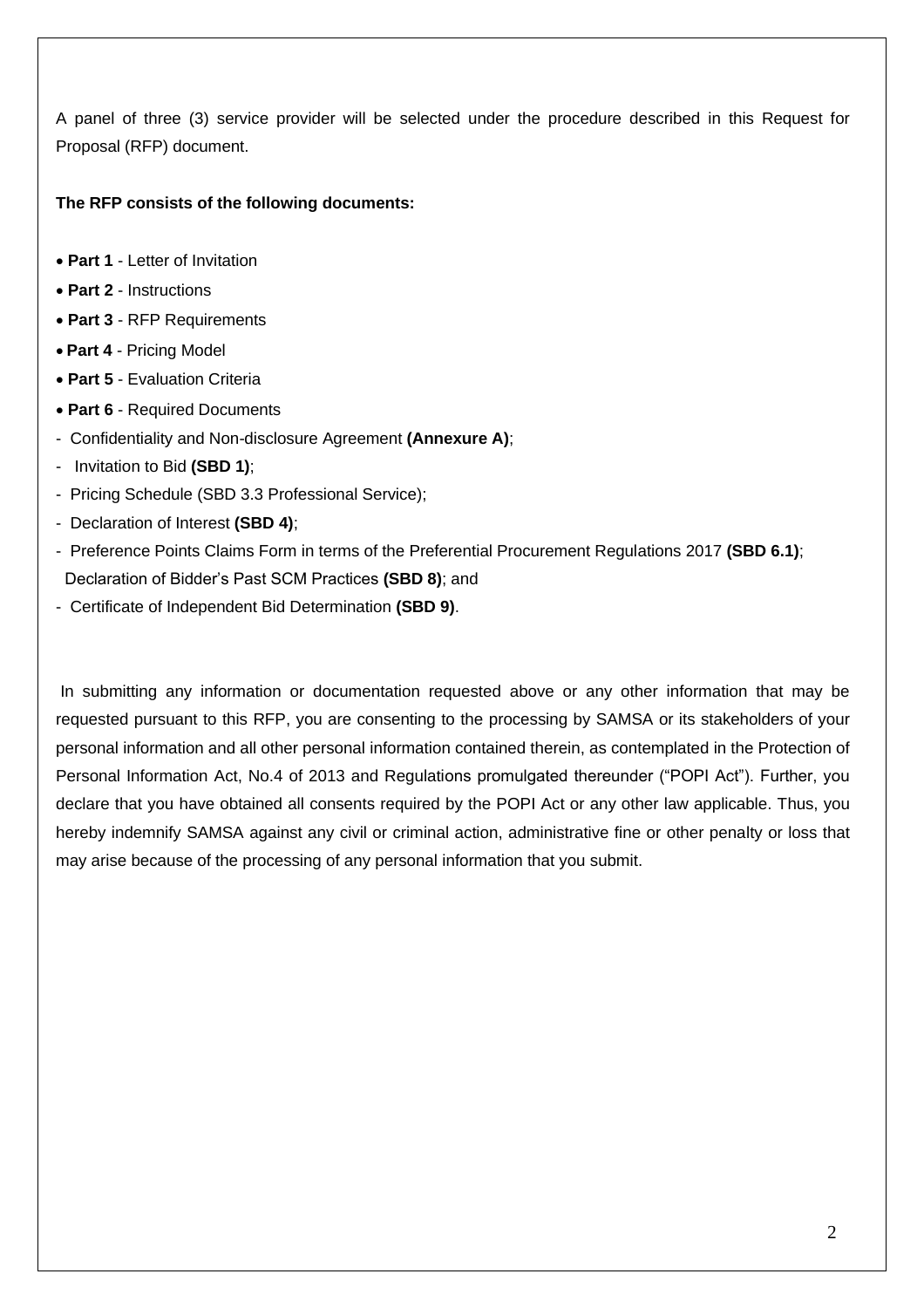## **PART 2 - INSTRUCTIONS**

#### **2. INTRODUCTION SAMSA**

2.1. The South African Maritime Safety Authority (SAMSA) was established on the 1st April 1998 under the SAMSA Act 5 of 1998. The objectives of the Authority are:

- To ensure safety of life and property at sea;
- To prevent and combat pollution from ships in the marine environment; and
- To promote the Republic's maritime interests.

SAMSA has also been charged with the responsibility of executing the following:

• Administration of the Merchant shipping (National Small Vessel Safety) Regulation, 2007, as amended (the Regulations). The Regulations extends SAMSA's Core mandate to include inland waterways (only waterways accessible to the public) within the Republic. That is to ensure boating safety on our waters.

• Implementing and executing the Long-Range Identification and Tracking (LRIT) of vessels along the South African coastline. The Long-Range vessels monitoring system assist in securing South Africa's coastal waters in the midst of the rising lawlessness at sea, with particular reference to the worrying scourge of pirate attacks along the east coast of Africa.

SAMSA's head office is based in Pretoria, while there are 8 other offices based along the South African coastline.

#### **2.2. Contractual commitment**

No commitment of any kind, contractual or otherwise shall exist unless and until a formal written agreement has been executed by or on behalf of SAMSA. Any notification of preferred bidder status by SAMSA shall not give rise to any enforceable rights by the Bidder. SAMSA may cancel this RFP any time prior to the formal written agreement being executed by or on behalf of SAMSA. SAMSA reserves the right at its sole discretion, and at any time, to amend, deviate from, postpone, discontinue or terminate the transaction/procurement process without incurring any liability whatsoever to any other party. SAMSA reserves the right not to award this tender to the highest ranked or highest scoring bidder, as it needs to align its procurement practices to governance practices that are in line with its own growth path. These may include but are not limited to: driving socio-economic development objectives that are enshrined in various government policies.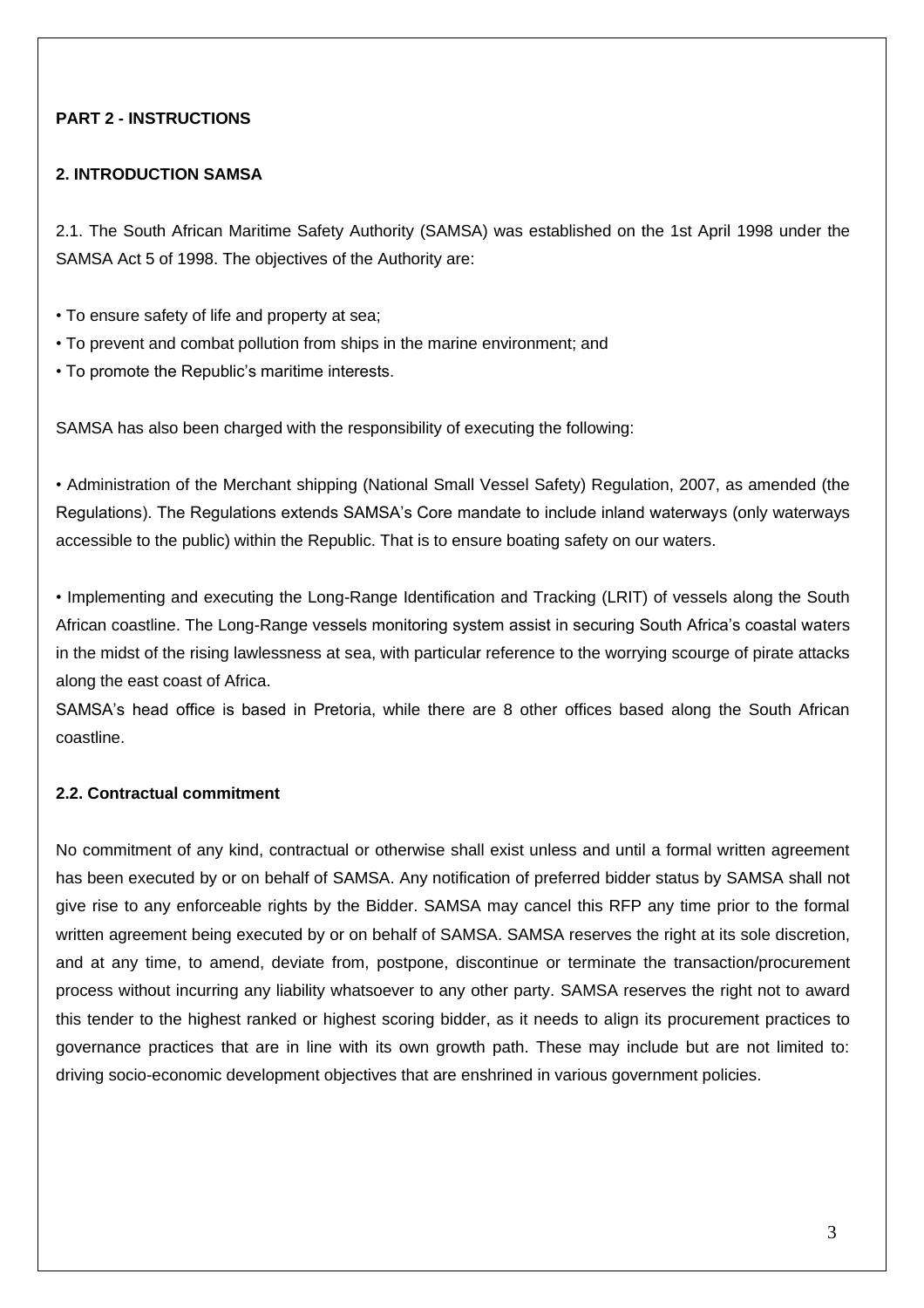## **2.3. Confidentiality**

All bidders to this RFP will be required to sign the confidentiality and non-disclosure agreement outlined on Annexure A in this document.

#### **2.4. Submission Format (Returnable Schedules)**

Bidders are required to submit a comprehensively detailed and clearly indexed bid response in accordance with the submission format specified below (each schedule must be clearly marked):

#### **2.4.1 Cover Page**

• The cover page must clearly indicate the Bid Number, Bid Description and the Bidder's Name.

#### **2.4.2 Schedule 1**

• Executive Summary (explaining how you understand the requirements of this RFP, summary of your proposed solution and the summary of your experience relevant to the requirements of this RFP)

#### **2.4.3 Schedule 2**

• All documents listed on Part 6 of this RFP Document (duly completed and signed);

- Valid Tax Clearance Certificate(s) (TCC);
- Valid Certificate of Incorporation i.e. CIPC company registration documents or a CSD report.

• Valid B-BBEE verification certificate indicating the contribution level of the bidding entity. An Exempted Micro Enterprises (EME) with an annual turnover less than R10 million, is only required to obtain an affidavit confirming the annual total revenue and level of black ownership. A Qualifying Small Enterprise (QSE) that has 51% or more black beneficiaries may obtain an affidavit confirming the annual total revenue and level of black ownership.

**Note:** If a bidder is a Consortium, Joint Venture or Prime Contractor with Subcontractor(s), the documents listed above must be submitted for each Consortium/ JV member or Prime Contractor and Subcontractor(s).

• Copy of Joint Venture/ Consortium/ Subcontracting Agreement duly signed by all parties (if applicable).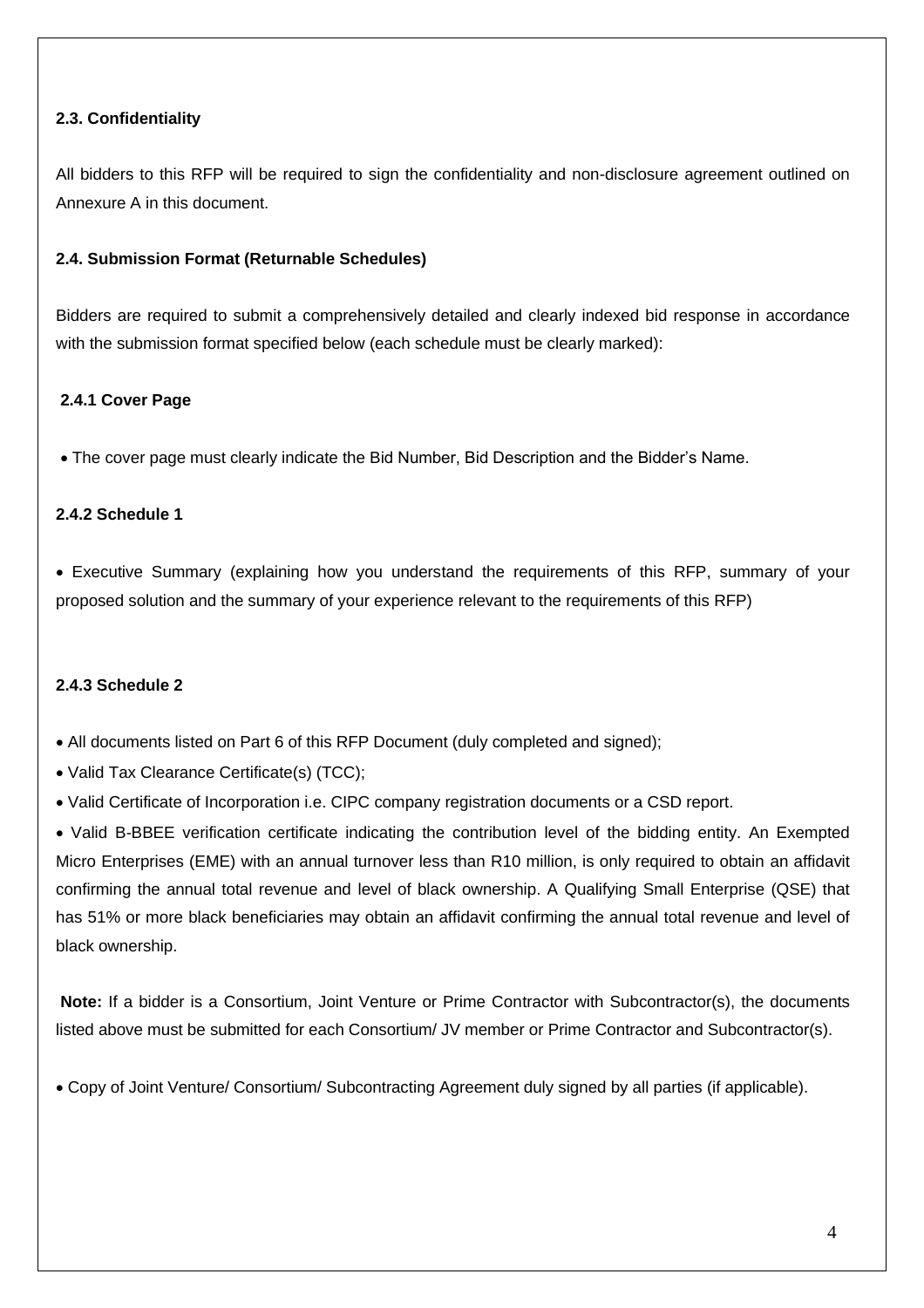### **2.4.4 Schedule 3**

• Technical Proposal in line with the Evaluation Criteria in Part 4 of this RFP document.

#### **2.4.5 Schedule 4**

• Financial/ Price Proposal of this RFP document

**Note:** Bidders are requested to submit 1 original copy and 1 hardcopy of their printed proposals and one electronic copy on portable media.

#### **2.5. Submission of Proposals**

• The closing date for the submission of proposals is **05 AUGUST 2021** at 11h00am. Duly completed proposals must be sealed in an envelope that is endorsed with the words "**SAMSA/027/2021/22: "PROVISION OF THE PSYCHOMETRIC ASSESSMENTS**". The envelope must be posted in the tender box at SAMSA reception desk located at: Physical address **146 Lunnon Road, Cnr Jan Shoba & Lunnon Road, Hillcrest, Pretoria 0183.**

• Bidders must ensure that they sign the **Receipt register** at the Reception.

• Late or incomplete tender proposals will not be accepted or considered, and any proposal delivered to any address other than the address mentioned above will not be accepted.

• E-mailed, posted or faxed proposals will **NOT** be accepted.

**Note:** SAMSA will not be responsible for bids delivered by courier services which are not in the tender box at the time closing date and time.

#### **2.6. Queries and clarifications**

Any additional information required which is not clarified in the specifications must be addressed in writing to [\(jchilopo@samsa.org.za\)](mailto:jchilopo@samsa.org.za) by **23 JULY 2021**. Additional information may be provided at SAMSA's discretion, who reserves the right to provide the same information to all other interested parties, should this enhance the submission. SAMSA reserves the right to request meetings with Bidders to clarify responses or seek additional information to refine assessments. SAMSA reserves the right to conduct supplier due diligence prior to final award or any time during the contract period. This may include site visits and requests for additional information.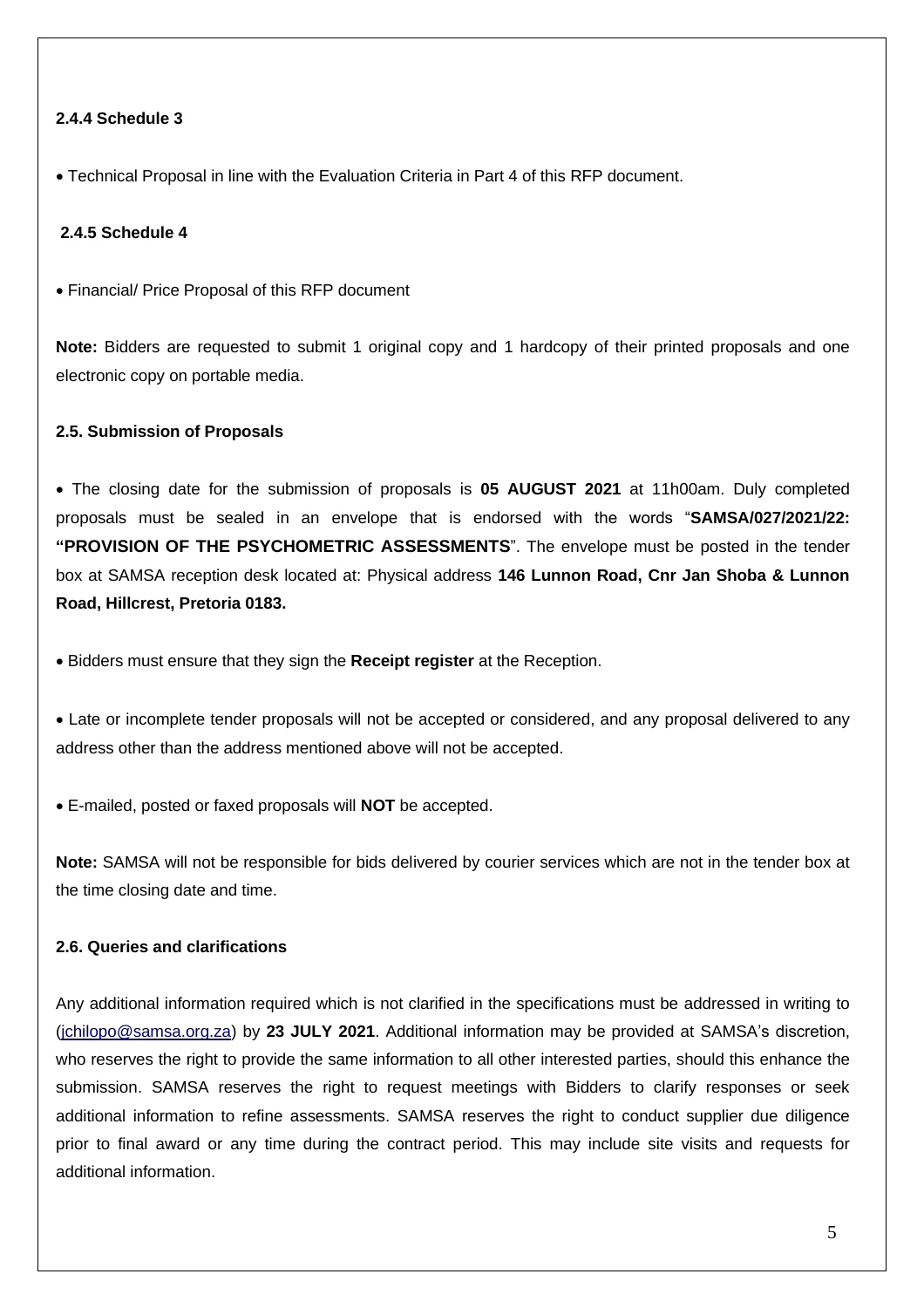## **2.7. Automatic Disqualification**

SAMSA reserves the right to disqualify any bidder which has done one or more of the following, and such disqualification may take place without prior notice to the offending bidder:

- Failed to provide proof that they are tax compliant with SARS
- Submitted incomplete information and documentation according to the requirements of this RFP document;
- Submitted information that is fraudulent, factually untrue or inaccurate information;
- Received information that is not available from other potential bidders through fraudulent means;
- Failed to comply with mandatory requirements if stipulated in the RFP document;
- Misrepresented or altered material information in whatever way or manner;
- Promised, offered or made gifts, benefits to any SAMSA employee;
- Canvassed, lobbied in order to gain unfair advantage;
- Committed fraudulent acts; and
- Acted dishonestly and/or in bad faith etc.

## **2.8. SAMSA's rights**

SAMSA reserves the right to:

- Amend any conditions, bid validity period, RFP specifications, or extend the bid closing date, all before the bid closing date. Such amendments will be posted on SAMSA's website under the relevant tender information. All prospective bidders should therefore ensure that they visit the website regularly before they submit their bid response to ensure that they are kept updated on any amendments in this regard.
- Award this bid in whole or in part not to make an award at all.
- Award this bid to more than one bidder.
- Negotiate with all or some of the shortlisted bidders.
- Not accept the lowest priced bid or award the bid to a bidder other than the highest
- Conduct site visits at bidder's offices and /or at client sites if so required
- Request any relevant information and /or documents to verify or clarify or information supplied in the bid response in relation, but not limited, to the structure of the bidding entity, bidder's capacity, proposed solution, proposed timelines etc.
- By submitting a bid, the bidder hereby gives consent to SAMSA to conduct any form of vetting or due diligence on the bidding entity and /or any of its directors/trustees/shareholders/members.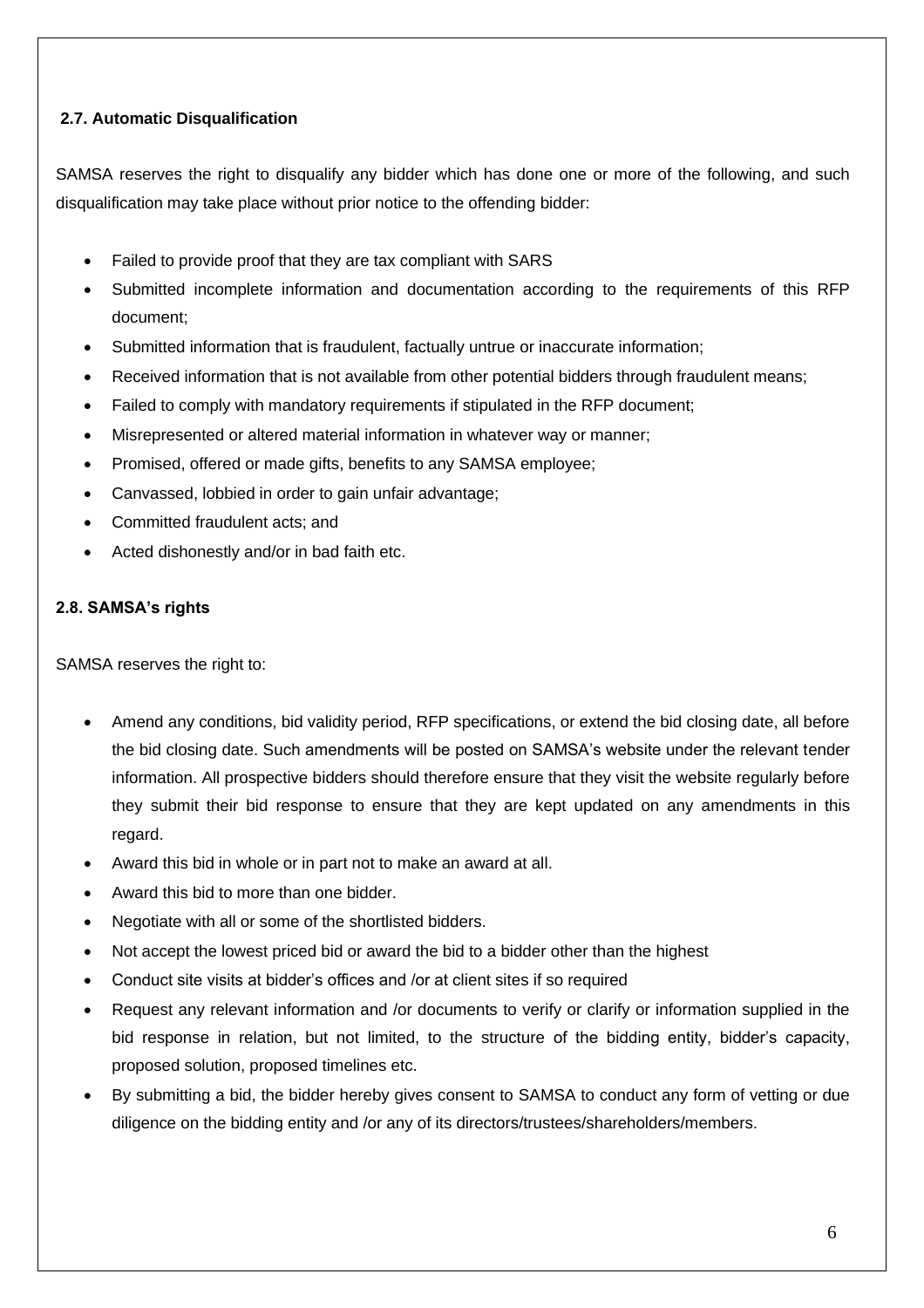## **2.9. Proposal costs**

All costs and expenses incurred by the bidder relating to their participation in, and preparation of this proposal process shall be borne by the bidder exclusively.

## **2.9. Validity period**

The proposals should remain valid for **120** days after the closing date.

## **2.11. Important dates**

| <b>Activity</b>                          | <b>Date</b>           |
|------------------------------------------|-----------------------|
| <b>Release of RFP</b>                    | <b>12 JULY 2021</b>   |
| Last day of queries                      | <b>23 JULY 2021</b>   |
| <b>Responses to queries</b>              | <b>27 JULY 2021</b>   |
| Closing date for submission of proposals | <b>05 AUGUST 2021</b> |

SAMSA reserves the right to amend any date specified above. Any changes will be communicated to the interested parties.

## **2.11. Transformation**

SAMSA promotes transformation within the maritime services sector of the South African economy and as such, bidders are encouraged to partner with majority black owned entities (51% black owned and controlled). Such partnerships may include the formation of a Joint Venture and/ or subcontracting agreement etc., where a portion of the work under this tender would be undertaken by black owned entities. To give effect to this requirement, bidders are required to submit a partnership / subcontracting proposal detailing the portion of work to be outsourced, level of involvement of the black owned partner and where relevant, submit a consolidated B-BBEE scorecard in line with the provisions of the PPPFA Regulations which will be considered as part of the B-BBEE scoring.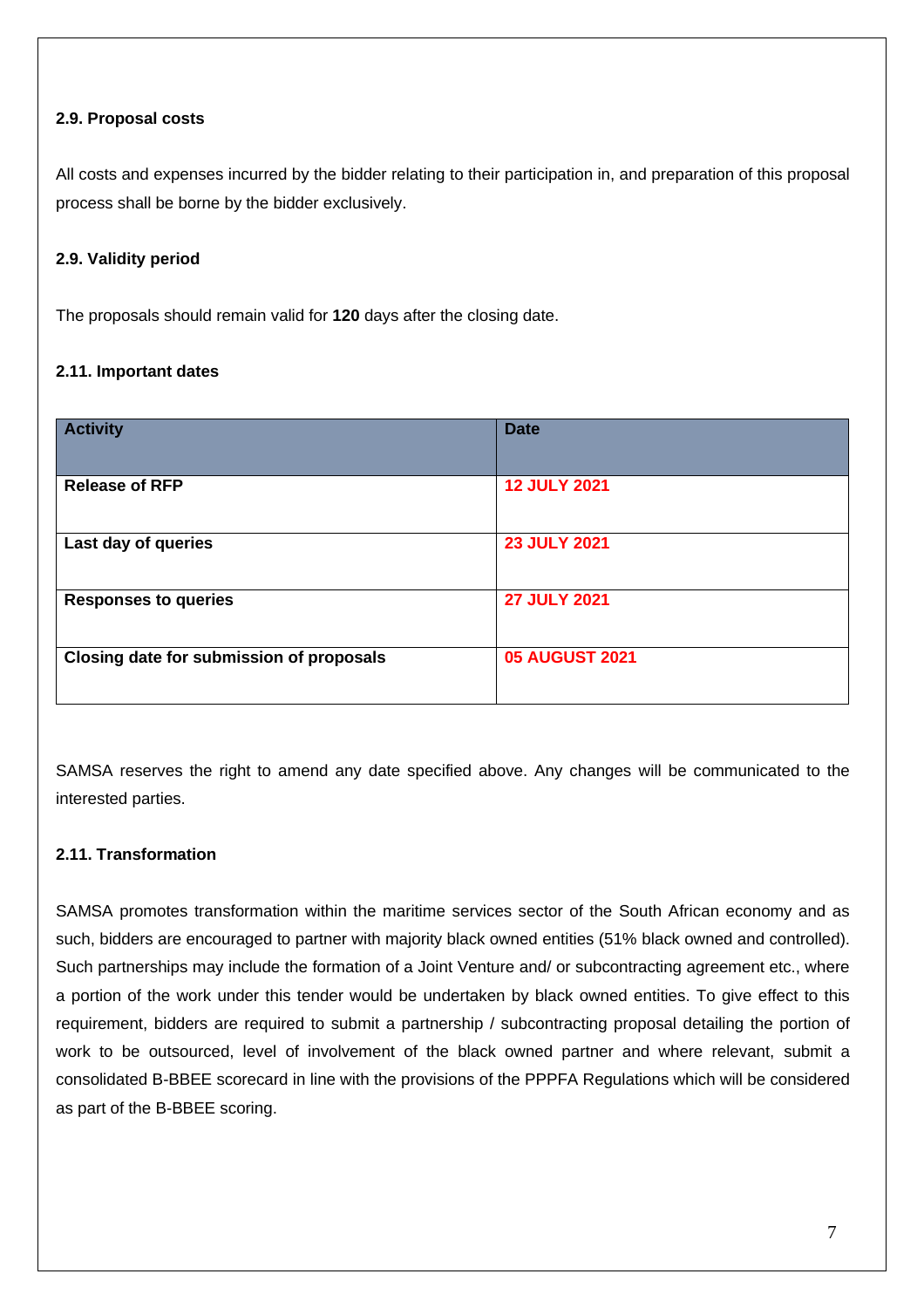#### **3. PART 3 - RFP REQUIREMENTS**

#### **3.1 SCOPE OF WORK**

SAMSA seeks to source services of a qualified panel of three (3) Service Provider/s who will be largely responsible for the provision of an assessment tools and assessment services for all levels within the organisation. The Service Providers will function on a national level throughout SAMSA and will interface with HR largely, the relevant line managers, and candidates themselves. The Service Provider/s will be identified to provide an assessment service for the all levels within the company. All identified panel of Service Providers will therefore have to meet the criteria set out below.

| <b>NO</b>    | SCOPE OF WORK                                                | Comply | <b>Not</b> | <b>COMMENT</b> |
|--------------|--------------------------------------------------------------|--------|------------|----------------|
|              |                                                              |        | comply     |                |
| $\mathbf{1}$ | The Respondent must employ registered                        |        |            |                |
|              | psychologists to recommend suitable tools,                   |        |            |                |
|              | compile the<br>reports<br>and<br>provide<br>the              |        |            |                |
|              | necessary assessment feedback.                               |        |            |                |
|              | The respondent should be able to provide                     |        |            |                |
|              | assessment tools of the following nature                     |        |            |                |
|              |                                                              |        |            |                |
|              | Reasoning<br>ability<br>2.1<br>aptitude<br>or                |        |            |                |
|              | assessments - which measures a variety of                    |        |            |                |
|              | depending<br>abilities<br>upon<br>the<br>role                |        |            |                |
|              | requirements, including but not limited to                   |        |            |                |
|              | verbal, numerical, diagrammatic, abstract,                   |        |            |                |
|              | error checking, spatial and mechanical                       |        |            |                |
|              | aptitudes that predict the ability to work with              |        |            |                |
|              | words, numbers, systems, logic, details,                     |        |            |                |
|              | designs and equipment.                                       |        |            |                |
|              | <b>Skills</b><br>2.2<br><b>Skills</b><br><b>Assessments:</b> |        |            |                |
|              | Assessments measure a wide range of skills                   |        |            |                |
|              | required for various job types e.g. Typing                   |        |            |                |
|              | Skills, Microsoft Excel Skills etc                           |        |            |                |
|              |                                                              |        |            |                |
|              |                                                              |        |            |                |
|              |                                                              |        |            |                |
|              |                                                              |        |            |                |
|              |                                                              |        |            |                |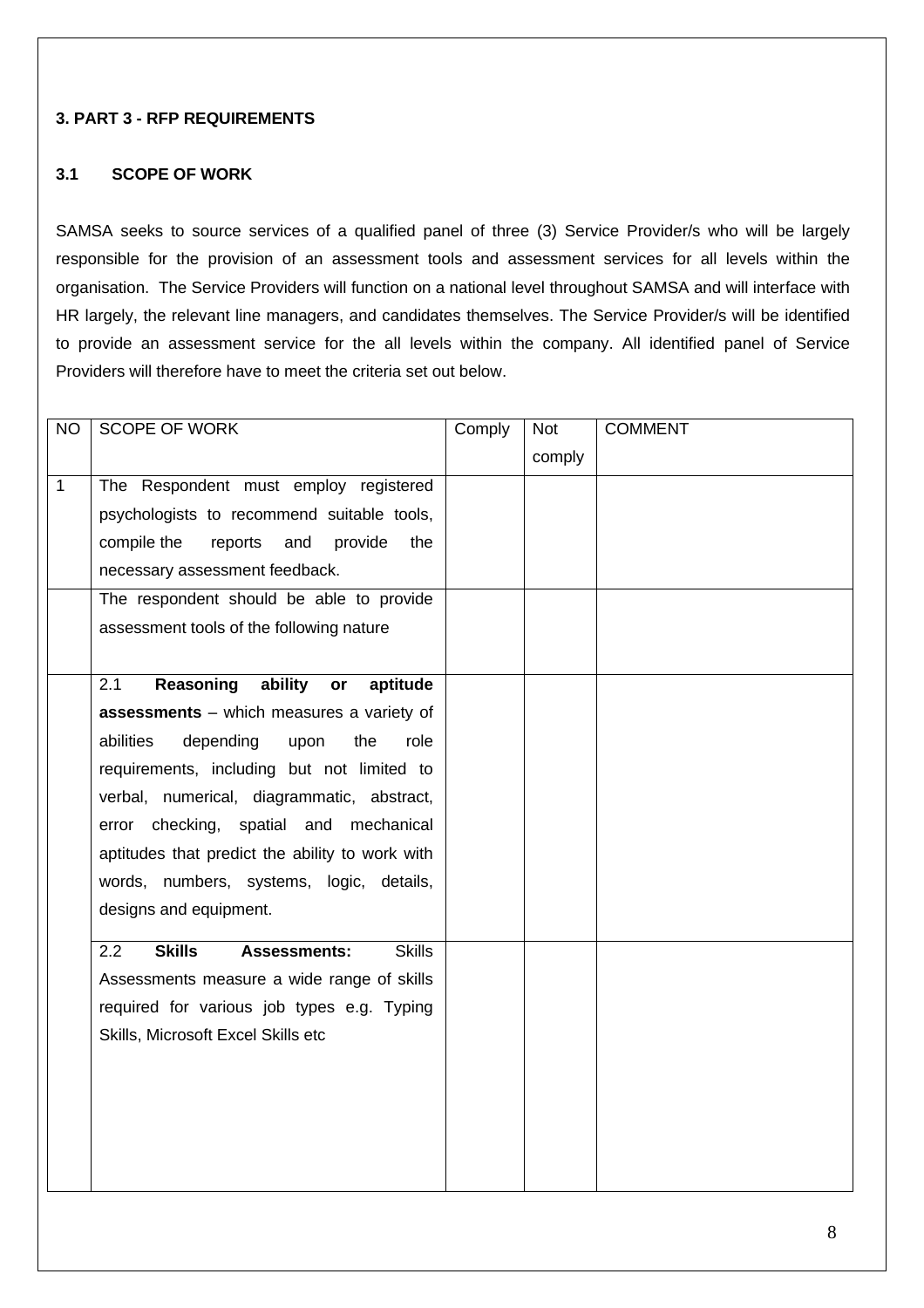| 2.3                                                |  |
|----------------------------------------------------|--|
| <b>Personality</b>                                 |  |
| <b>Questionnaires/Inventories:</b><br>Personality  |  |
| assessments that measures personality type         |  |
| gives organizations an understanding of how        |  |
| aspects of an individual's behavioural style       |  |
| will affect his or her performance at work that    |  |
| can be used for selection, development, talent     |  |
| management,<br>succession<br>planning,             |  |
| leadership programs, coaching and career           |  |
| planning.                                          |  |
| Strategic Capability: A measure of<br>2.4          |  |
| thinking<br>strategic<br>processes,<br>capability, |  |
| learning potential and dealing with cognitive      |  |
| functioning to particular work environments in     |  |
| terms of the inherent complexity and stylistic     |  |
| requirements of work.                              |  |
|                                                    |  |
| Leadership<br>360<br>2.5<br>Assessments;           |  |
| Assessment forms for Leaders that evaluate         |  |
| skills, effectiveness and influence as an          |  |
| executive, leader or manager. With this sort of    |  |
| evaluation, SAMSA leadership should receive        |  |
| feedback from a set of colleagues, customers,      |  |
| subordinates and managers.                         |  |
|                                                    |  |
| <b>Assessment Centre &amp; Simulation</b><br>2.6   |  |
| material (e.g. in-tray exercises, roles plays,     |  |
| presentations and group exercises) - business      |  |
| simulation exercises that are designed to          |  |
| generate behavioural evidence and cover a          |  |
| wide range of realistic business scenarios         |  |
| across a variety of industry sectors and           |  |
| business functions. These include:                 |  |
| Presentation by the candidate                      |  |
| Group exercises                                    |  |
| Individual exercises                               |  |
| Interview (technical or competency)                |  |
| Role play and simulation exercises.                |  |
|                                                    |  |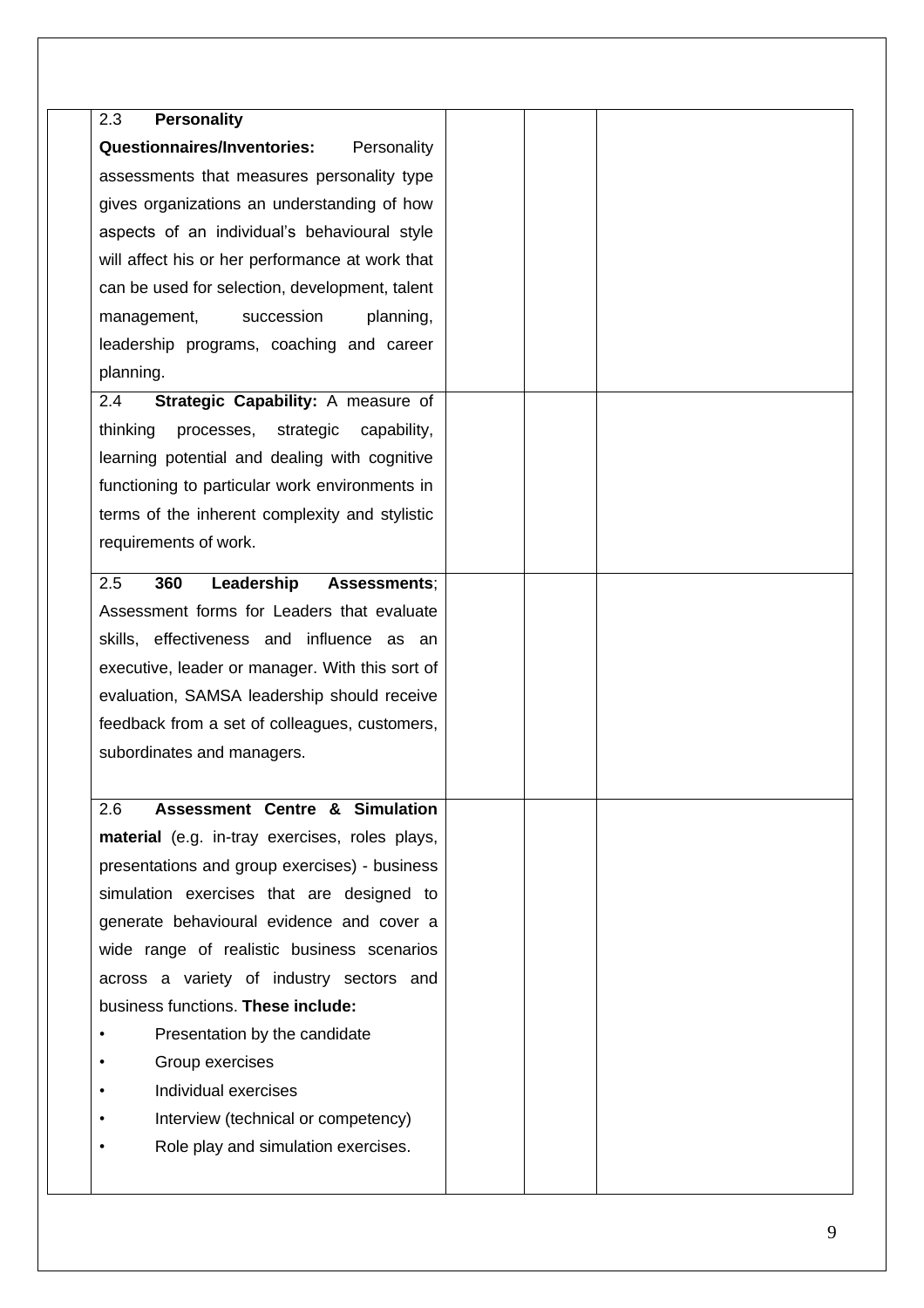| 3              | The Service Provider must have knowledge<br>and experience on the principles of behaviour<br>observation as they apply to simulation<br>assessment techniques and assessment<br>centre techniques                                                                                                                                                                          |  |  |
|----------------|----------------------------------------------------------------------------------------------------------------------------------------------------------------------------------------------------------------------------------------------------------------------------------------------------------------------------------------------------------------------------|--|--|
| 4              | The Service Provider must have extensive<br>knowledge of and experience in conducting<br>assessments<br>levels<br>at<br>all<br>(including)<br>Executive/CEO level).                                                                                                                                                                                                        |  |  |
| 5              | The Service Provider must be able to provide<br>extensive specialist advice and guidance in<br>terms of occupational assessments.                                                                                                                                                                                                                                          |  |  |
| 6              | The Service Provider must have an office in<br>the Gauteng province so as to be able to<br>service SAMSA Head Office area, and must<br>also be willing to travel both nationally and<br>internationally if and when required.                                                                                                                                              |  |  |
| $\overline{7}$ | The Service Provider must be fully compliant<br>with the HPCSA and other professional or<br>relating to assessments<br>legal<br>statutes<br>(Employment Equity Act, Code of Good<br>Practice, Code of Practice for Psychological<br>Assessment for the Workplace in SA and the<br>International Test Commission Guidelines on<br>Computer and Internet Based Assessments). |  |  |
| 8              | The Service Provider must assist with any<br>legal queries and be willing to defend the<br>assessment process and tools used in any<br>legal action (e.g. CCMA cases, etc.).                                                                                                                                                                                               |  |  |

## 9. Service deliverables

In the event that an assessment service is required, the Service Provider will be required to deliver on every phase of the assessment process (see diagram for the 3 phases). Below are the quality standards and requirements for each of the phases in the process.

**Preparation Phase** (Identify requirements, assessment battery, etc.)

**Delivery Phase** (Arrange and conduct assessments, reporting and feedback)

**Final Phase** 

(Evaluation, data storage, research, etc.)

9.1 Preparation Phase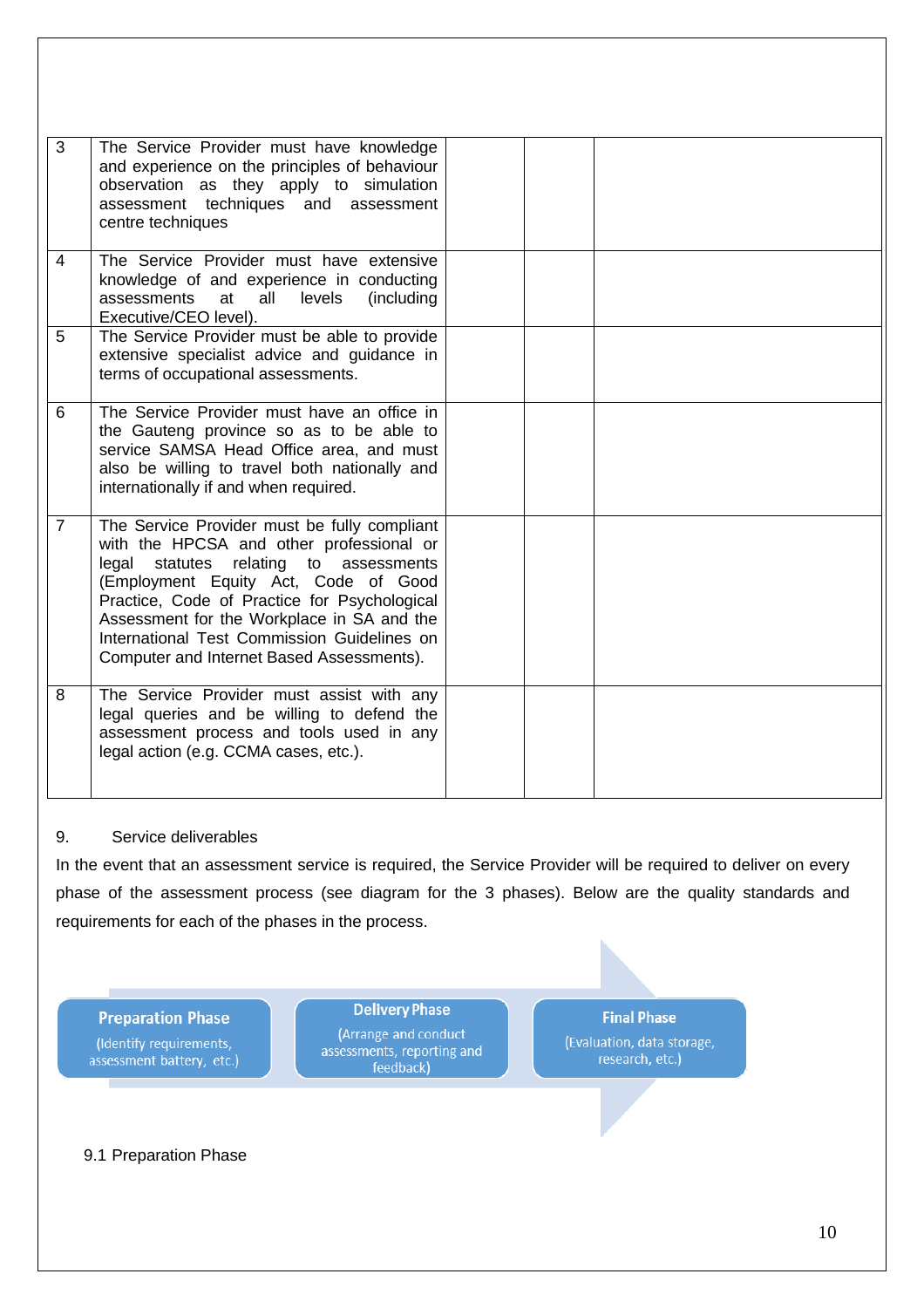- Identify the essential competencies required for the specific position and determine any other business requirements for the position
- Contact the required stakeholders (line managers, etc.) to determine the assessment need, required competencies and other necessary information required to provide the assessment service effectively
- Determine and design the appropriate assessment battery to measure and elicit the required competencies and to meet the assessment needs and goals
- The assessment batteries must include a variety of assessment tools, methods/instruments, while ensuring that over-assessment does not take place
- Ensure availability on short notice to conduct assessment service
- Provide a fast turn-around time by ensuring that initial investigation meetings / assessment sessions are arranged within 48 hours on receipt of request

## 1.1 Delivery Phase

- Contact the candidates, establish rapport and facilitate the relationship and process with the candidates in a professional and personal manner, reflective of the SAMSA brand
- Make arrangements for the assessment session (venue, date, time, logistics, material, etc.)
- Ensure flexibility around the candidate in terms of both time and location
- Integrate all assessment information into a user-friendly feedback report
- Provide integrated verbal feedback to the deciding panel
- Provide the candidates with individual feedback on their assessment results (both to the successful and unsuccessful candidates)
- Provide regular updates on the progress of the assessments

## 1.2 Delivery Phase

- Conduct customer evaluation surveys and continuously improve on the process where necessary
- Provide feedback and all reports to SAMSA OD Manager
- Uphold confidentiality at all times
- Maintain data storage and ensure the collection of all necessary data for effective research purposes
- Determine the return on investment and the value of the assessment information used in the decisionmaking process
- Assist with any research requests such as validation research where applicable
- **2.** Key performance indicators
	- On-time service provision
	- User-friendly reports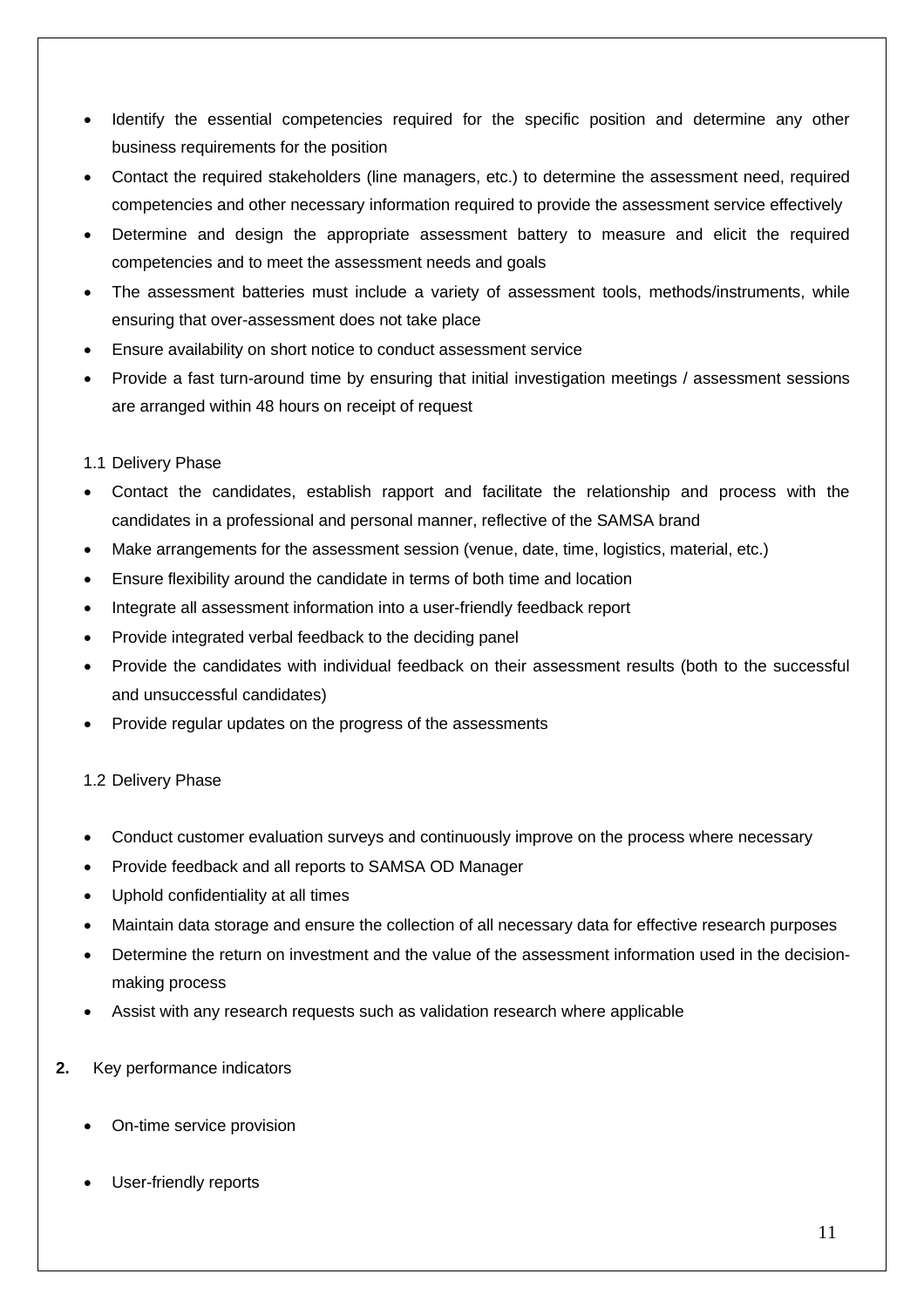- Customer Satisfaction ratings
- Data integrity in terms of thoroughness, accuracy and relevance

## **3.** Target group/audience

The Service Provider must be able to provide assessment tools and/or services to any level of employee, ranging from top leadership to entry level positions.

Information to be included in the proposal is listed below:

## **4.** Client list

- Include a list of your top 5 corporate clients for reference purposes
- Specify what work was contracted
- The duration of the contract

## **5.** Employees / Team

- Provide proof of registration with the HPCSA of all registered psychometrists and psychologists in your employ (a minimum of 2 registered psychologists is required)
- Specify their areas of specialization in the assessment service field
- Provide a list of your employees assessment related accreditation

## **6.** General

- List area/s of operation and location of offices both in SA.
- Provide a document explaining your assessment approach and process, also explain how you go about data storage and management for a specific client
- Provide three automated assessment reports for R&S purposes, 1 report that was done at a high level (e.g. Executive level), 1 report that was done at a middle level (e.g. management) and 1 report that was done at a lower level. Please ensure that all identifiable information is hidden/deleted from the report (e.g. candidate name, ID number, etc). These reports can include a variety of assessment tools.
- Provide some recent customer feedback comments you have received relating to the assessment service you have provided to other customers/clients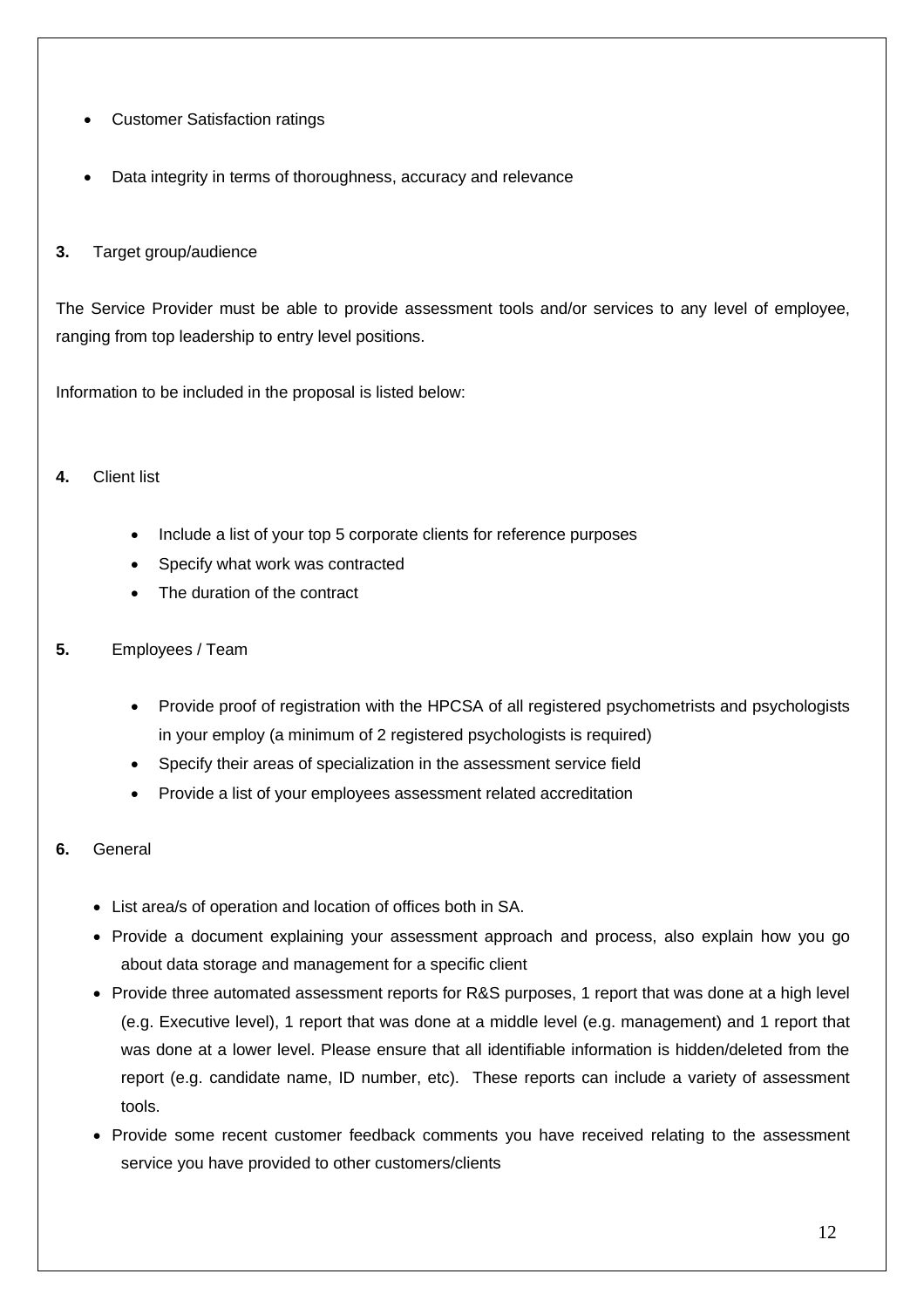• If you have been involved in any research, provide examples/extracts of some of these (any validation studies, etc.)

## **3.5 Contract Duration**

The appointed service provider will be required to start with project implementation immediately after signing the contract. The service provider will be expected to provide advisory and intermediary services for a period of three (3) years.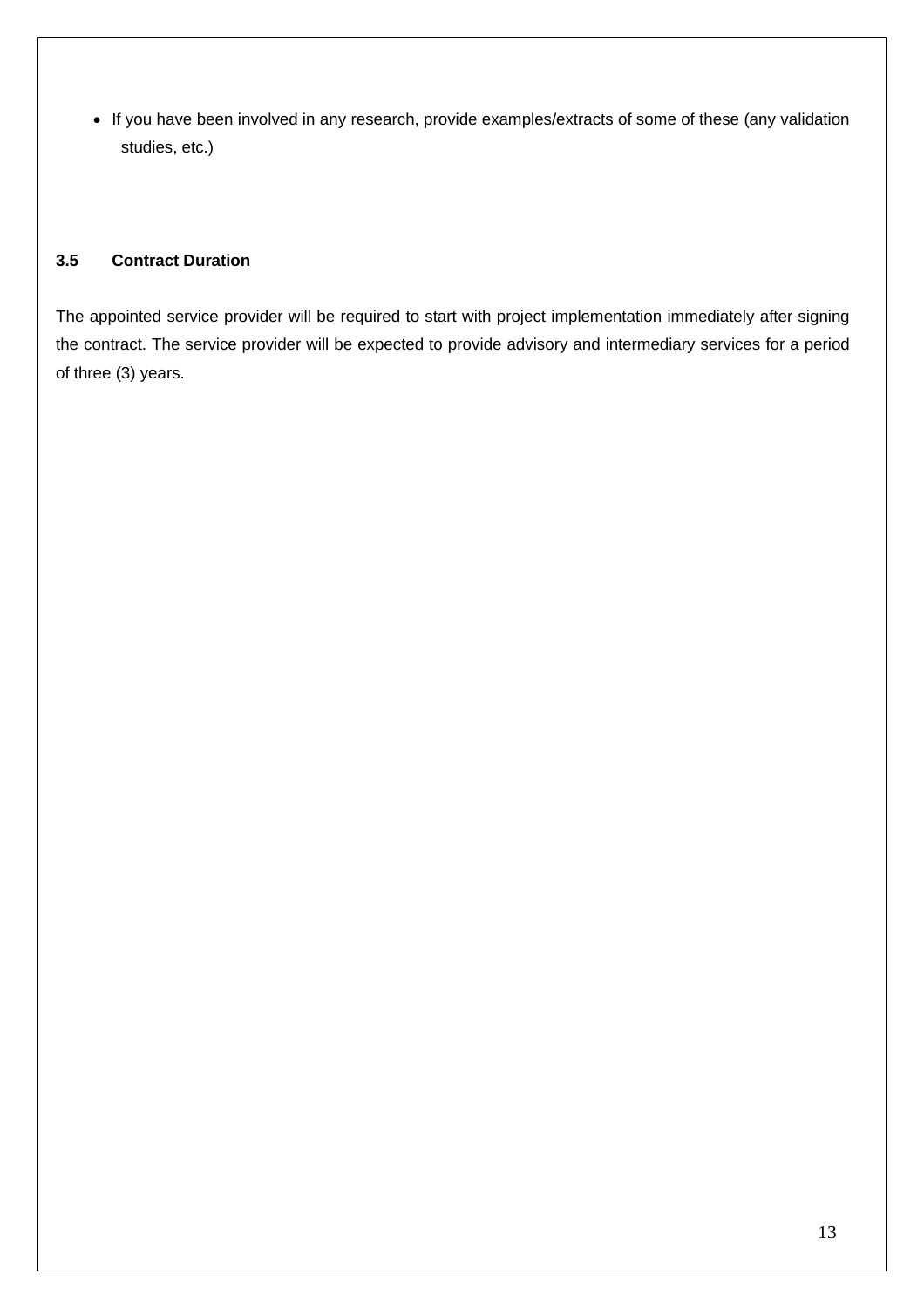## **PART 4: PRICING MODEL**

## **4. PRICING MODEL**

# **7.** The respondent should provide costing for the Services

| # | <b>Description</b>                                                                                                                      | <b>Amount</b> |
|---|-----------------------------------------------------------------------------------------------------------------------------------------|---------------|
|   | Cost per assessment tool (including automated reports)                                                                                  |               |
|   | Consulting service fee per hour                                                                                                         |               |
|   | Test administration cost per hour                                                                                                       |               |
|   | Individual assessment feedback to candidates per hour                                                                                   |               |
|   | Panel assessment feedback per hour                                                                                                      |               |
|   | Integrated summary panel report (this is a consolidated report of                                                                       |               |
|   | the candidates matched against the profile/requirements of a<br>specific position. All candidates' results are included in this report) |               |
|   | (as and when required)                                                                                                                  |               |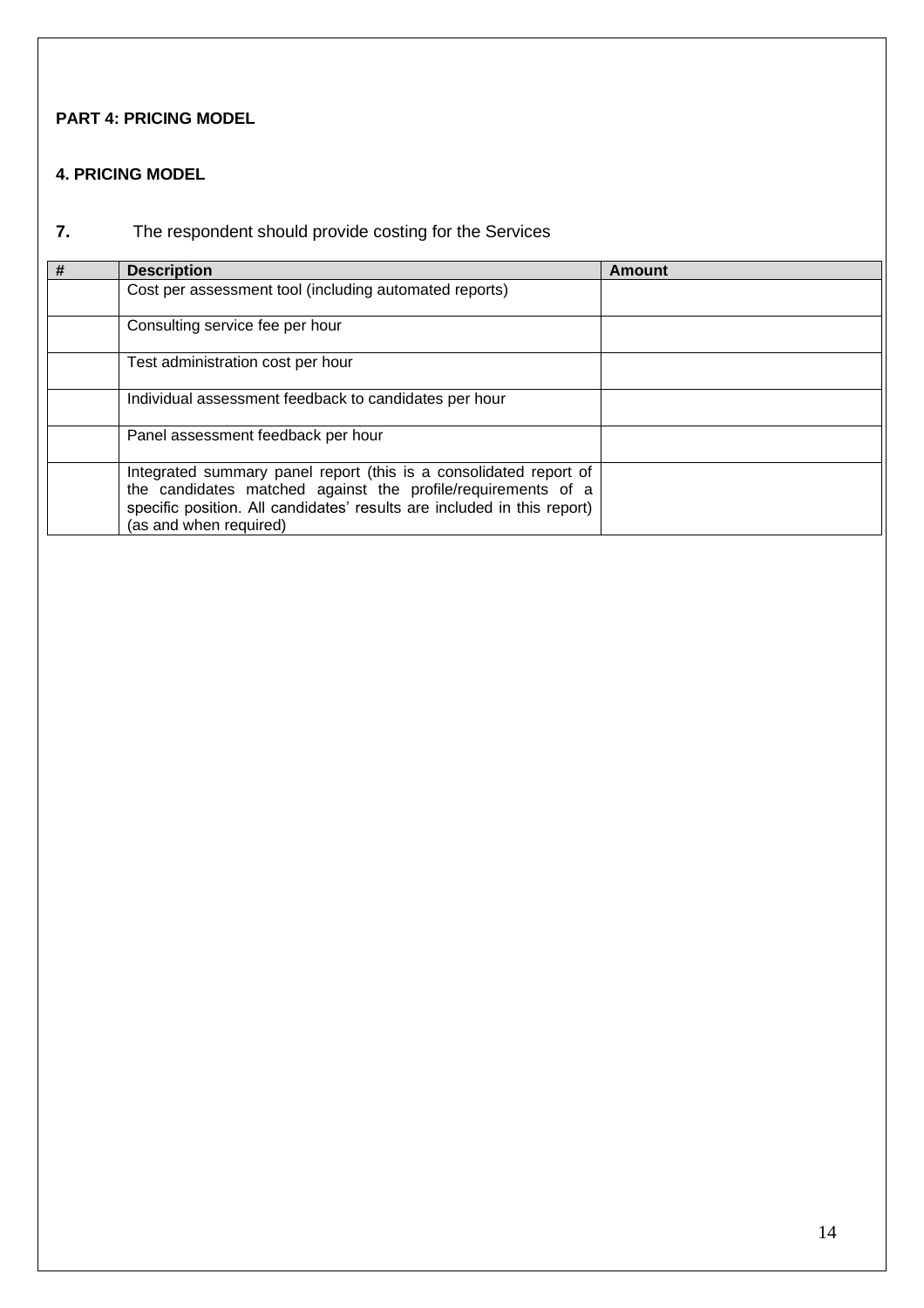## **PART 5. EVALUATION CRITERIA**

#### **5.1 Administrative compliance**

The following evaluation process and criteria will be used to evaluate all bids submitted: All bids duly lodged will be examined to determine compliance with bidding requirements and conditions. Bids with obvious deviations from the requirements/conditions, will be eliminated from further evaluation.

#### **PHASE 1: Prequalification criteria**

## **5.1.1 EVALUATION AND SELECTION CRITERIA**

SAMSA has set minimum standards that a bidder needs to meet to be evaluated and selected as a successful bidder. The minimum standards consist of the following:

Without limiting the generality of SAMSA's other critical requirements for this Bid, bidder(s) must submit the documents listed in Part 6. All documents must be completed and signed by the duly authorised representative of the prospective bidder(s). During this phase Bidders' responses will be evaluated based on compliance with the listed administration and mandatory bid requirements.

All bids must be submitted in the original/official form. Bidders are required to submit a bid for providing the whole works, services or supply identified in the bid advertisement or document unless stated otherwise as an additional condition in the conditions of the bid.

Non-adherence to this requirement will result in the elimination of the bid.

Bid documents must be completed using non-erasable ink, preferably Black. Bids that are received contrary to this requirement will be eliminated.

SAMSA reserves the right to award or not to award contracts and tenders at its discretion.

## **The evaluation during this stage is to review bid responses for purposes of assessing compliance with RFP requirements, which requirements include the following:**

- (a) Submission of a valid Tax Clearance Certificate as referenced in Part 2 above;
- (b) Submission of a valid Certificate of Incorporation i.e. CIPC company registration documents or a CSD report as referenced in Part 2 above;
- (c) Submission of a valid B-BBEE verification as referenced in Part 2 above;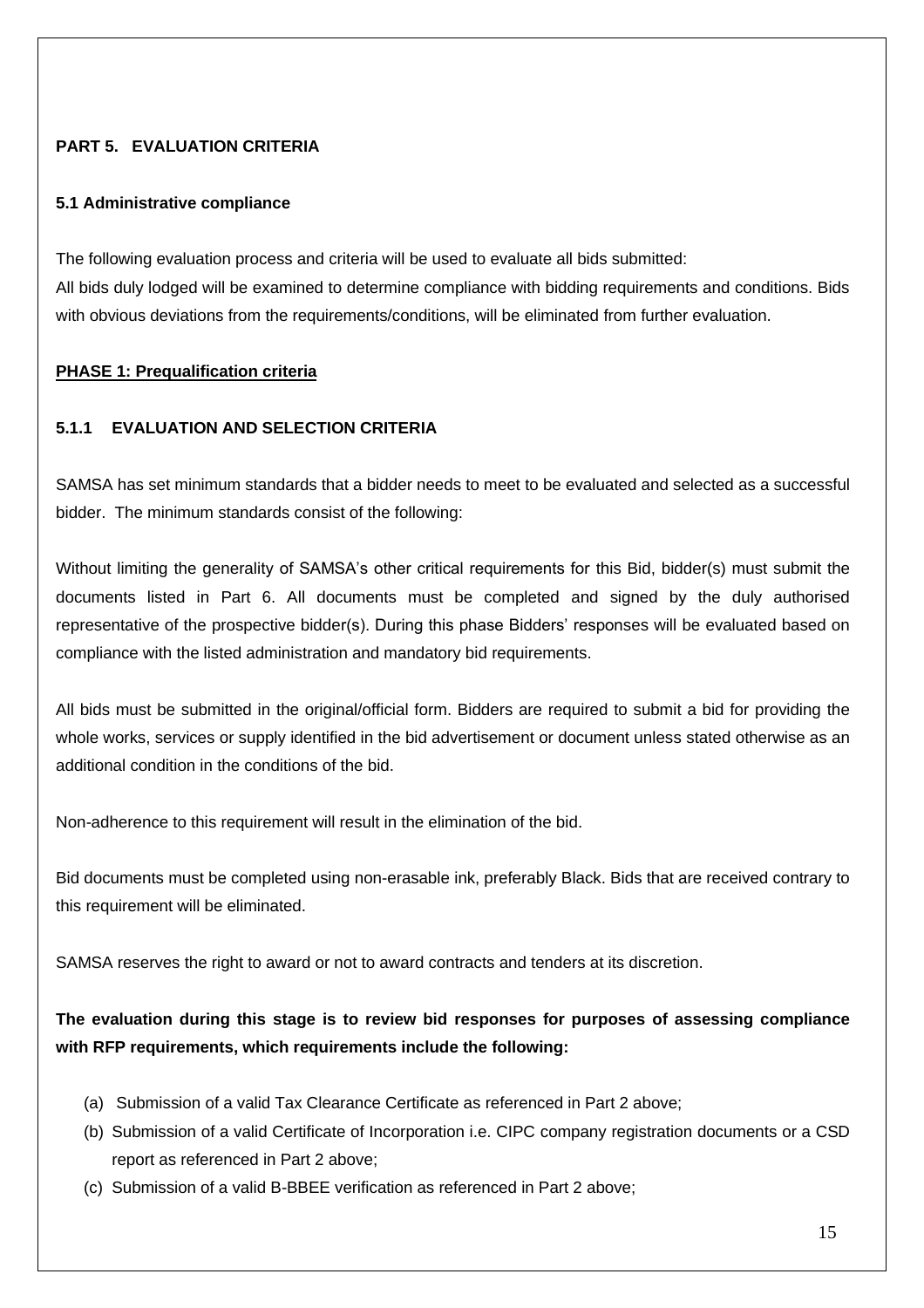- (d) Submission of duly completed Standard Bidding Documents and other requirements, as reflected in this RFP, which cover the following:
	- Technical Proposal in line with the Technical Evaluation Criteria in Part 5 of this RFP document
	- Financial/ Price Proposal in line with Part 4 of this RFP document
	- All required documents in line with Part 6 of this RFP

Note: Failure to comply with the requirements assessed in Level 1 (governance), may lead to disqualification of bids.

## **Phase 2 – Other Technical Evaluation Criteria**

Scores will be tabulated to 100 points. Respondents must score 75 points and over to be assessed on their financial offer and preference score.

The allocation of points for the evaluation of quality/functionality is set out in Table 1 below:

| <b>FUNCTIONALITY CRITERIA</b>                                                                                                                                                                                                                                                                                                                                      | <b>TOTAL</b><br><b>SCORE</b> | <b>BIDDER'S</b><br><b>SCORE</b> |
|--------------------------------------------------------------------------------------------------------------------------------------------------------------------------------------------------------------------------------------------------------------------------------------------------------------------------------------------------------------------|------------------------------|---------------------------------|
| <b>Technical proposal</b>                                                                                                                                                                                                                                                                                                                                          | 35                           |                                 |
| <b>Evaluation guideline</b>                                                                                                                                                                                                                                                                                                                                        |                              |                                 |
| <b>Non Responsive (score 0):</b>                                                                                                                                                                                                                                                                                                                                   |                              |                                 |
| Service provider has not provided a proposal that meets the scope of work<br>required.                                                                                                                                                                                                                                                                             |                              |                                 |
| Poor (score 10):                                                                                                                                                                                                                                                                                                                                                   |                              |                                 |
| The proposal is poor or is unlikely to satisfy project objectives or<br>requirements. The service provider has misunderstood certain aspects of<br>the scope of work and does not deal with the critical aspects of the scope<br>of the work. The proposal omits important outcomes and understanding of<br>scope of work is inconsistent with the approach paper. |                              |                                 |
| Good (score 20):                                                                                                                                                                                                                                                                                                                                                   |                              |                                 |
| The proposal is specifically tailored to address all scope of work objectives<br>and requirements; and is sufficiently flexible to accommodate changes that<br>may occur during execution.                                                                                                                                                                         |                              |                                 |
| The work plan fits the scope of work; all important activities are indicated<br>and their sequencing is appropriate and consistent with project objectives                                                                                                                                                                                                         |                              |                                 |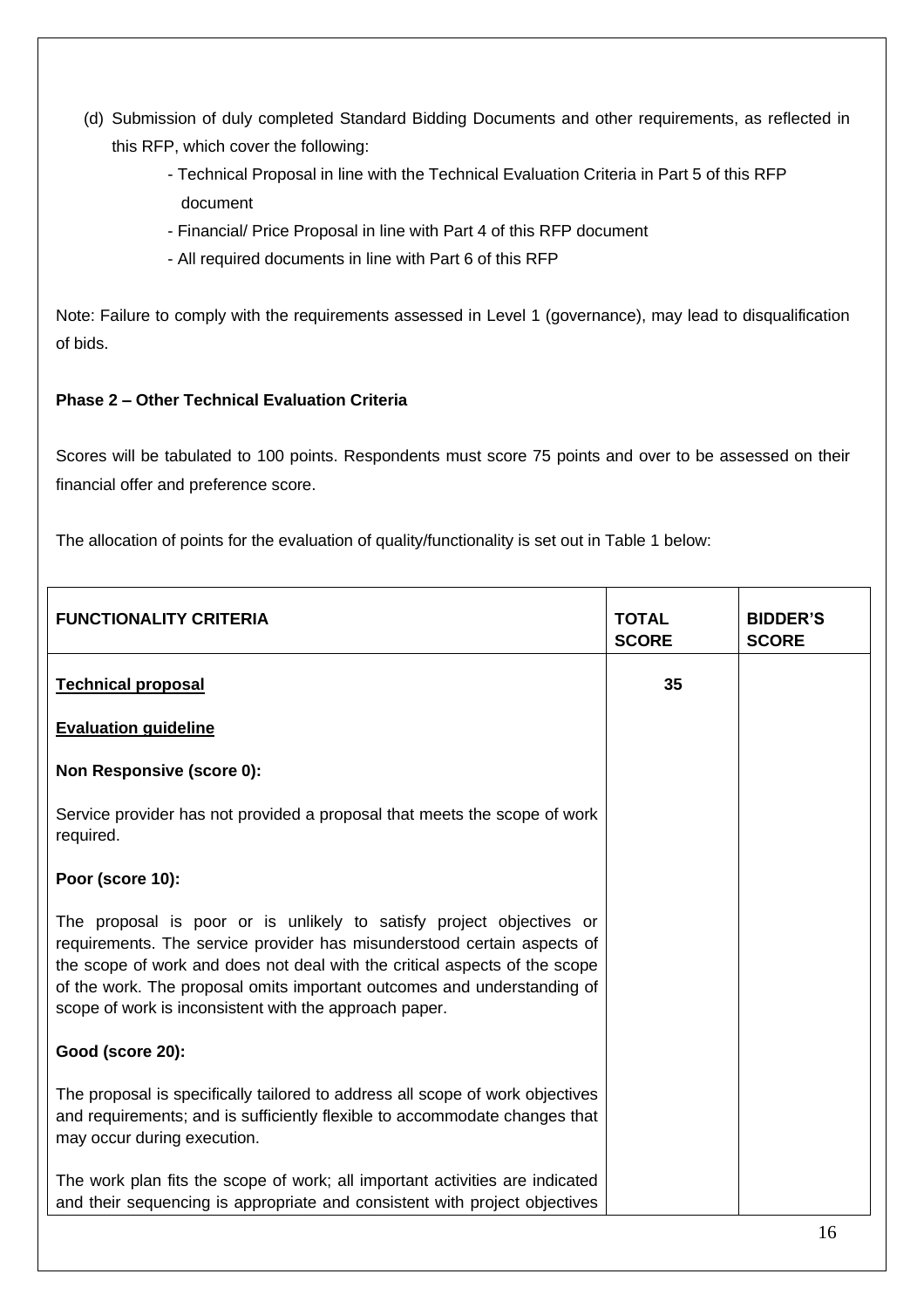| and requirements. There is a fair degree of detail that facilitates<br>understanding of the proposed scope of work.                                                                                                        |    |  |
|----------------------------------------------------------------------------------------------------------------------------------------------------------------------------------------------------------------------------|----|--|
| <b>Excellent (score 35)</b>                                                                                                                                                                                                |    |  |
| Besides meeting the "good" rating, the important issues are approached in<br>an innovative and efficient way, indicating that the service provider has<br>outstanding knowledge of the deliverables.                       |    |  |
| The proposal details ways to improve the project outcomes and the quality<br>of the outputs. The proposal has included value added services that is<br>relevant to the project.                                            |    |  |
| Bidder has provided SAMSA with value added services outside the scope<br>of work.                                                                                                                                          |    |  |
| The sequencing and timing of activities are very well defined, indicating<br>that the service provider has optimized the use of resources and the work<br>plan permits flexibility to accommodate contingencies and risks. |    |  |
|                                                                                                                                                                                                                            |    |  |
| <b>Bidder's (Company) experience</b>                                                                                                                                                                                       |    |  |
|                                                                                                                                                                                                                            | 30 |  |
| The service provider must present the details of at least 3 companies for                                                                                                                                                  |    |  |
| which they have provided similar services.                                                                                                                                                                                 |    |  |
| The company must have at least three (3) years' but preferably more than                                                                                                                                                   |    |  |
| five (5) years' experience. Service provider should provide reference                                                                                                                                                      |    |  |
| letters from at least 3 companies to whom they have provided similar                                                                                                                                                       |    |  |
| services indicating tenure of service and provide contactable reference.                                                                                                                                                   |    |  |
| <b>Evaluation guideline</b>                                                                                                                                                                                                |    |  |
| <b>Non-Responsive (score 0)</b>                                                                                                                                                                                            |    |  |
| Service provider has not provided sufficient proof of relevant company<br>experience in providing similar services as required.<br>And/or                                                                                  |    |  |
| Not provided three (3) reference letters                                                                                                                                                                                   |    |  |
| Poor (score 10)                                                                                                                                                                                                            |    |  |
| Service provider has limited experience in providing similar services as<br>required (less than 3yrs in similar work).                                                                                                     |    |  |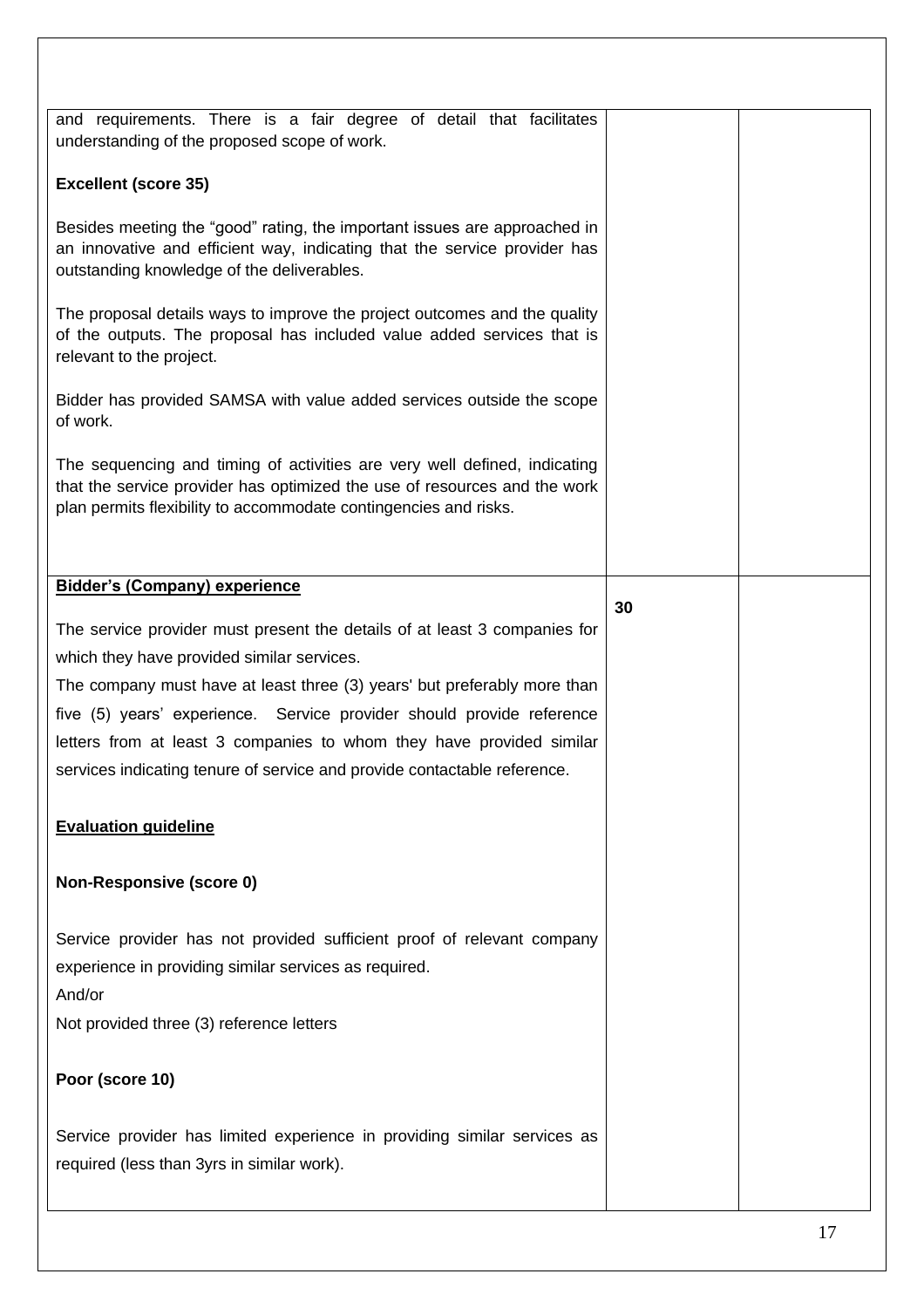| Good (score 20)                                                                                                                                 |    |  |
|-------------------------------------------------------------------------------------------------------------------------------------------------|----|--|
|                                                                                                                                                 |    |  |
| Service provider has solid experience in experience in providing similar                                                                        |    |  |
| services as required                                                                                                                            |    |  |
| (Between 3- 5yrs in similar work)                                                                                                               |    |  |
|                                                                                                                                                 |    |  |
| <b>Excellent (score 30)</b>                                                                                                                     |    |  |
| Service provider has extensive experience in experience in providing                                                                            |    |  |
| similar services as required (more than 5yrs in similar work)                                                                                   |    |  |
|                                                                                                                                                 |    |  |
| N.B: SAMSA reserves the right to conduct reference checks to verify the                                                                         |    |  |
|                                                                                                                                                 |    |  |
| above.                                                                                                                                          |    |  |
|                                                                                                                                                 |    |  |
|                                                                                                                                                 |    |  |
| <b>Project Team experience</b>                                                                                                                  | 35 |  |
| Key personnel should include a team leader in the project team and other<br>specialists/members.                                                |    |  |
| Key Personnel must have relevant qualifications and accreditation where<br>applicable.                                                          |    |  |
| Copies of certified certificates, CV's, proof of qualifications and<br>accreditation must be attached to the proposal.                          |    |  |
| Note: Failure to attach these will result in bidders forfeiting functionality<br>points.                                                        |    |  |
| <b>Evaluation Criteria</b>                                                                                                                      |    |  |
| <b>Non-Responsive (score 0)</b>                                                                                                                 |    |  |
| Service provider has not provided proof of team CV/profiles and proof of<br>qualification.                                                      |    |  |
| Poor (score 10)                                                                                                                                 |    |  |
| Key personnel have limited levels of experience (less than 3 years) based<br>on their CV/profiles and proof of qualifications attached.         |    |  |
| Good (score 20)                                                                                                                                 |    |  |
| Key personnel have extensive levels of experience (between than 3- 5<br>years) based on their CV/profiles and proof of qualifications attached. |    |  |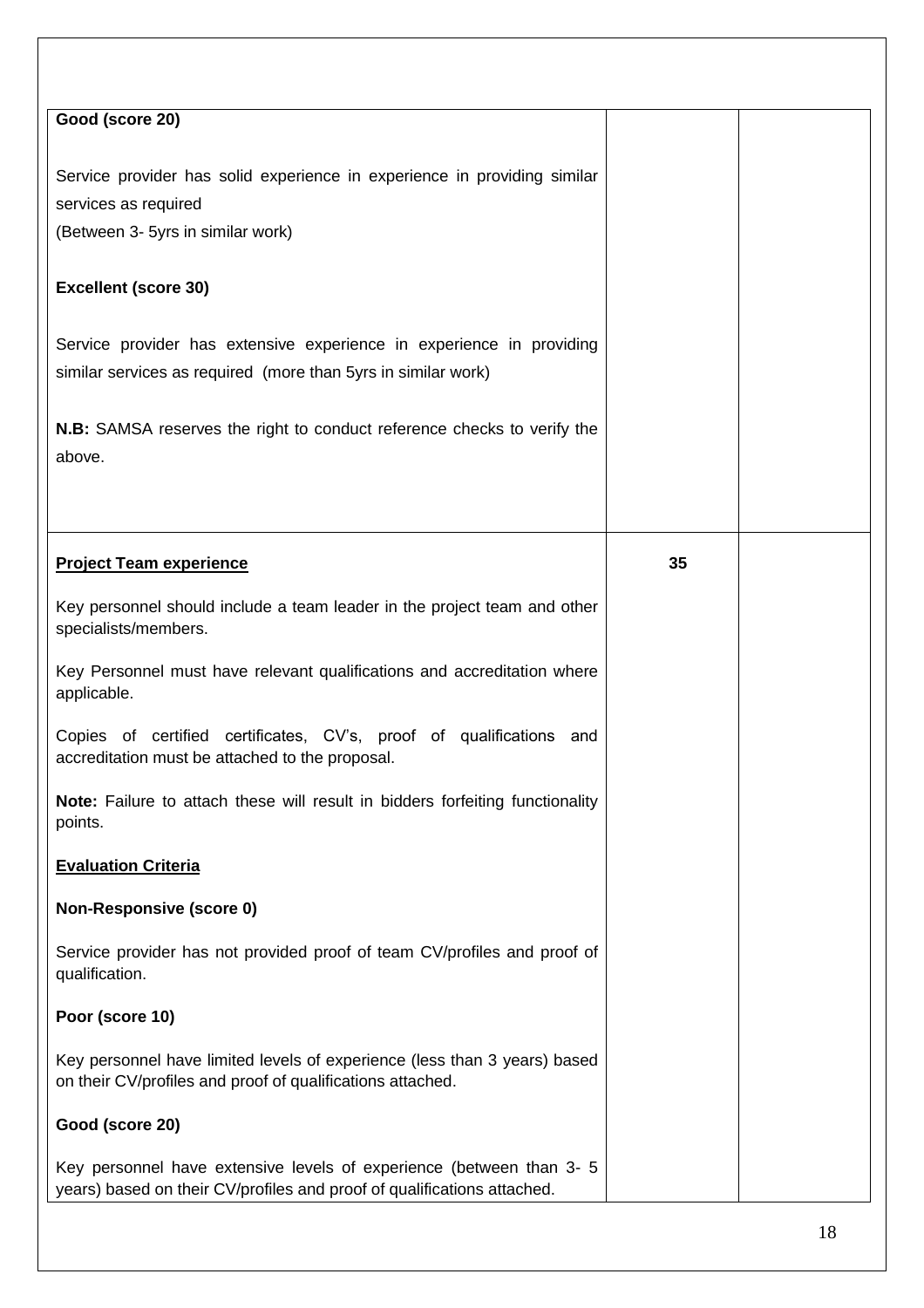| Very good (score 35)                                                                                                                        |     |  |
|---------------------------------------------------------------------------------------------------------------------------------------------|-----|--|
| Key personnel have outstanding levels of experience (more than 5 years)<br>based on their CV/profiles and proof of qualifications attached. |     |  |
| <b>TOTAL SCORE:</b>                                                                                                                         | 100 |  |

**Bidders that have achieved a minimum score of 75 points in the technical evaluation will progress to the next phase of evaluation.**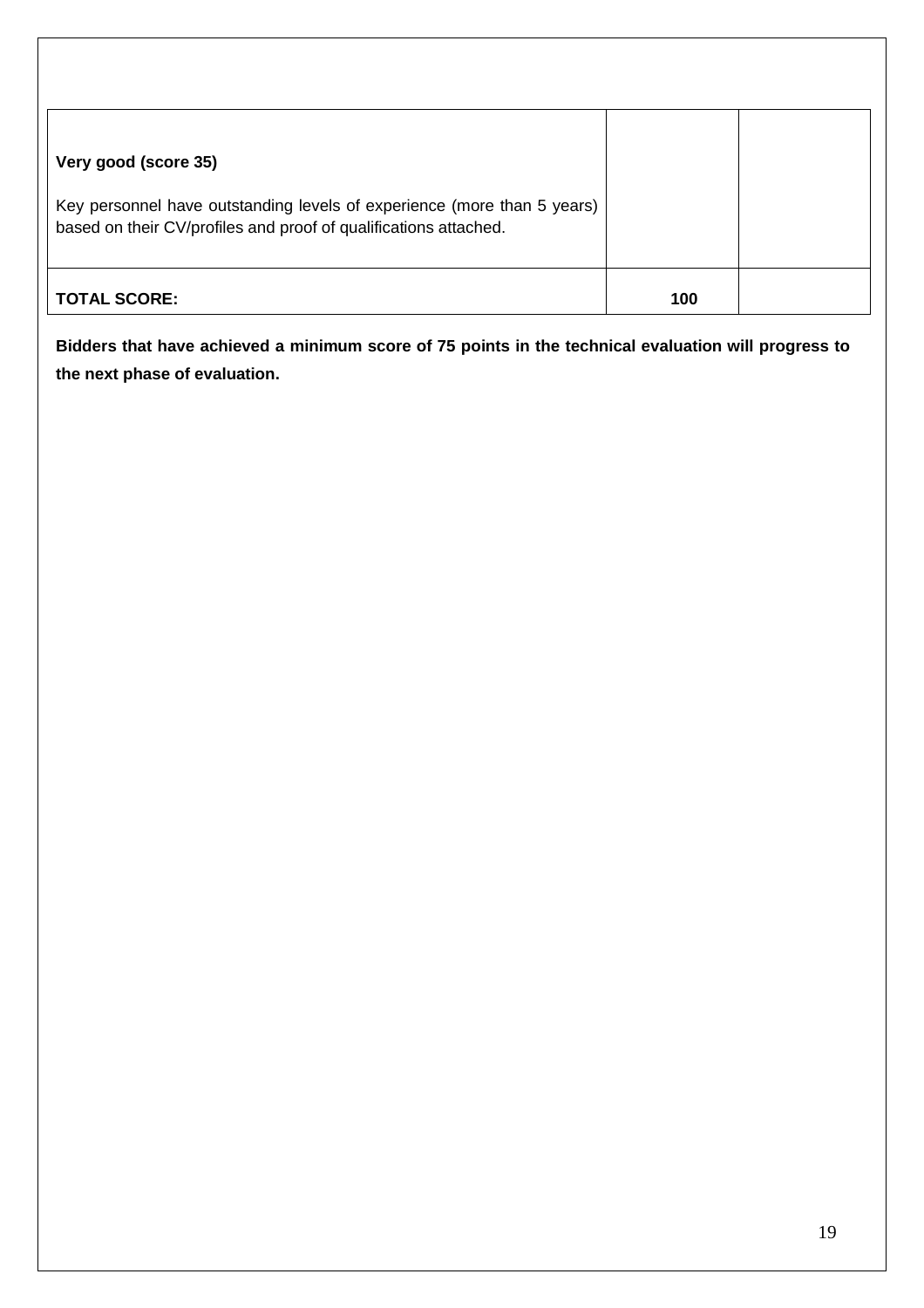## **Phase 3 – Presentation**

Shortlisted bidders will be invited by SAMSA to demonstrate the capability of the advisory and intermediary services required**.**

| <b>No</b> | <b>Functionality criteria</b>                                                                              | <b>Maximum</b><br>points |
|-----------|------------------------------------------------------------------------------------------------------------|--------------------------|
|           | Presentation should cover the following                                                                    |                          |
|           | - Present analysis of all the benefit categories and recommend a cost<br>effective approach for the future | 30                       |
|           | -How would your team work together with SAMSA to ensure a comprehensive                                    | 20                       |
|           | holistic approach to employee benefit categories                                                           |                          |
|           | How do you manage the vendors                                                                              | 20                       |
|           | -What tools and/ or resources do you utilize for effective implementation of                               | 10                       |
|           | <b>Services</b>                                                                                            |                          |
|           | - What is your communication strategy with stakeholders                                                    | 10                       |
|           | Describe how employee's data privacy will be safeguarded                                                   | 10                       |
|           |                                                                                                            |                          |
|           | <b>Total points</b>                                                                                        | 100                      |

## **Phase 4 - Preference Point System**

Bidders that achieved a minimum score of 80 points in the presentation and whose site visit substantially corroborated the evidence produced in Phases 2 and 3 will progress to this phase and will be evaluated in accordance with the preference point system.

In accordance with the Preferential Procurement Regulations, 2017 pertaining to the Preferential Procurement Policy Framework Act (No. 5 of 2000), the 80/20 point system will be applied in evaluating proposals that qualify for further consideration, where price constitutes 80 points and a maximum of 20 points will be awarded based on the bidder's B-BBEE Status Level Certificate.

| Table 3                                   | <b>Number of points</b> |
|-------------------------------------------|-------------------------|
| <b>B-BBEE Status Level of Contributor</b> | (80/20 system)          |
|                                           | 20                      |
| $\mathbf 2$                               | 18                      |
| 3                                         | 14                      |
| 4                                         | 12                      |
| 5                                         | 8                       |
| 6                                         | 6                       |
|                                           | 4                       |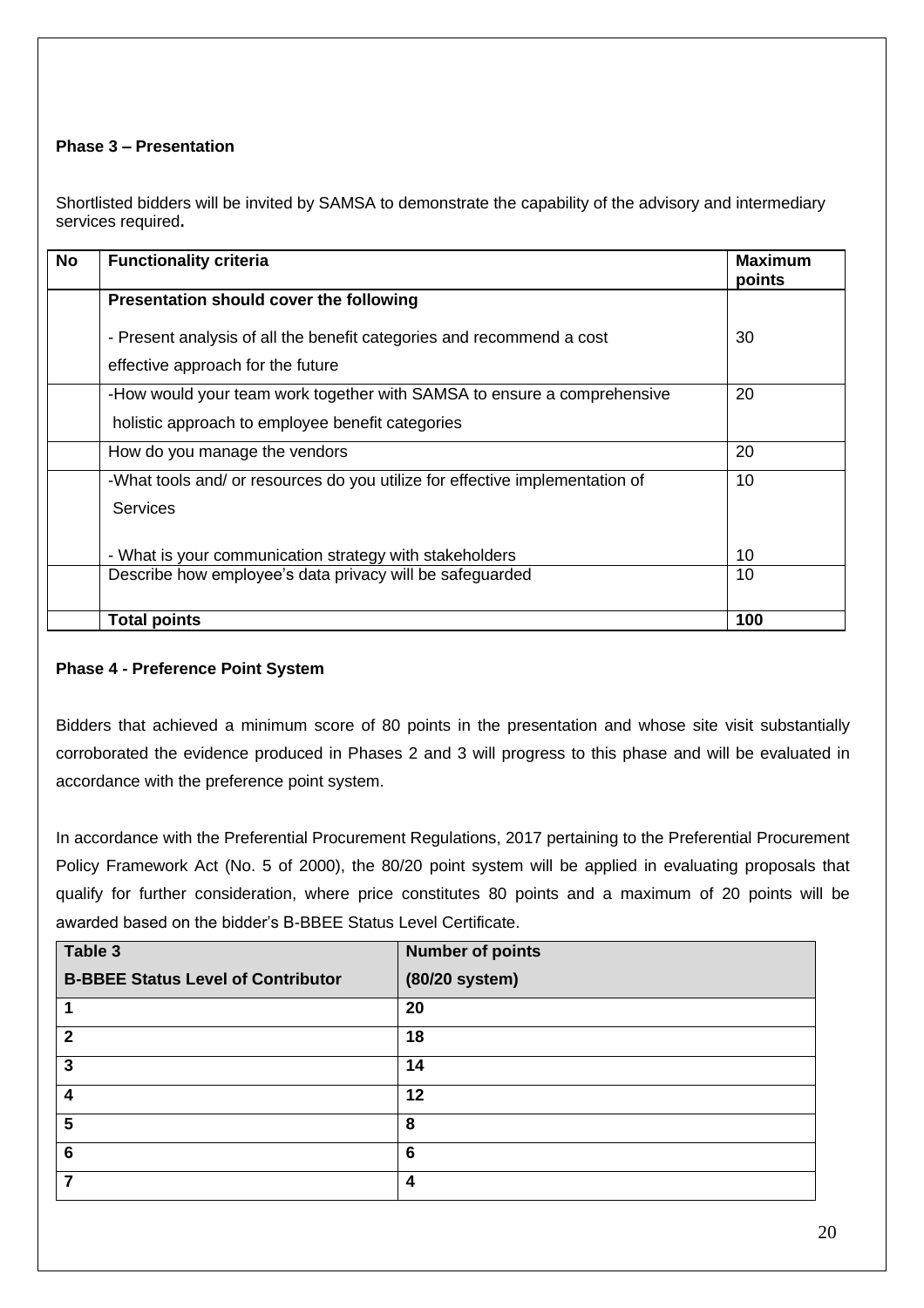| 8                                                                             | $\mathbf{2}$ |  |  |  |  |
|-------------------------------------------------------------------------------|--------------|--|--|--|--|
| Non-compliant contributor                                                     | 0            |  |  |  |  |
| The following formula will apply                                              |              |  |  |  |  |
| <b>Price Evaluation</b>                                                       |              |  |  |  |  |
| BBBEE = $Ps=80$ { $(1-Pt-Pmin)$ } = 80 points and Price = 20 pints<br>$P$ min |              |  |  |  |  |

The following conditions will apply:

Points scored will be rounded off to the nearest 2 decimal places.

- In the event that two or more tenders have scored equal total points, the successful tender must be the one scoring the highest number of preference points for B-BBEE.
- Should two or more tenders be equal in all respects, the award shall be decided by the drawing of lots.
- A contract may, on reasonable and justifiable grounds, be awarded to the bid that did not score the highest number of points.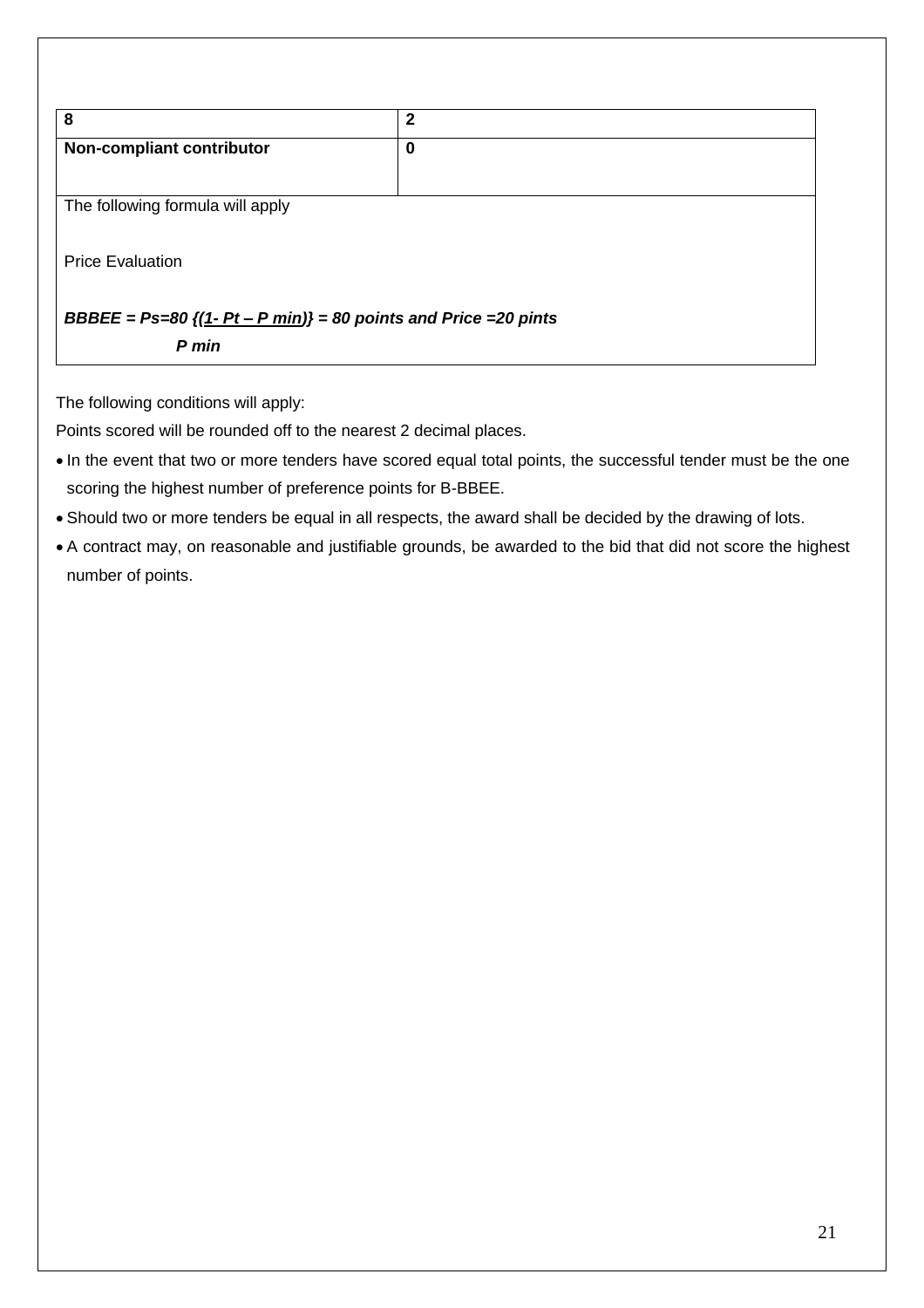## **6. PART 6 – REQUIRED DOCUMENTS**

## **6.1 STANDARD BIDDING DOCUMENTS**

In addition to the Annexures listed below, the following documents must be completed, signed and submitted together with the bid response:

- Confidentiality and Non-disclosure Agreement (Annexure A);
- Invitation to Bid (SBD 1);
- Pricing Schedule (SBD 3.3 Professional Service or 3.1 Purchases);
- Declaration of Interest (SBD 4);
- Preference Points Claims Form in terms of the Preferential Procurement Regulations 2017 (SBD 6.1);
- Declaration of Bidder's Past SCM Practices (SBD 8); and
- Certificate of Independent Bid Determination (SBD 9).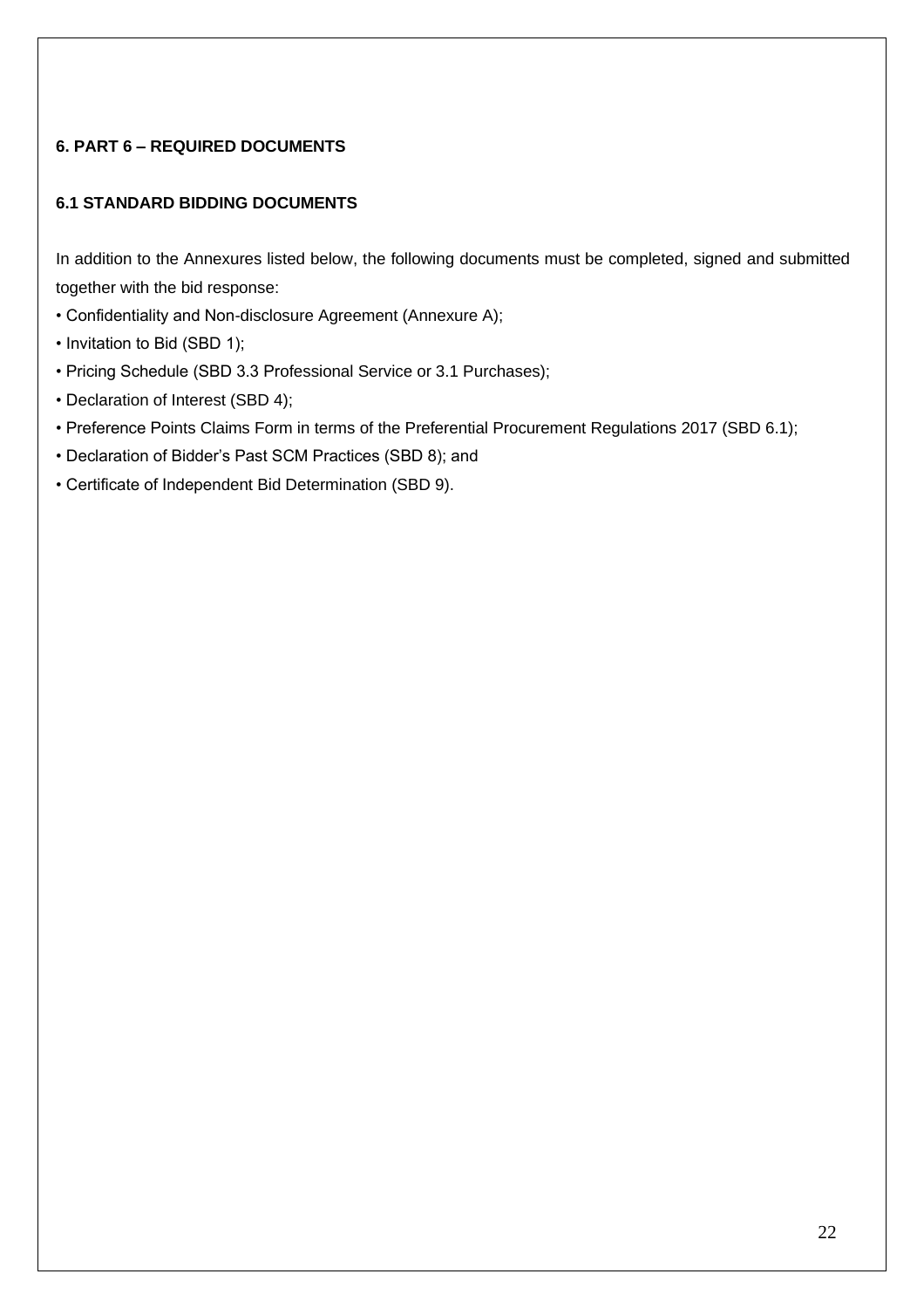## **ANNEXURE A: NON-DISCLOSURE AGREEMENT**

# **MEMORANDUM OF AGREEMENT Entered into between: SAMSA**

A company duly incorporated under the laws of Republic of South Africa, having its main place of business at 146 Lunnon Road, Cnr Jan Shoba & Lunnon Road, Hillcrest 0183 registered under Act 5 of 1998 (Hereinafter referred to as "the Discloser")

And

………………………………………………….

A company duly incorporated under the laws of Republic of South Africa, having its main place of business

at…………………………………………………………………………………………………………………………….

with registration number:…………………………………………………………………………………………

(Hereinafter referred to as "the Recipient")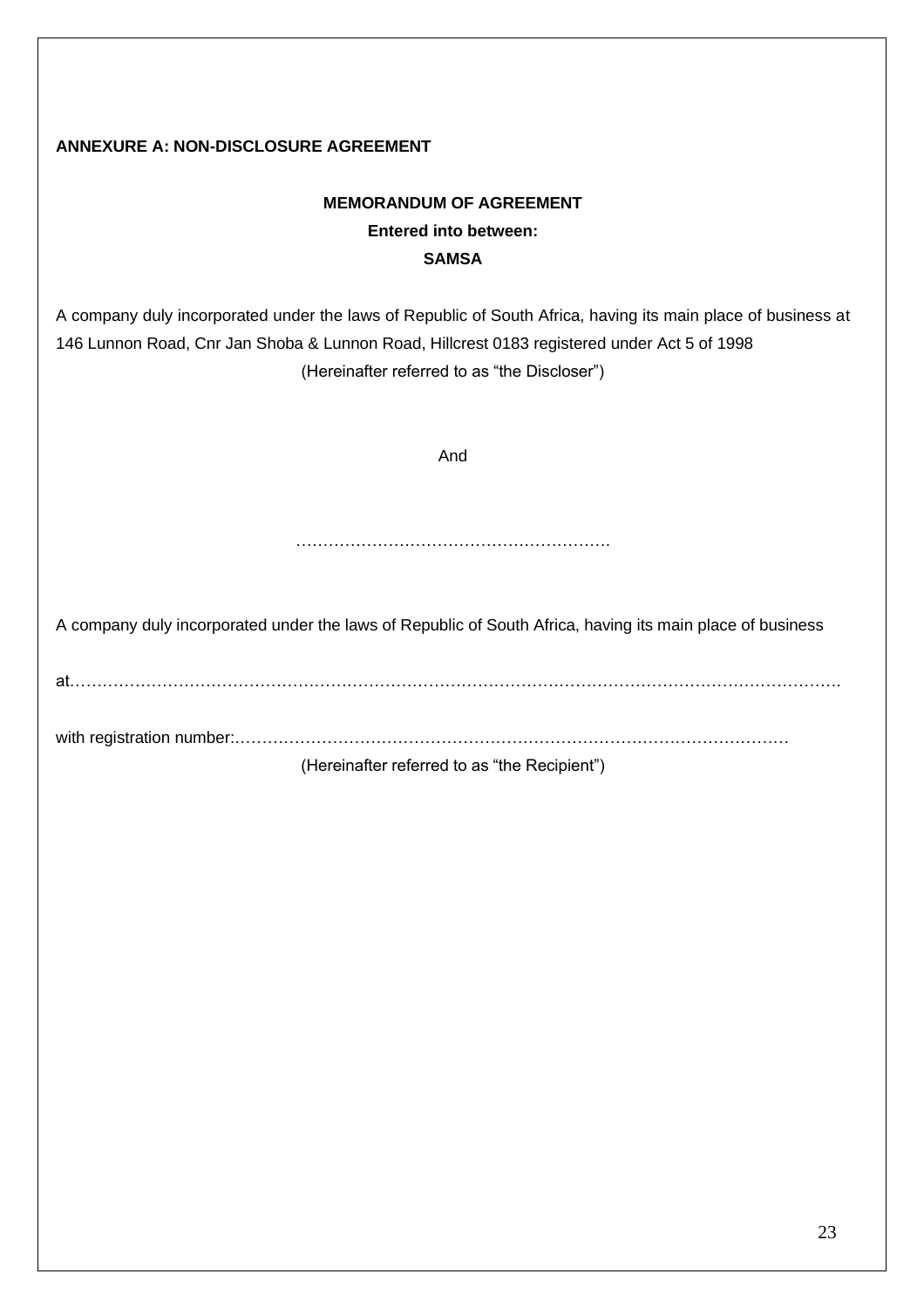#### **PREAMBLE**

Whereas the Discloser will disclose certain confidential information to the Recipient, for purposes of\_\_\_\_\_\_\_\_\_\_\_\_\_\_\_\_\_\_\_\_\_\_\_\_\_\_\_\_\_\_\_\_\_\_\_\_\_\_\_\_\_\_\_\_\_\_\_\_\_\_\_\_\_\_\_\_\_\_\_\_\_\_\_\_\_\_\_\_\_\_\_\_\_\_\_\_;

And whereas the Recipient wishes to receive confidential information on the condition that the Recipient will not disclose the same to any third party or make use thereof in any manner except as set out below.

The Discloser and the Recipient hereby agree to the following:

#### **1. Definitions**

Unless the contrary is clearly indicated, the following words and/or phrases, when used in this Agreement, shall have the following meaning:

1.1 **"Agreement"** shall mean this written document together with all written appendices, annexures, exhibits or amendments attached to it from time to time;

1.2 **"Commencement Date"** shall mean the date of last signature of this agreement,

1.3 **"Confidential Information"** shall mean all information which:

1.3.1 pertains to the Disclosing Purpose, disclosed, revealed or exchanged by the Discloser to the Recipient, and which pertains to, but is not limited to all intellectual property rights, all trade secrets, all agreements (whether in writing or not) which exist at the time of revealing the content thereof to the Recipient, the content of all possible future agreements which the Discloser intends to enter into with any other party, all knowledge obtained by way of research and development, irrespective of whether the aforementioned information that is revealed is applicable to technical, business or financial aspects of the Discloser; and/or

1.3.2 any information of whatever nature, which has been or may be submitted by the Discloser to the Recipient, whether in writing or in electronic form or pursuant to discussions between the Parties, or which can be obtained by examination, testing, visual inspection or analysis, including, without limitation, business or financial data, know-how, formulae, processes, specifications, sample reports, models, customer lists, computer software, inventions or ideas; and/or

1.3.3 Any dispute between the Parties resulting from this Agreement; and/or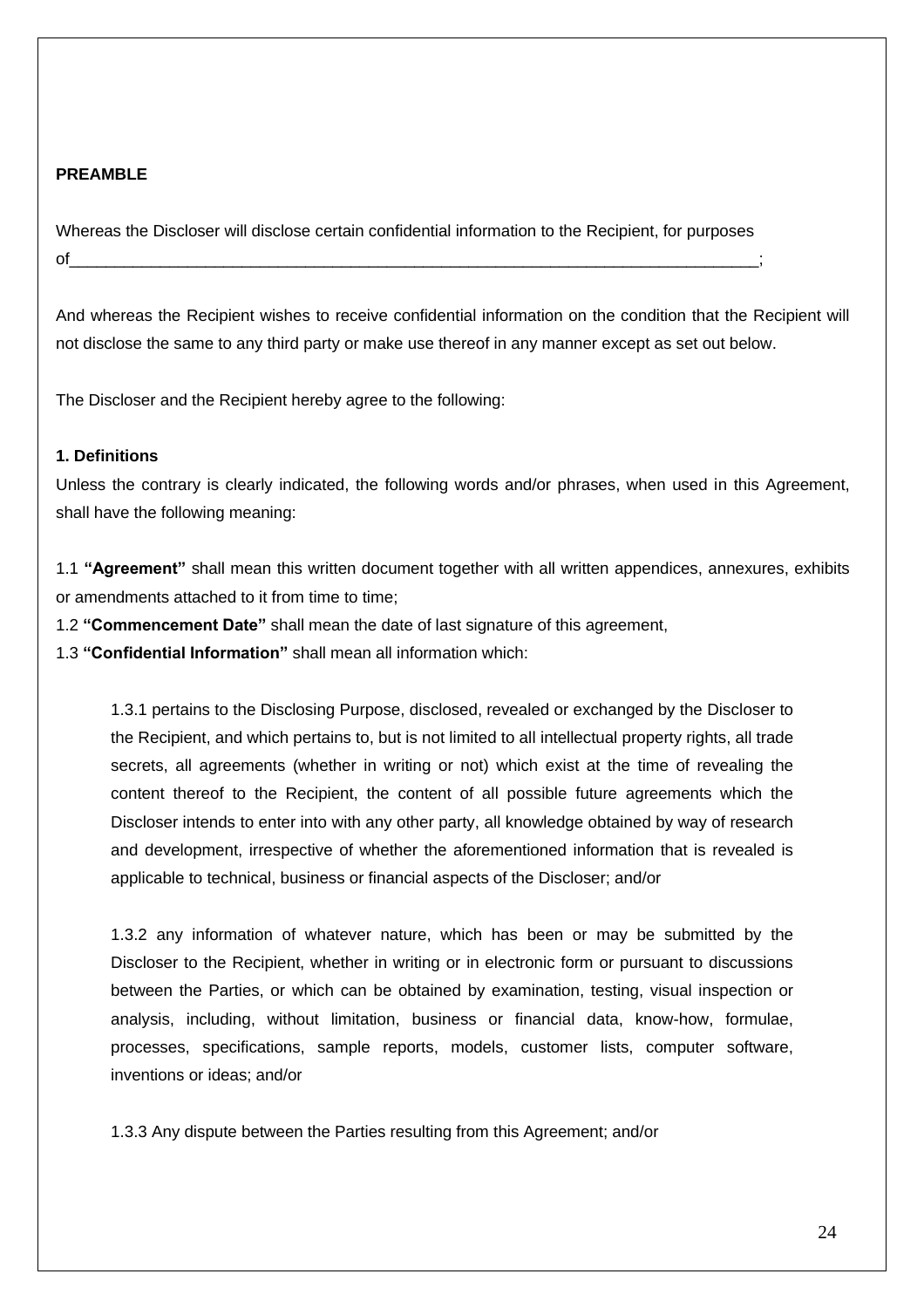1.3.4 Any fault or defect in any aspect of the business of the Discloser, irrespective of whether the Discloser knows about such a fault or defect;

1.4 **"Notice"** shall mean a written document;

1.5 **"Parties"** shall mean both the Discloser (SAMSA) and the Recipient.

1.**6 "Board"** shall mean Board of Directors of the Discloser.

**2. Obligations of the Recipient**

The Recipient shall:

2.1 use the confidential information disclosed to it solely for the purposes of . The contract of the contract of the contract of the contract of the contract of the contract of the contract of the contract of the contract of the contract of the contract of the contract of the contract of the contrac …………………………………………………………………………………………………………… ………………………………and for no other purpose whatsoever ("Disclosing Purpose");

2.2 treat and safeguard the Confidential Information as private and confidential;

2.3 ensure proper and secure storage of all Confidential Information;

2.4 not at any time without the prior written consent of the Discloser or another employee of the disclosure from which he received the information,

2.4.1 disclose or reveal to any person or party either the fact that discussions or negotiations are taking, or have taken place between the Board, employee and another employee or the content of any such discussions or other facts relating to the Disclosing Purpose, except where required by law or any governmental, or regulatory body;

2.5 not create the impression with or lead any third party to interpret or construe any condition contained in this Agreement, that this Agreement is an Agency Agreement and/or Partnership Agreement and/or a Joint Venture and/or any other similar arrangement;

2.6 not allege that this Agreement grants it, either directly, or by implication, or by estoppel or otherwise a license under any patent or patent application, or that it is entitled to utilize the Confidential Information in any way contrary to the stipulations contained in this Agreement;

2.7 on termination of this Agreement act with the Confidential Information in accordance with a Notice delivered to it by the Discloser and if no such Notice was delivered, the Recipient shall destroy the Confidential Information in a similar manner to which it would destroy information that it would consider to be its own Confidential Information.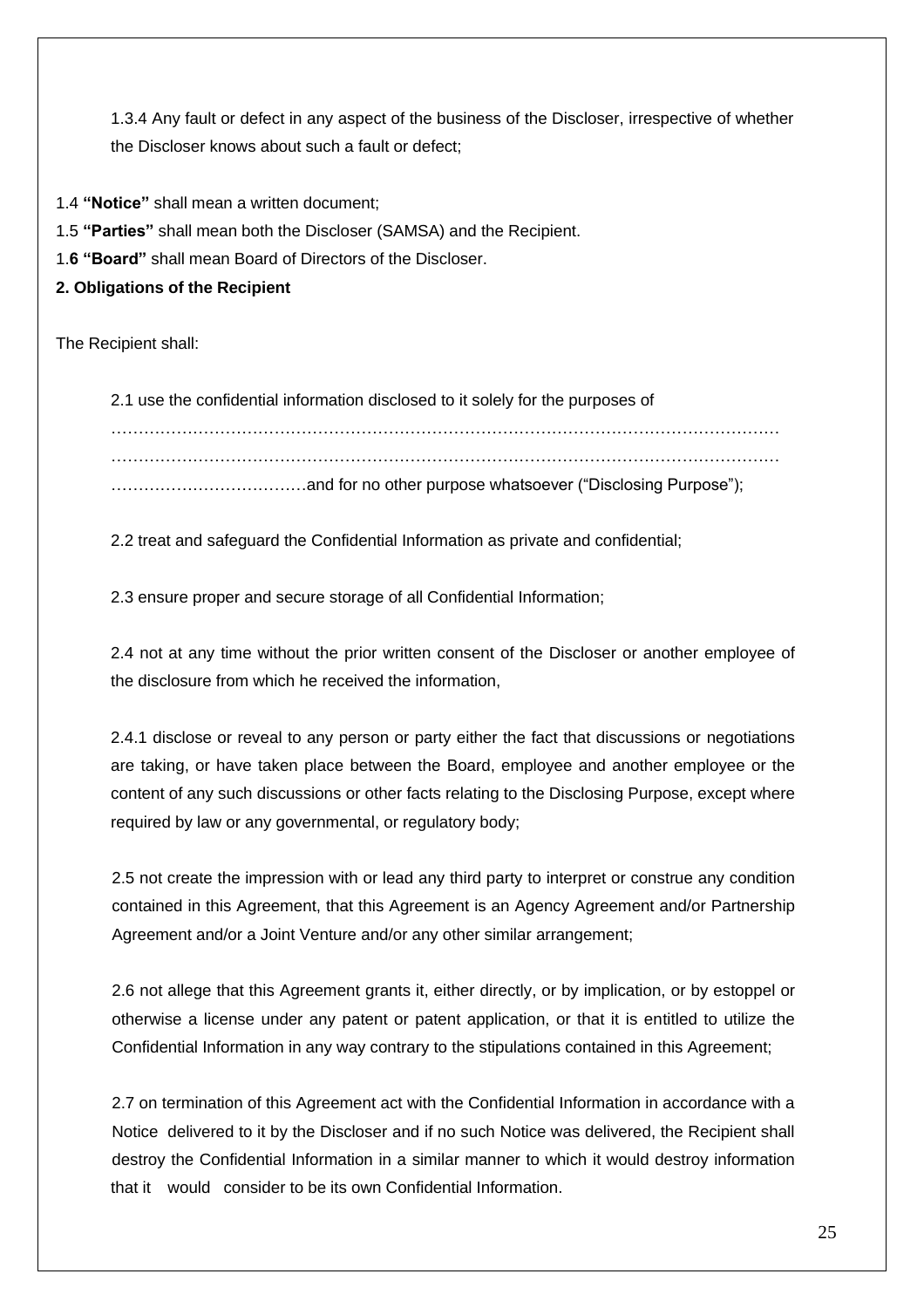#### **3. Obligations of the Discloser**

Subject to clause 2, the Discloser shall:

3.1 disclose to the Recipient, in writing any relevant information in their possession or under their care; and

3.2 furnish the Recipient at least 7 (seven) calendar days prior to this Agreement being terminated, for whatever reason, with a Notice instructing the Recipient about what it should do with the Confidential Information once the Agreement has been terminated.

#### **4. Exclusions**

The provisions of Clause 3 above will not apply to any Confidential Information which:

4.1 is at the time of disclosure to the Recipient, within the public domain and could be obtained by any person with no more than reasonable diligence;

4.2 come into the public domain and could be obtained after such disclosure, otherwise than by reason of a breach of any of the undertakings contained in this Agreement;

4.3 is subsequently provided to the Recipient by a person who has not obtained such information from the Discloser, provided that, in any such case, such information was not obtained illegally or disclosed by any person in breach of any undertaking or duty as to confidentiality whether expressed or implied;

4.4 is disclosed with the written approval of the Discloser; is or becomes available to a third party from the Discloser on an unrestricted basis;

4.6 is obliged to be reproduced under an order of court or government agency of competent jurisdiction.

#### **5. Commencement**

This Agreement shall commence on the Commencement Date.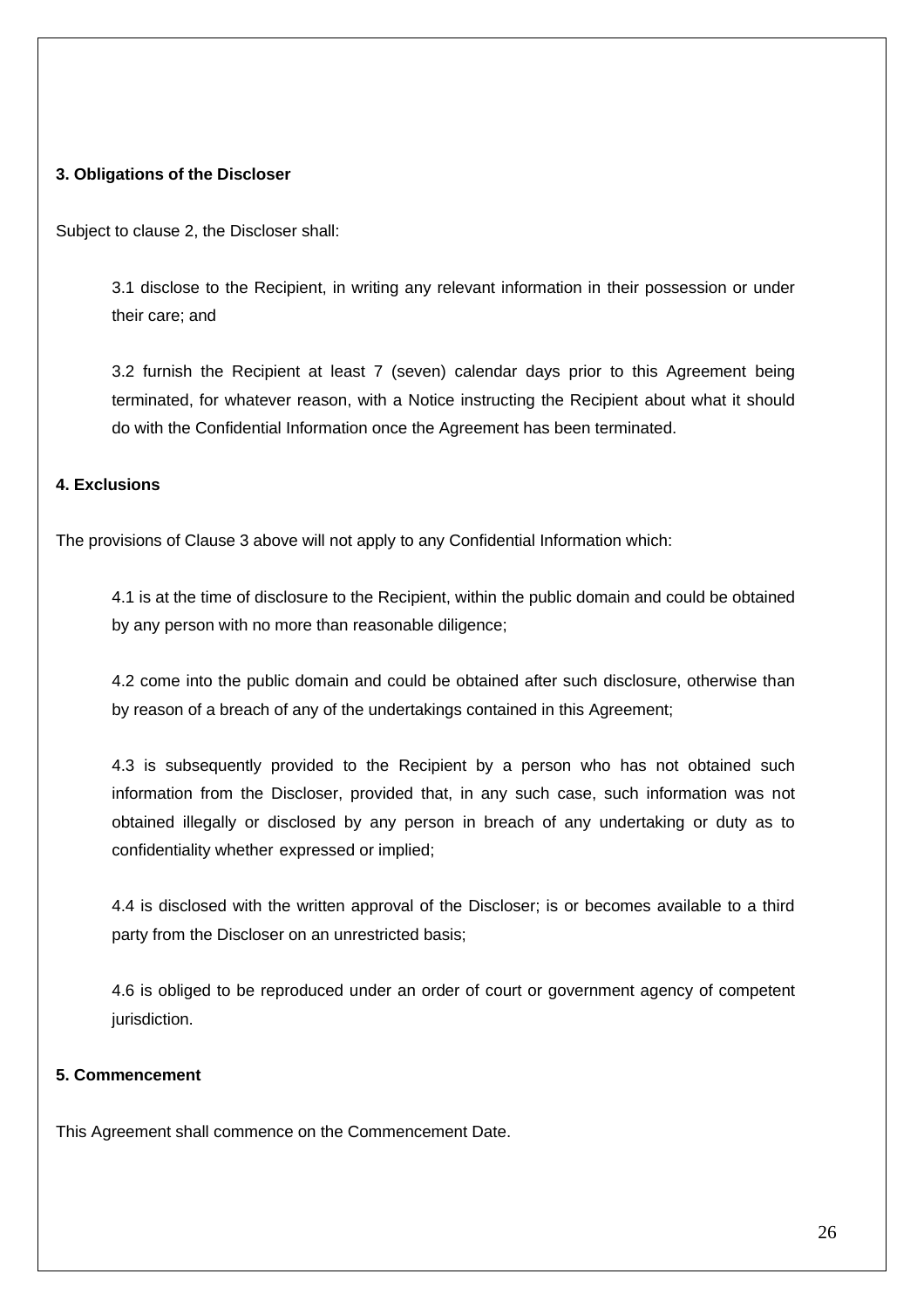#### **6. Cancellation**

6.1 The Agreement shall not terminate automatically. Either party must be able to terminate on written notice to the other party once the Disclosing Purpose is completed. The obligations of confidentiality under this Agreement shall continue to apply after assignment or termination of this Agreement.

6.2 The Parties further agree that either Party shall have the right at any time to give notice in writing to terminate this Agreement forthwith in the event of a material breach of any of the terms and conditions of the Agreement. If the breach in question is one which can effectively be remedied, the Parties shall endeavour to jointly try to remedy such breach, failing which, the Agreement shall be terminated.

#### **7. Interpretation**

7.1 The clause headings in this Agreement have been inserted for convenience only and will not be taken into consideration in the interpretation of this Agreement;

7.2 Any reference in this Agreement to the singular includes the plural and vice versa;

7.3 Any reference in this Agreement to natural persons includes legal persons and references to any gender include references to the other genders and vice versa.

#### **8. Dispute Resolution**

8.1 A dispute concerning or arising out of this Agreement exists once a party notifies the others in writing of the nature of the dispute and requires it to be resolved under this clause. The parties must refer any dispute to be resolved by –

- negotiation; failing which
- mediation; failing which
- arbitration

8.2 Within ten (10) Business Days of notification, the parties must seek an amicable resolution to the dispute by referring it to designated and authorized representatives of each of the parties to negotiate and resolve it by the parties signing an agreement resolving it within fifteen (15) Business Days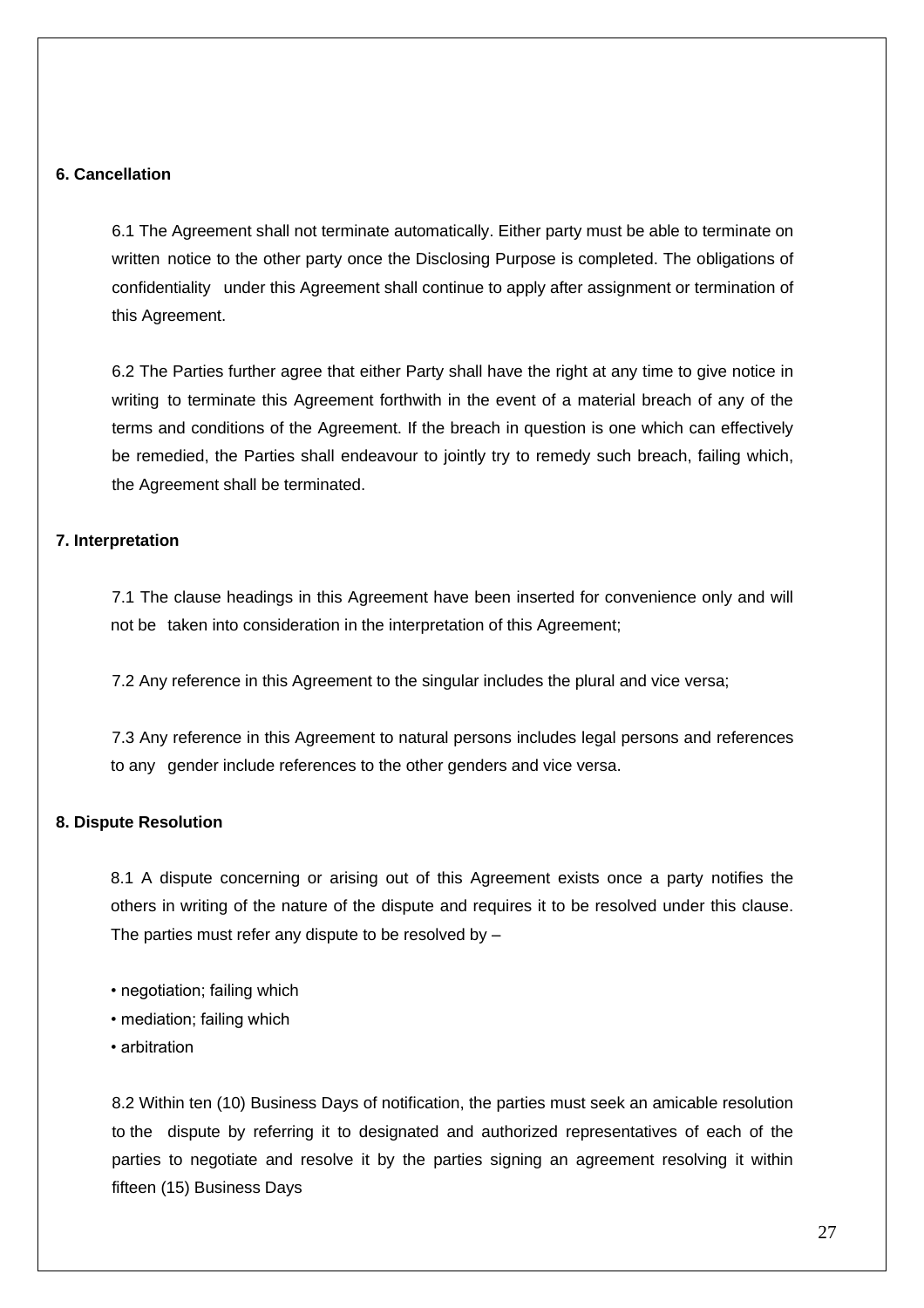8.3 If negotiation fails, the parties must refer the dispute for resolution by mediation under the rules of the Arbitration Foundation of Southern Africa (or its successor or body nominated in writing by it in its stead) ("AFSA").

8.4 If mediation fails, the parties must refer the dispute within fifteen (15) Business Days for resolution by arbitration (including any appeal against the arbitrator's decision) by one arbitrator (appointed by agreement between the parties) as an expedited arbitration in Pretoria under the then current rules for expedited arbitration of AFSA.

8.5 If the parties cannot agree on any arbitrator within a period of ten Business Days after the referral, the arbitrator will be appointed by the Secretariat of AFSA.

8.7 The periods for negotiation or mediation may be shortened or lengthened by written agreement between the parties.

8.8 This clause will not preclude any party from access to an appropriate court of law for interim relief in respect of urgent matters by way of an interdict, or mandamus pending finalisation of this dispute resolution process, for which purpose the parties irrevocably submit to the jurisdiction of a division of the High Court of the Republic of South Africa.

8.9 This clause is a separate, divisible agreement from the rest of this Agreement and must remain in effect even if the Agreement terminates, is nullified, or cancelled for any reason or cause.

## **9. Domicilium and Notices**

The Parties elect the following addresses as their respective *domicilium citandi et executandi*, at which all notices and other communications must be delivered for the purposes of this Agreement:

9.1 Discloser:

9.1.1 by hand at 146 Lunnon Road, Cnr Jan Shoba & Lunnon Road, Hillcrest, Pretoria 0183

Marked for the attention of: ………………………………….

9.1.2 by post at: P.O. Box 13286, Hatfield, Gauteng, Republic of South Africa 2010

Marked for the attention of …………………………………….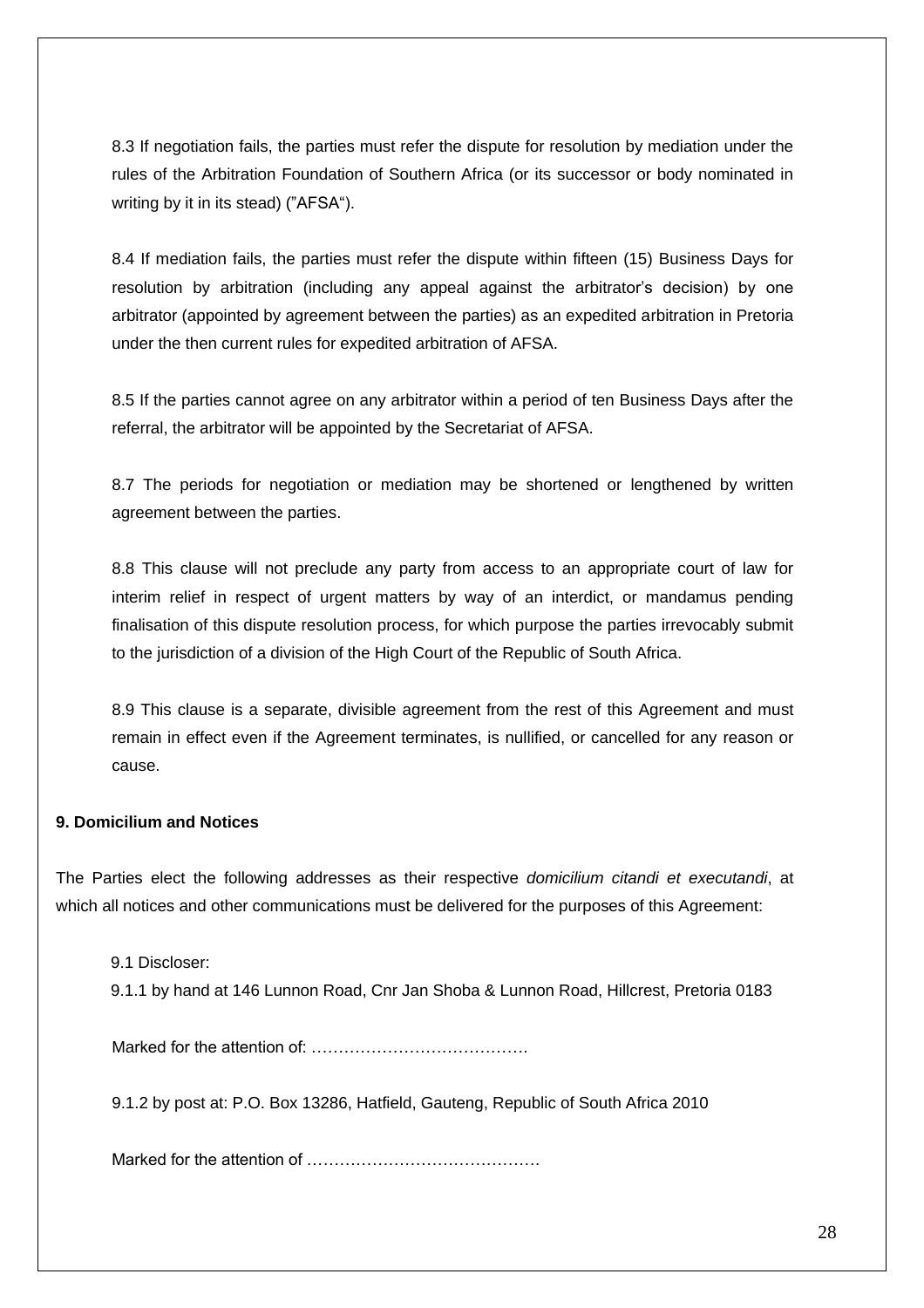| 9.1.3 by telefax at (012) 366 2602 |  |
|------------------------------------|--|
|------------------------------------|--|

Marked for the attention of ………………………………….

## **9.2 Recipient:**

9.2.1 by hand at …………………………………………………..

Marked for the attention of……………………………….

9.2.2 by post to:  $\frac{1}{2}$ 

Marked for the attention of: …………………………………………

9.2.3 by telefax at …………………Marked for the attention of:……………………………

9.3 Any notice or communication required or permitted to be given in terms of this agreement shall only be valid and effective if it is in writing.

9.4 Any notice addressed to either of the Parties and contained in a correctly addressed envelope and sent by registered post to it at its chosen address or delivered by hand at its chosen address to a responsible person on any day of the week between 09h00 and 16h00, excluding Saturdays, Sundays and South African public holidays, shall be deemed to have been received, unless the contrary is proved, if sent by registered post, on the 14th (fourteenth) calendar day after posting and, in the case of hand delivery, on the day of delivery.

9.5 Any notice sent by telefax to either of the Parties at its telefax number shall be deemed, unless the contrary is proved, to have been received:

9.5.1 if it is transmitted on any day of the week between 09h00 and 16h00, excluding Saturdays, Sundays and South African public holidays, within 2 (two) hours of transmission;

9.5.2 if it is transmitted outside of these times, within 2 (two) hours of the commencement any day of the week between 09h00 and 16h00, excluding Saturdays, Sundays and South African public holidays, after it has been transmitted.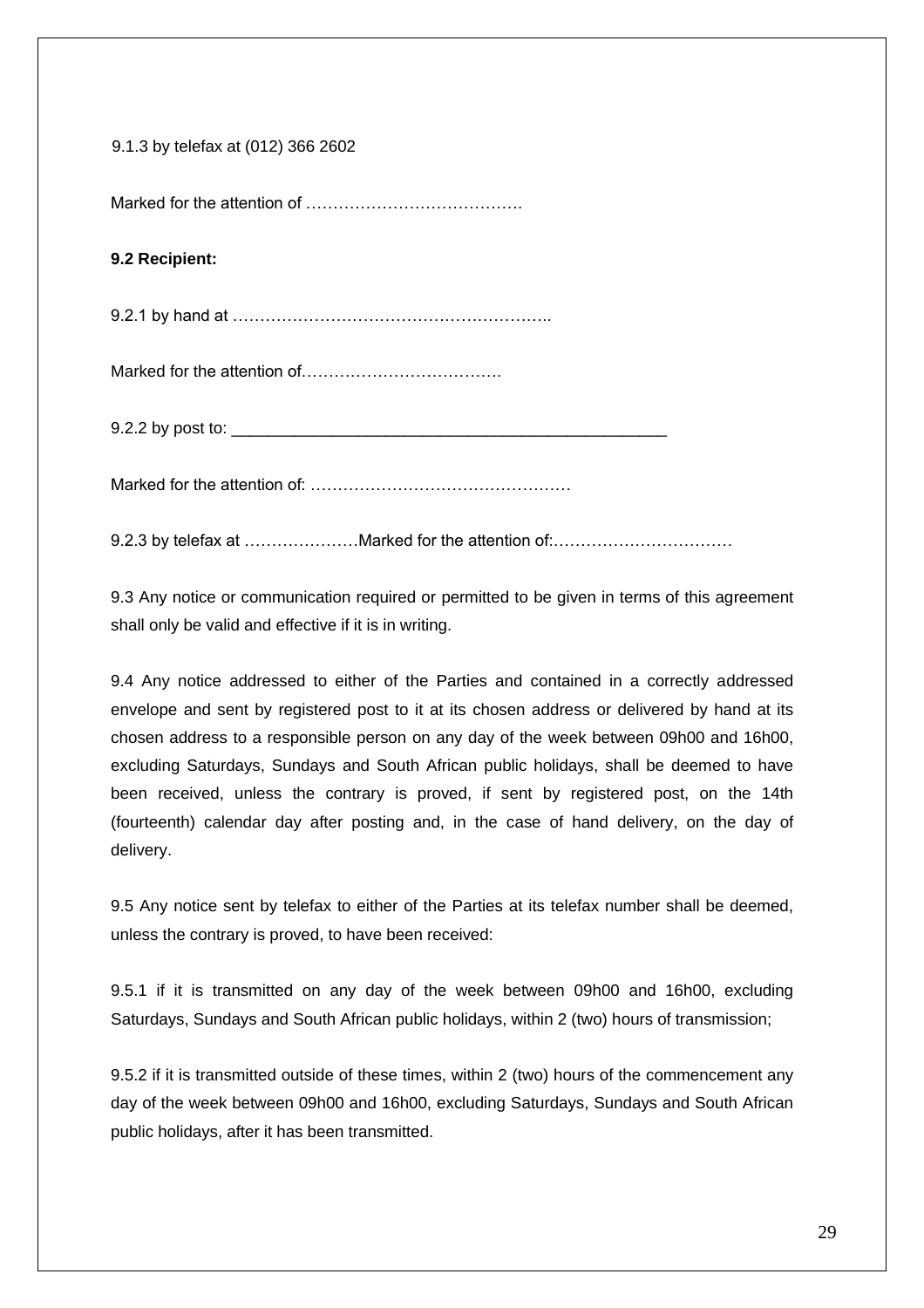#### **10. Entire Agreement and Variations**

10.1 This Agreement constitutes the whole agreement between the Parties and supersedes all prior verbal or written agreements or understandings or representations by or between the Parties regarding the subject matter of this Agreement, and the Parties will not be entitled to rely, in any dispute regarding this Agreement, on any terms, conditions or representations not expressly contained in this Agreement.

10.2 No variation of or addition to this Agreement will be of any force or effect unless reduced to writing and signed by or on behalf of the Parties.

10.3 Neither party to this Agreement has given any warranty or made any representation to the other party, other than any warranty or representation which may be expressly set out in this Agreement.

#### **11. Data Security**

11.1. The Recipient shall, at all times, ensure compliance with any local and international laws, regulations, policies or codes that may be enacted from time to time and put in place and maintain sufficient measures, policies and systems to manage and secure against all forms of risk to any information that may be shared or accessed through a computer or any other form of electronic communication pursuant to the Agreement.

For purposes of this clause,

"Information" shall mean, but not be limited to:

11.1.1. all cyber related information, including data; a computer program; output of a computer program; a computer system; article; data message; a computer data storage medium; output of a computer program and output of data;

11.1.2. Personal Information as defined in section 1 of the Protection of Personal Information Act No. 4 OF 2013 **("POPIA")** read with Section 1 of the Promotion of Access to Information Act No. 2 of 2000; and

11.1.3. Any other information that may be shared or accessed pursuant to the Agreement.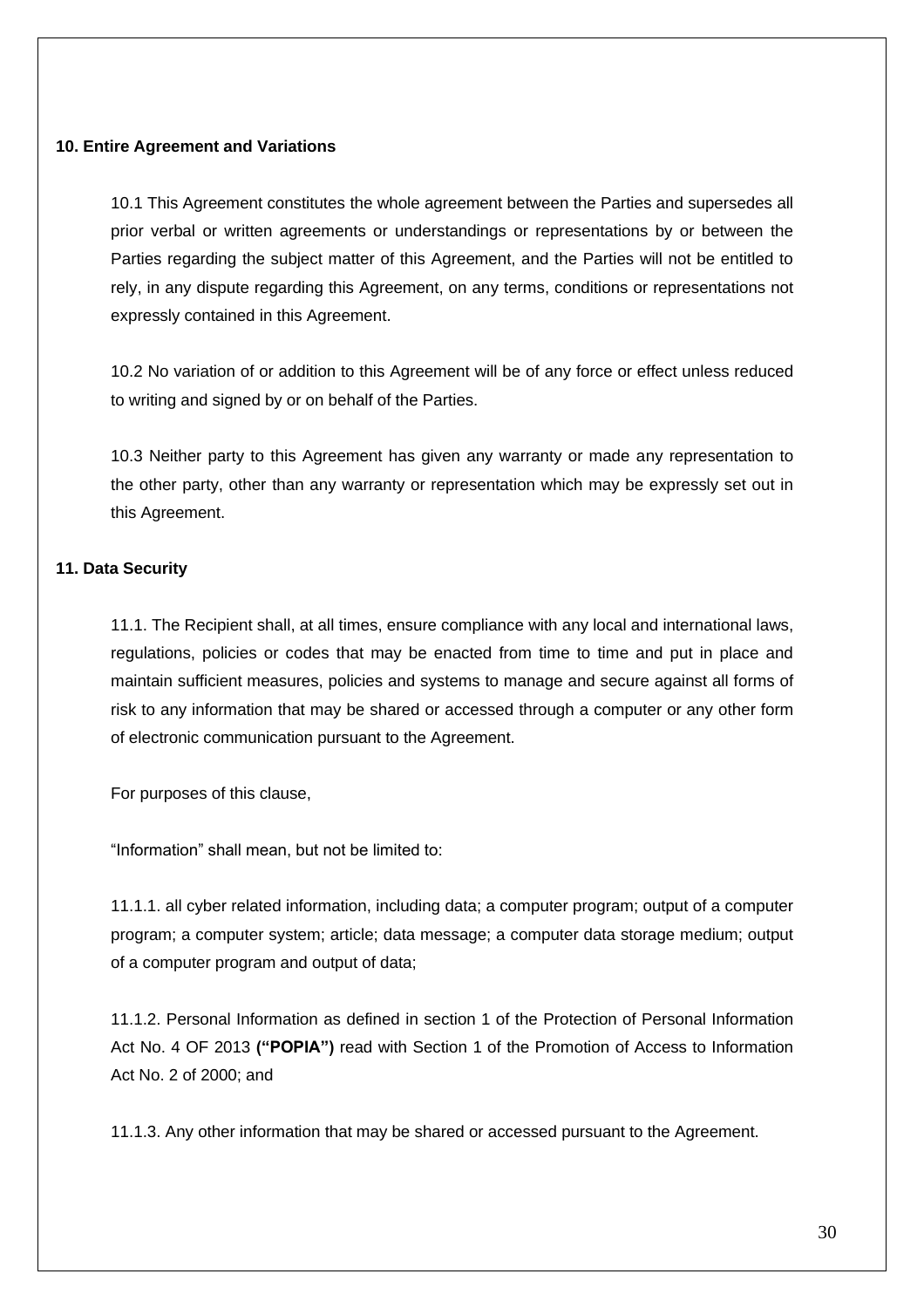11.2. The Recipient shall notify the Discloser in writing of any cybercrimes or any suspected cybercrimes in its knowledge and to report such crimes or suspected crimes to the relevant authorities in accordance with applicable laws, within 10 days of becoming aware of such crime or suspected crime.

#### **12. Protection of Personal Information**

12.1. For purposes of this clause–

12.1.1. the following terms shall bear meanings contemplated in Section 1 of the POPIA: consent; data subject; electronic communication; information officer; operator; person; personal information; processing; record; Regulator; responsible party; special information; as well as any terms derived from these terms.

12.1.2. "binding corporate rules" means personal information processing policies, within agroup of undertakings, which are adhered to by a responsible party or operator within that group of undertakings when transferring personal information to a responsible party or operator within that same group of undertakings in a foreign country; and "group of undertakings" means a controlling undertaking and its controlled undertakings.

12.2. The Parties acknowledge and agree that, in relation to personal information that may be processed pursuant to the Agreement, the Discloser is the responsible party and the Recipient is the operator.

12.3. The Recipient must process such personal information only with the knowledge or authorisation of the Discloser and treat personal information which comes to its knowledge as confidential and must not disclose it, unless so required by law.

12.4. The Recipient must secure the integrity and confidentiality of personal information in its possession or under its control by taking appropriate, reasonable technical and organisational measures to prevent loss of, damage to or unauthorised destruction of personal information and unlawful access to or processing of personal information. In order to give effect to the obligations set out in this clause 11.2, the Recipient must take reasonable measures to:

12.5.1. identify all reasonably foreseeable internal and external risks to personal information in its possession or under its control;

12.5.2. establish and maintain appropriate safeguards against the risks identified;

12.5.3. regularly verify that the safeguards are effectively implemented; and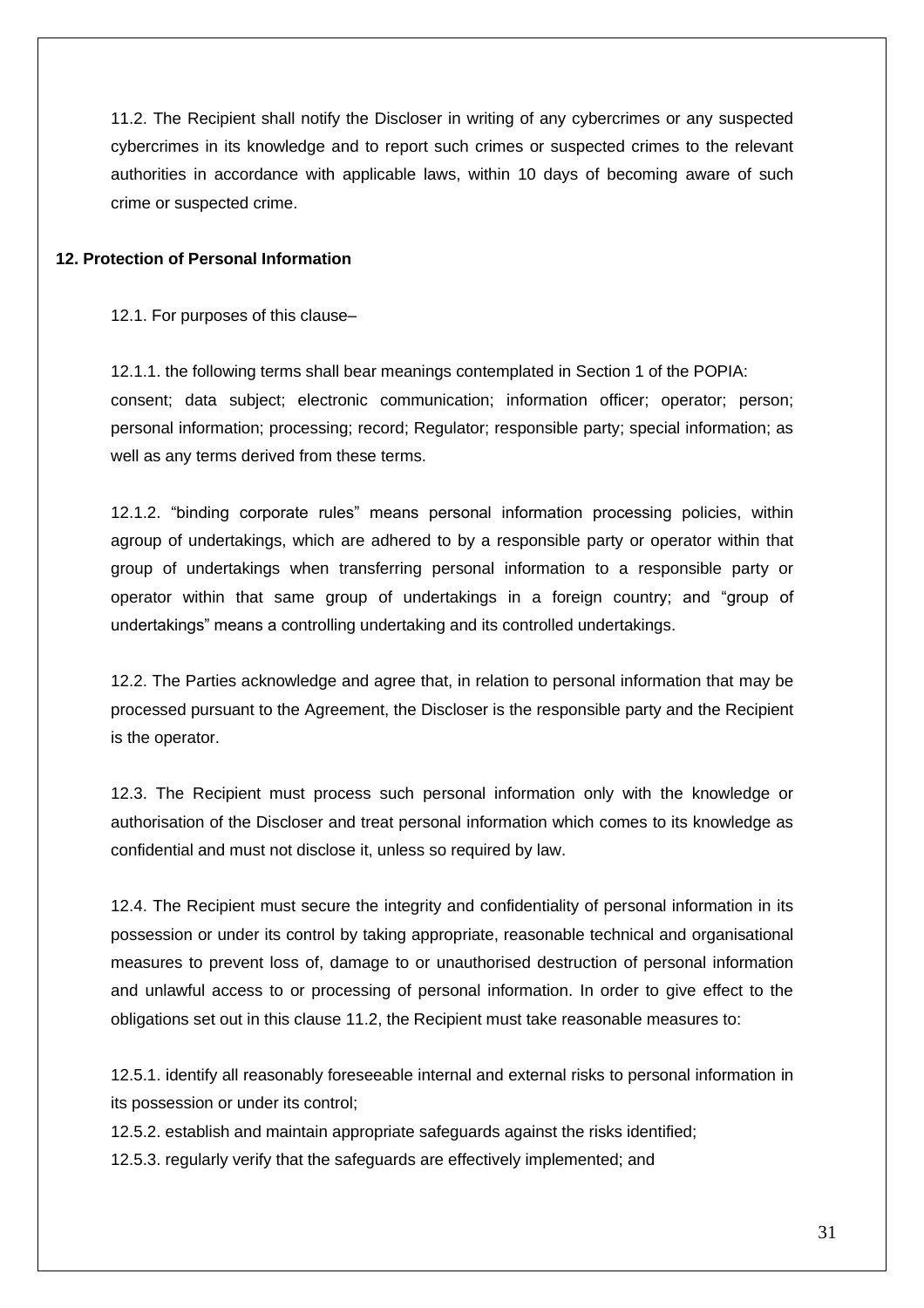12.5.4. ensure that the safeguards are continually updated in response to new risks or deficiencies in previously implemented safeguards.

12.6. The Recipient shall have due regard to generally accepted information security practices and procedures which may apply to it generally or be required in terms of specific industry or professional rules and regulations.

12.7. The Recipient shall notify the Discloser immediately where there are reasonable grounds to believe that the personal information of a data subject has been accessed or acquired by any unauthorised person.

12.8. The Recipient shall appoint an information officer and an appropriate number of deputy information officers as may be required by the POPIA, and must provide the Discloser with the details of such officers, whose responsibilities shall include

12.8.1. the encouragement of compliance, by the Recipient, with the conditions for the lawful processing of personal information;

12.8.2. dealing with requests made to the Recipient pursuant to the POPIA;

12.8.3. working with the Regulator in relation to investigations conducted under the POPIA;

12.8.4. otherwise ensuring compliance by the Recipient with the provisions of the POPIA; and 12.8.5. as may be prescribed by the POPIA.

12.9. The Recipient shall not transfer personal information about a data subject to a third party who is in a foreign country without Prior written consent of the Discloser. The Discloser will not grant such consent unless

12.9.1.the third party who is the recipient of the information is subject to a law, binding corporate rules or binding agreement which provide an adequate level of protection that

12.9.1.1. effectively upholds principles for reasonable processing of the information that are substantially similar to the conditions for the lawful processing of personal information relating to a data subject who is a natural person and, where applicable, a juristic person; and 12.9.1.2. includes provisions, that are substantially similar to this section, relating to the further transfer of personal information from the recipient to third parties who are in a foreign country;

12.9.2. the data subject consents to the transfer;

12.9.3. the transfer is necessary for the performance of a contract between the data subject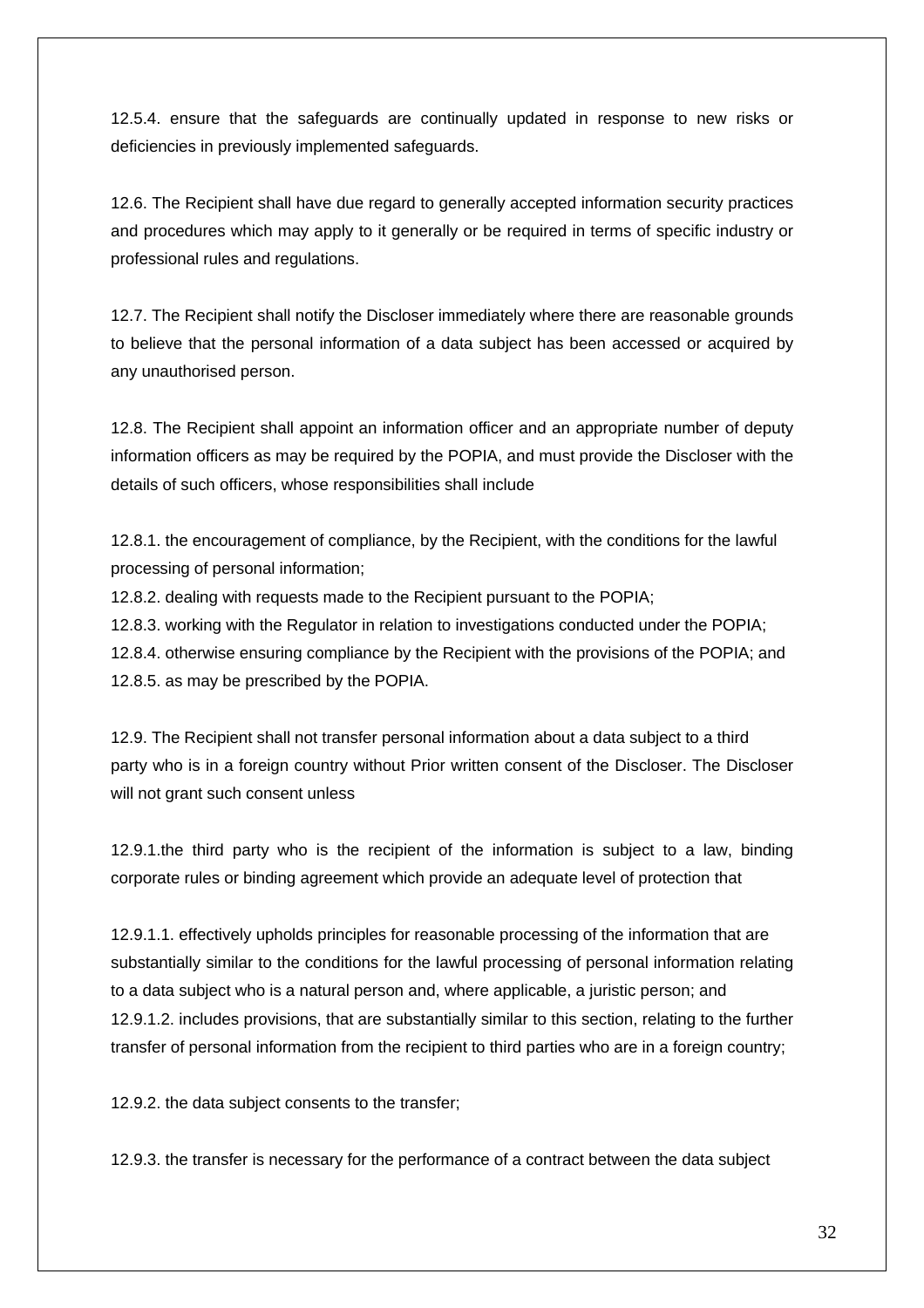and the responsible party, or for the implementation of pre-contractual measures taken in response to the data subject's request;

12.9.4. the transfer is necessary for the conclusion or performance of a contract concluded in the interest of the data subject between the responsible party and a third party; or

12.9.5. the transfer is for the benefit of the data subject, and

12.9.5.1.it is not reasonably practicable to obtain the consent of the data subject to that transfer; and

12.9.5.2. if it were reasonably practicable to obtain such consent, the data subject would be likely to give it.

12.10. The Recipient shall process personal information of data subjects in accordance with the conditions for the lawful processing of personal information as contemplated in the POPIA, and shall at all times put sufficient measures in place to ensure compliance with the POPIA, including compliance with any compliance notices and information notices served on the Recipient under the POPIA.

#### **13. Assignment, Cession and Delegation**

Neither of the Parties shall be entitled to assign, cede, delegate or transfer any rights, obligations, share or interest acquired in terms of this Agreement, in whole or in part, to any other party or person without the prior written consent of the other, which consent shall not unreasonably be withheld or delayed.

#### **14. Relaxation**

No indulgence, leniency or extension of a right, which either of the Parties may have in terms of this Agreement, and which either party ("the grantor") may grant or show to the other party, shall in any way prejudice the grantor, or preclude the grantor from exercising any of the rights that it has derived from this Agreement, or be construed as a waiver by the grantor of that right.

#### **15. Waiver**

No waiver on the part of either party to this Agreement of any rights arising from a breach of any provision of this Agreement will constitute a waiver of rights in respect of any subsequent breach of the same or any other provision.

#### **16. Severability**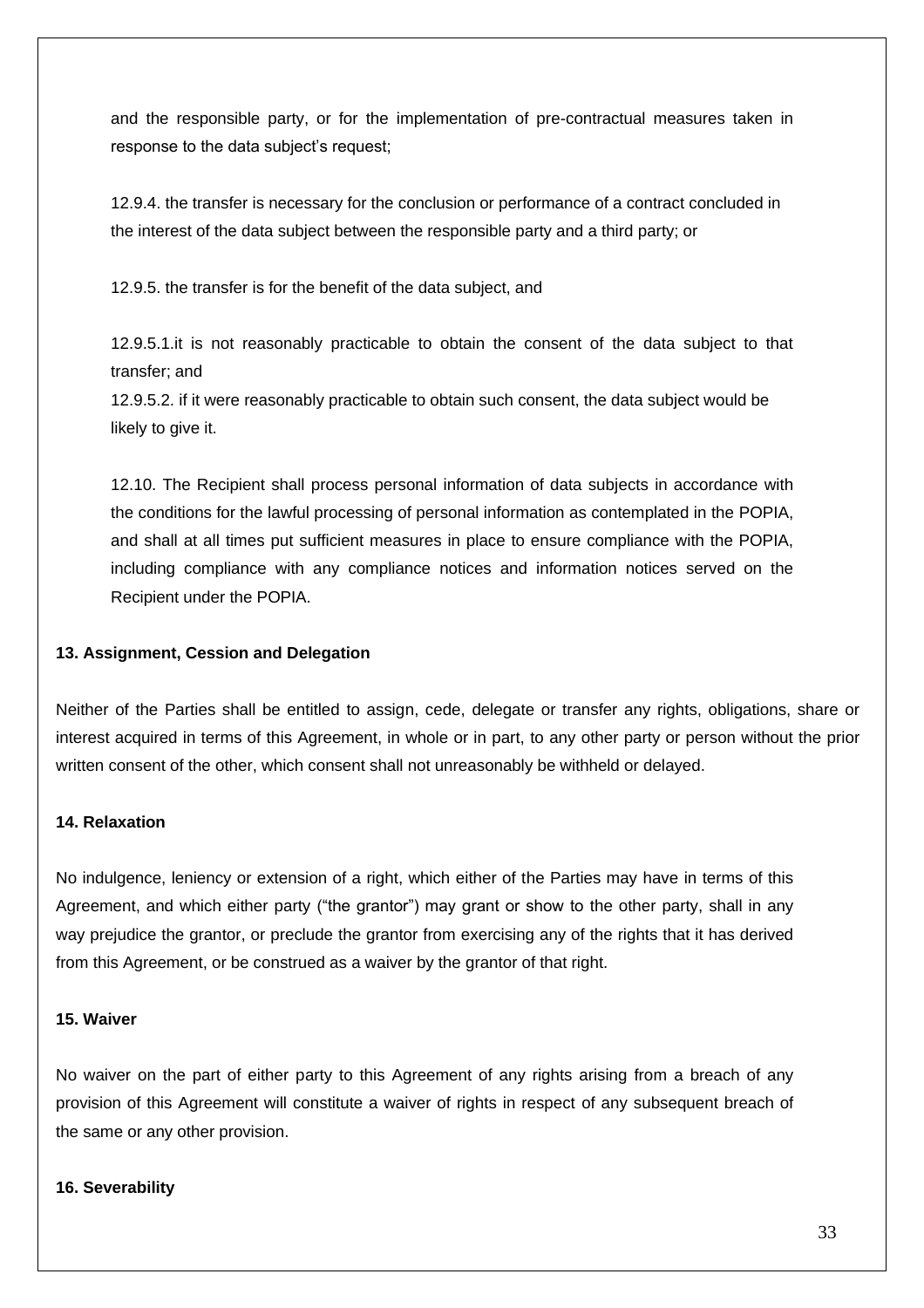In the event that any of the terms of this Agreement are found to be invalid, unlawful or unenforceable, such terms will be severable from the remaining terms, which will continue to be valid and enforceable.

## **17. Governing Law**

The validity and interpretation of this Agreement will be governed by the laws of the Republic of South Africa.

**SIGNATURES** 

I, the undersigned, …………………………………, herewith confirms that my position within the Recipient is that of ………………………………………. and state that I am duly authorised to enter into this Agreement, which I herewith do, on this the ……. day, of ………………………., for and on behalf of the Recipient.

I, the undersigned …………………, herewith confirms that my position within the Discloser is that of Executive Manager: ………………... and state that I am duly authorised to enter into this Agreement, which I herewith do, on this the \_\_\_\_\_ day, of …………………………... by signing this Agreement, for and on behalf of the Discloser.

Signature for and on behalf of Discloser

\_\_\_\_\_\_\_\_\_\_\_\_\_\_\_\_\_\_\_\_\_\_\_\_

\_\_\_\_\_\_\_\_\_\_\_\_\_\_\_\_\_\_\_\_\_\_\_\_

Signature for and on behalf of Recipient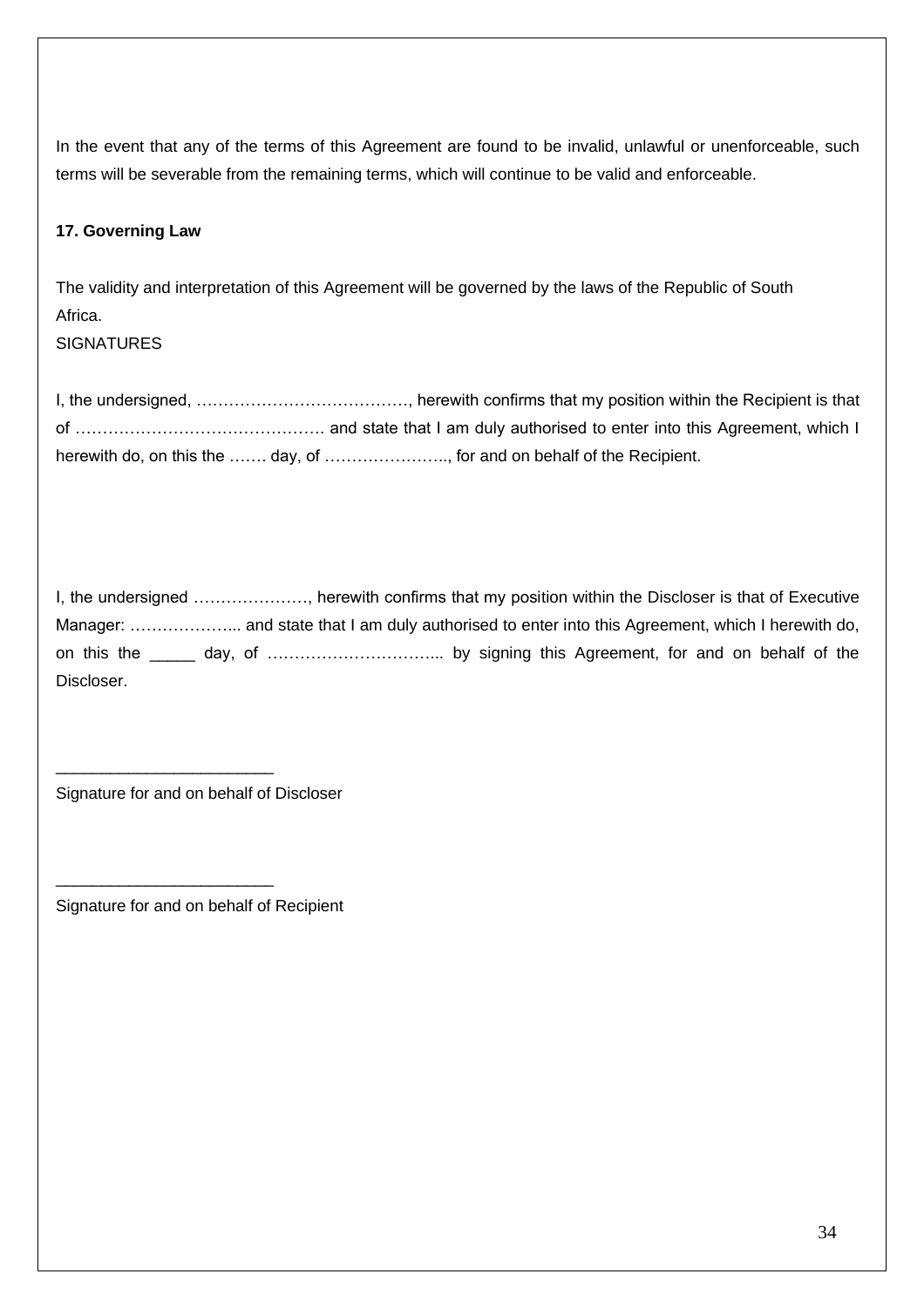**ANNEXURE B: STANDARD BIDDING DOCUMENTS**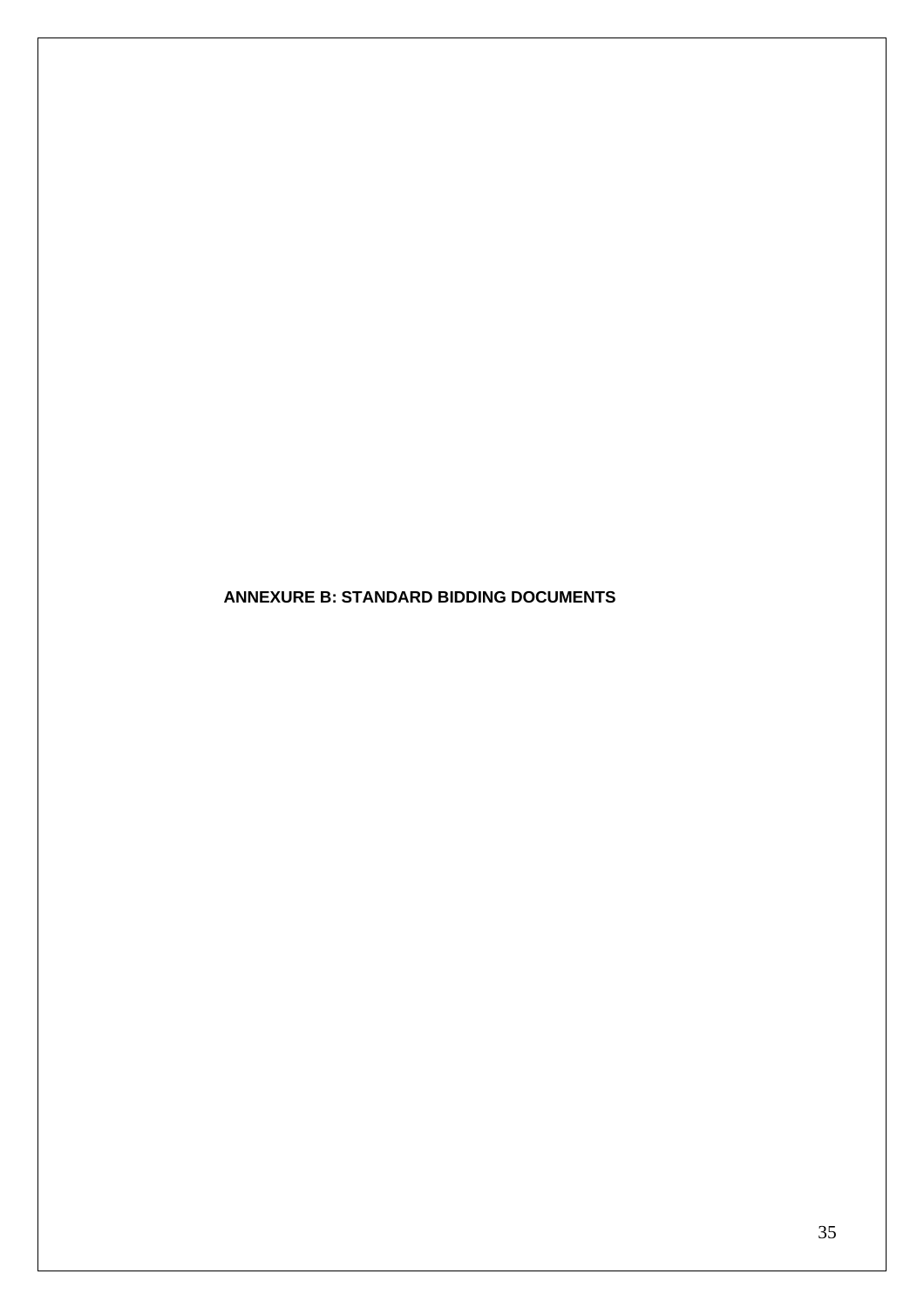#### **PART A SBD 1**

|                                                                             |                                                                                |                                                                                                                                                                            | <b>INVITATION TO BID</b> |           |                                                                        |                |                         |  |  |  |
|-----------------------------------------------------------------------------|--------------------------------------------------------------------------------|----------------------------------------------------------------------------------------------------------------------------------------------------------------------------|--------------------------|-----------|------------------------------------------------------------------------|----------------|-------------------------|--|--|--|
| YOU ARE HEREBY INVITED TO BID FOR REQUIREMENTS OF THE SOUTH AFRICAN ARITIME |                                                                                |                                                                                                                                                                            |                          |           |                                                                        |                |                         |  |  |  |
| <b>SAFETY AUTHORITY (SAMSA)</b>                                             |                                                                                |                                                                                                                                                                            |                          |           |                                                                        |                |                         |  |  |  |
| <b>BID NUMBER:</b>                                                          |                                                                                |                                                                                                                                                                            |                          |           |                                                                        | <b>CLOSING</b> |                         |  |  |  |
|                                                                             |                                                                                | 05 AUGUST 2021<br>TIME:<br><b>CLOSING DATE:</b><br>SAMSA/028/2021/2E2<br>11 H00 am<br>SOUTH AFRICAN MARITIME SAFETY AUTHORITY INVITES ALL INTERESTED PARTIES TO RESPOND TO |                          |           |                                                                        |                |                         |  |  |  |
|                                                                             |                                                                                |                                                                                                                                                                            |                          |           |                                                                        |                |                         |  |  |  |
|                                                                             |                                                                                | THE REQUESTS FOR PROPOSAL (RFP) TO APPOINT A PANEL OF THREE (3) SERVICE PROVIDERS FOR                                                                                      |                          |           |                                                                        |                |                         |  |  |  |
|                                                                             | THE PROVISION OF THE PSYCHOMETRIC ASSESSMENTS FOR A PERIOD OF THREE (3) YEARS. |                                                                                                                                                                            |                          |           |                                                                        |                |                         |  |  |  |
| <b>DESCRIPTION</b>                                                          |                                                                                |                                                                                                                                                                            |                          |           |                                                                        |                |                         |  |  |  |
| BID RESPONSE DOCUMENTS MAY BE DEPOSITED IN THE BID BOX SITUATED AT (STREET  |                                                                                |                                                                                                                                                                            |                          |           |                                                                        |                |                         |  |  |  |
| <b>ADDRESS)</b>                                                             |                                                                                |                                                                                                                                                                            |                          |           |                                                                        |                |                         |  |  |  |
| SOUTH AFRICAN MARITIME SAFETY AUTHORITY                                     |                                                                                |                                                                                                                                                                            |                          |           |                                                                        |                |                         |  |  |  |
|                                                                             |                                                                                |                                                                                                                                                                            |                          |           |                                                                        |                |                         |  |  |  |
| <b>146 LUNON ROAD</b>                                                       |                                                                                |                                                                                                                                                                            |                          |           |                                                                        |                |                         |  |  |  |
| CNR JAN SHOBA & LUNNON ROAD, HILLCREST                                      |                                                                                |                                                                                                                                                                            |                          |           |                                                                        |                |                         |  |  |  |
| HATFIELD, 0183                                                              |                                                                                |                                                                                                                                                                            |                          |           |                                                                        |                |                         |  |  |  |
|                                                                             |                                                                                |                                                                                                                                                                            |                          |           | BIDDING PROCEDURE ENQUIRIES MAY BE TECHNICAL ENQUIRIES MAY BE DIRECTED |                |                         |  |  |  |
| <b>DIRECTED TO</b>                                                          |                                                                                |                                                                                                                                                                            |                          | TO:       |                                                                        |                |                         |  |  |  |
| <b>CONTACT</b>                                                              |                                                                                |                                                                                                                                                                            |                          |           |                                                                        |                |                         |  |  |  |
| <b>PERSON</b>                                                               |                                                                                | <b>JEANETTE CHILOPO</b>                                                                                                                                                    |                          |           |                                                                        |                |                         |  |  |  |
| <b>TELEPHONE</b><br><b>NUMBER</b>                                           |                                                                                | 012 366 2600                                                                                                                                                               |                          |           |                                                                        |                |                         |  |  |  |
| <b>FACSIMILE</b>                                                            |                                                                                |                                                                                                                                                                            |                          |           |                                                                        |                |                         |  |  |  |
| <b>NUMBER</b>                                                               |                                                                                | 012 366 2601                                                                                                                                                               |                          |           |                                                                        |                |                         |  |  |  |
|                                                                             |                                                                                | jchilopo@samsa.org.za                                                                                                                                                      |                          |           |                                                                        |                |                         |  |  |  |
| <b>E-MAIL ADDRESS</b>                                                       |                                                                                |                                                                                                                                                                            |                          |           |                                                                        |                |                         |  |  |  |
| <b>SUPPLIER INFORMATION</b>                                                 |                                                                                |                                                                                                                                                                            |                          |           |                                                                        |                |                         |  |  |  |
| <b>NAME OF BIDDER</b>                                                       |                                                                                |                                                                                                                                                                            |                          |           |                                                                        |                |                         |  |  |  |
| <b>POSTAL</b>                                                               |                                                                                |                                                                                                                                                                            |                          |           |                                                                        |                |                         |  |  |  |
| <b>ADDRESS</b>                                                              |                                                                                |                                                                                                                                                                            |                          |           |                                                                        |                |                         |  |  |  |
| <b>STREET</b>                                                               |                                                                                |                                                                                                                                                                            |                          |           |                                                                        |                |                         |  |  |  |
| <b>ADDRESS</b>                                                              |                                                                                |                                                                                                                                                                            |                          |           |                                                                        |                |                         |  |  |  |
| <b>TELEPHONE</b>                                                            |                                                                                |                                                                                                                                                                            |                          |           |                                                                        |                |                         |  |  |  |
| <b>NUMBER</b><br><b>CELLPHONE</b>                                           |                                                                                | CODE                                                                                                                                                                       |                          |           | <b>NUMBER</b>                                                          |                |                         |  |  |  |
| <b>NUMBER</b>                                                               |                                                                                |                                                                                                                                                                            |                          |           |                                                                        |                |                         |  |  |  |
| <b>FACSIMILE</b>                                                            |                                                                                |                                                                                                                                                                            |                          |           |                                                                        |                |                         |  |  |  |
| <b>NUMBER</b>                                                               |                                                                                | <b>CODE</b>                                                                                                                                                                |                          |           | <b>NUMBER</b>                                                          |                |                         |  |  |  |
| <b>E-MAIL ADDRESS</b>                                                       |                                                                                |                                                                                                                                                                            |                          |           |                                                                        |                |                         |  |  |  |
| <b>VAT</b>                                                                  |                                                                                |                                                                                                                                                                            |                          |           |                                                                        |                |                         |  |  |  |
| <b>REGISTRATION</b>                                                         |                                                                                |                                                                                                                                                                            |                          |           |                                                                        |                |                         |  |  |  |
| <b>NUMBER</b>                                                               |                                                                                |                                                                                                                                                                            |                          |           |                                                                        |                |                         |  |  |  |
| <b>SUPPLIER</b>                                                             |                                                                                | <b>TAX</b>                                                                                                                                                                 |                          |           | <b>CENTRAL</b>                                                         |                |                         |  |  |  |
| <b>COMPLIANCE</b>                                                           |                                                                                | <b>COMPLIANCE</b>                                                                                                                                                          |                          | <b>OR</b> | <b>SUPPLIER</b>                                                        |                |                         |  |  |  |
| <b>STATUS</b>                                                               |                                                                                | <b>SYSTEM PIN:</b>                                                                                                                                                         |                          |           | DATABASE No:                                                           | <b>MAAA</b>    |                         |  |  |  |
| <b>B-BBEE STATUS</b>                                                        |                                                                                | <b>TICK APPLICABLE BOX]</b>                                                                                                                                                |                          |           | <b>B-BBEE STATUS LEVEL</b>                                             |                | <b>[TICK APPLICABLE</b> |  |  |  |
| <b>LEVEL</b>                                                                |                                                                                |                                                                                                                                                                            |                          |           | <b>SWORN AFFIDAVIT</b>                                                 |                | BOX]                    |  |  |  |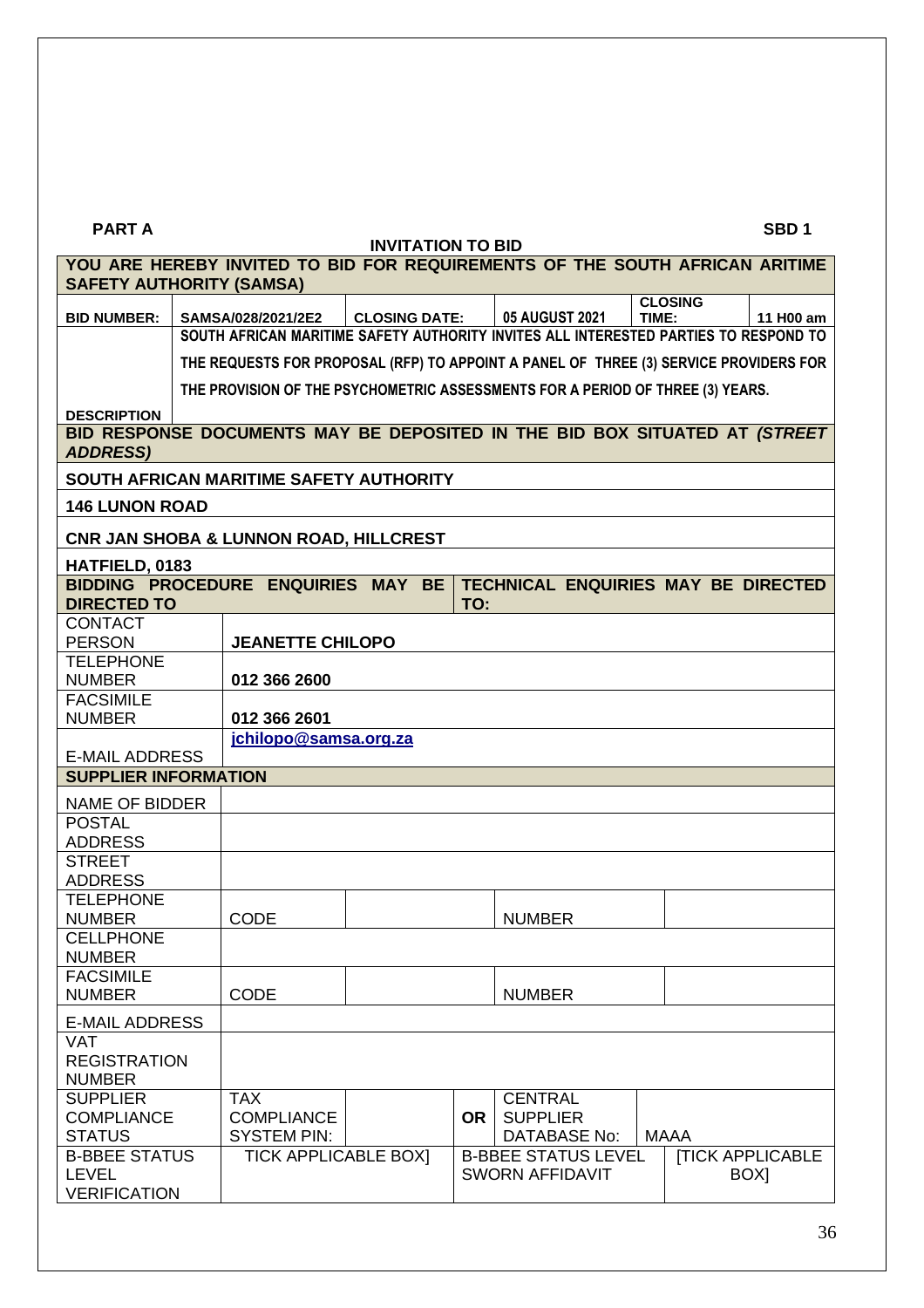| <b>CERTIFICATE</b>                                                                                                                                                                                                        | Yes                                        | No    |                                                                                                                                                                      | $\Box$ Yes                                                                                 | No        |
|---------------------------------------------------------------------------------------------------------------------------------------------------------------------------------------------------------------------------|--------------------------------------------|-------|----------------------------------------------------------------------------------------------------------------------------------------------------------------------|--------------------------------------------------------------------------------------------|-----------|
|                                                                                                                                                                                                                           |                                            |       | [A B-BBEE STATUS LEVEL VERIFICATION CERTIFICATE/ SWORN AFFIDAVIT (FOR EMES &<br><b>QSES) MUST BE SUBMITTED IN ORDER TO QUALIFY FOR PREFERENCE POINTS FOR B-BBEET</b> |                                                                                            |           |
| ARE YOU THE<br><b>ACCREDITED</b><br><b>REPRESENTATIVE</b><br>IN SOUTH AFRICA<br>FOR THE GOODS<br>/SERVICES<br><b>/WORKS</b><br>OFFERED?                                                                                   | $\Box$ Yes<br><b>IF YES ENCLOSE PROOFI</b> | - INo | ARE YOU A FOREIGN<br><b>BASED SUPPLIER FOR</b><br>THE GOODS /SERVICES<br><b><i>NORKS OFFERED?</i></b>                                                                | $\Box$ Yes<br><b>IF YES, ANSWER</b><br><b>THE</b><br><b>QUESTIONNAIRE</b><br><b>BELOWI</b> | $\Box$ No |
| QUESTIONNAIRE TO BIDDING FOREIGN SUPPLIERS                                                                                                                                                                                |                                            |       |                                                                                                                                                                      |                                                                                            |           |
| IS THE ENTITY A RESIDENT OF THE REPUBLIC OF SOUTH AFRICA (RSA)?<br>$\Box$ Yes $\Box$ No<br>DOES THE ENTITY HAVE A BRANCH IN THE RSA?<br>YES INO                                                                           |                                            |       |                                                                                                                                                                      |                                                                                            |           |
| DOES THE ENTITY HAVE A PERMANENT ESTABLISHMENT IN THE RSA?<br>$\Box$ YES $\Box$ NO                                                                                                                                        |                                            |       |                                                                                                                                                                      |                                                                                            |           |
| DOES THE ENTITY HAVE ANY SOURCE OF INCOME IN THE RSA?<br>YES $\Box$ NO                                                                                                                                                    |                                            |       |                                                                                                                                                                      |                                                                                            |           |
| IS THE ENTITY LIABLE IN THE RSA FOR ANY FORM OF TAXATION?<br>$\Box$ YES $\Box$ NO                                                                                                                                         |                                            |       |                                                                                                                                                                      |                                                                                            |           |
| IF THE ANSWER IS "NO" TO ALL OF THE ABOVE, THEN IT IS NOT A REQUIREMENT TO<br>REGISTER FOR A TAX COMPLIANCE STATUS SYSTEM PIN CODE FROM THE SOUTH AFRICAN<br>REVENUE SERVICE (SARS) AND IF NOT REGISTER AS PER 2.3 BELOW. |                                            |       |                                                                                                                                                                      |                                                                                            |           |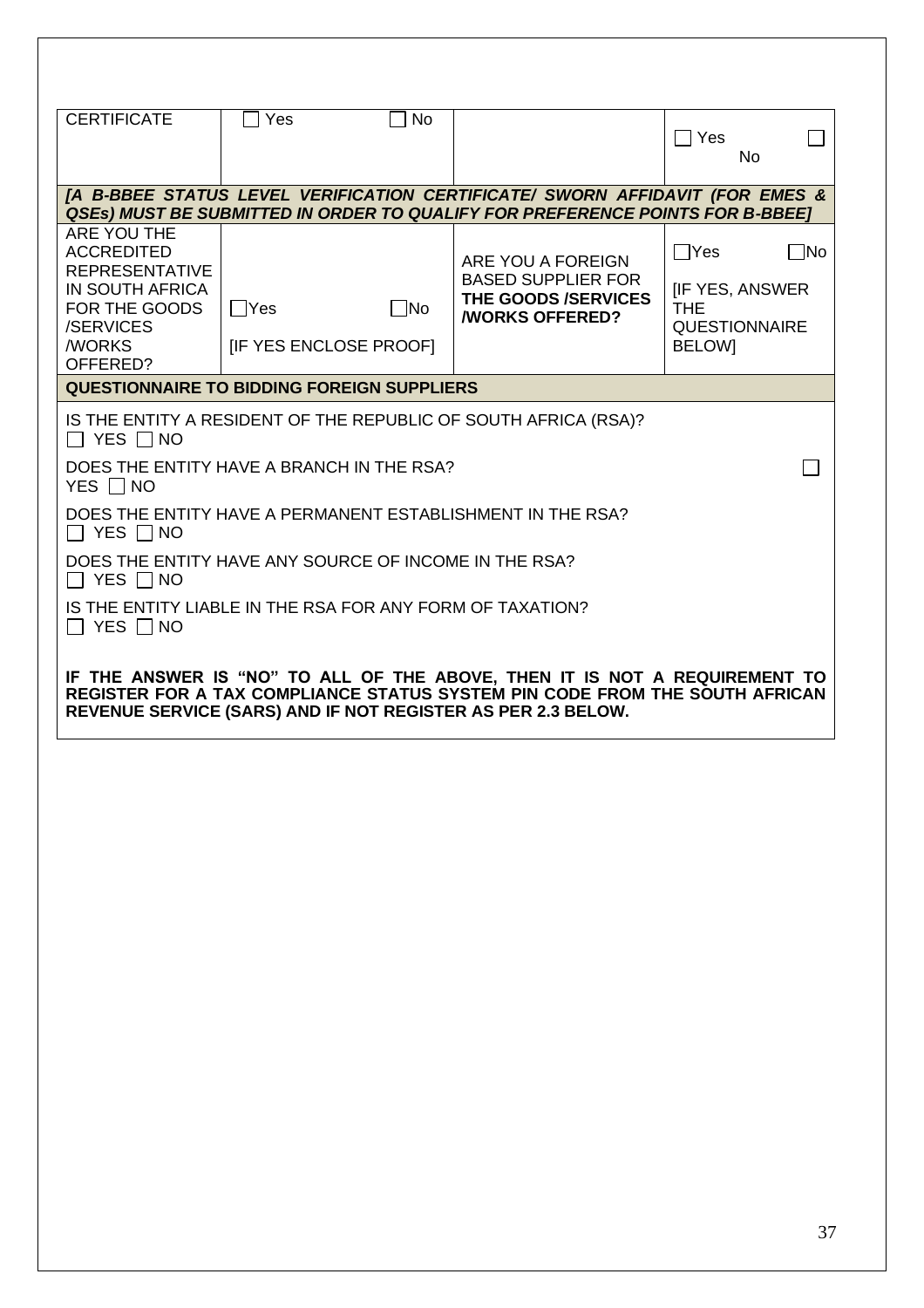#### **PART B TERMS AND CONDITIONS FOR BIDDING**

### **1. BID SUBMISSION:**

- 1.1. BIDS MUST BE DELIVERED BY THE STIPULATED TIME TO THE CORRECT ADDRESS. LATE BIDS WILL NOT BE ACCEPTED FOR CONSIDERATION.
- 1.2. **ALL BIDS MUST BE SUBMITTED ON THE OFFICIAL FORMS PROVIDED – (NOT TO BE RE-TYPED) OR IN THE MANNER PRESCRIBED IN THE BID DOCUMENT.**
- 1.3. THIS BID IS SUBJECT TO THE PREFERENTIAL PROCUREMENT POLICY FRAMEWORK ACT, 2000 AND THE PREFERENTIAL PROCUREMENT REGULATIONS, 2017, THE GENERAL CONDITIONS OF CONTRACT (GCC) AND, IF APPLICABLE, ANY OTHER SPECIAL CONDITIONS OF CONTRACT.
- 1.4. **THE SUCCESSFUL BIDDER WILL BE REQUIRED TO FILL IN AND SIGN A WRITTEN CONTRACT FORM (SBD7).**

#### **2. TAX COMPLIANCE REQUIREMENTS**

- 2.1 BIDDERS MUST ENSURE COMPLIANCE WITH THEIR TAX OBLIGATIONS.
- 2.2 BIDDERS ARE REQUIRED TO SUBMIT THEIR UNIQUE PERSONAL IDENTIFICATION NUMBER (PIN) ISSUED BY SARS TO ENABLE THE ORGAN OF STATE TO VERIFY THE TAXPAYER'S PROFILE AND TAX STATUS.
- 2.3 APPLICATION FOR TAX COMPLIANCE STATUS (TCS) PIN MAY BE MADE VIA E-FILING THROUGH THE SARS WEBSITE [WWW.SARS.GOV.ZA.](http://www.sars.gov.za/)
- 2.4 BIDDERS MAY ALSO SUBMIT A PRINTED TCS CERTIFICATE TOGETHER WITH THE BID.
- 2.5 IN BIDS WHERE CONSORTIA / JOINT VENTURES / SUB-CONTRACTORS ARE INVOLVED, EACH PARTY MUST SUBMIT A SEPARATE TCS CERTIFICATE / PIN / CSD NUMBER.
- 2.6 WHERE NO TCS PIN IS AVAILABLE BUT THE BIDDER IS REGISTERED ON THE CENTRAL SUPPLIER DATABASE (CSD), A CSD NUMBER MUST BE PROVIDED.
- 2.7 NO BIDS WILL BE CONSIDERED FROM PERSONS IN THE SERVICE OF THE STATE, COMPANIES WITH DIRECTORS WHO ARE PERSONS IN THE SERVICE OF THE STATE, OR CLOSE CORPORATIONS WITH MEMBERS PERSONS IN THE SERVICE OF THE STATE."

#### **NB: FAILURE TO PROVIDE / OR COMPLY WITH ANY OF THE ABOVE PARTICULARS MAY RENDER THE BID INVALID**.

SIGNATURE OF BIDDER: CAPACITY UNDER WHICH THIS BID IS SIGNED: …………………………………………… (Proof of authority must be submitted e.g. company resolution)

DATE: …………………………………………...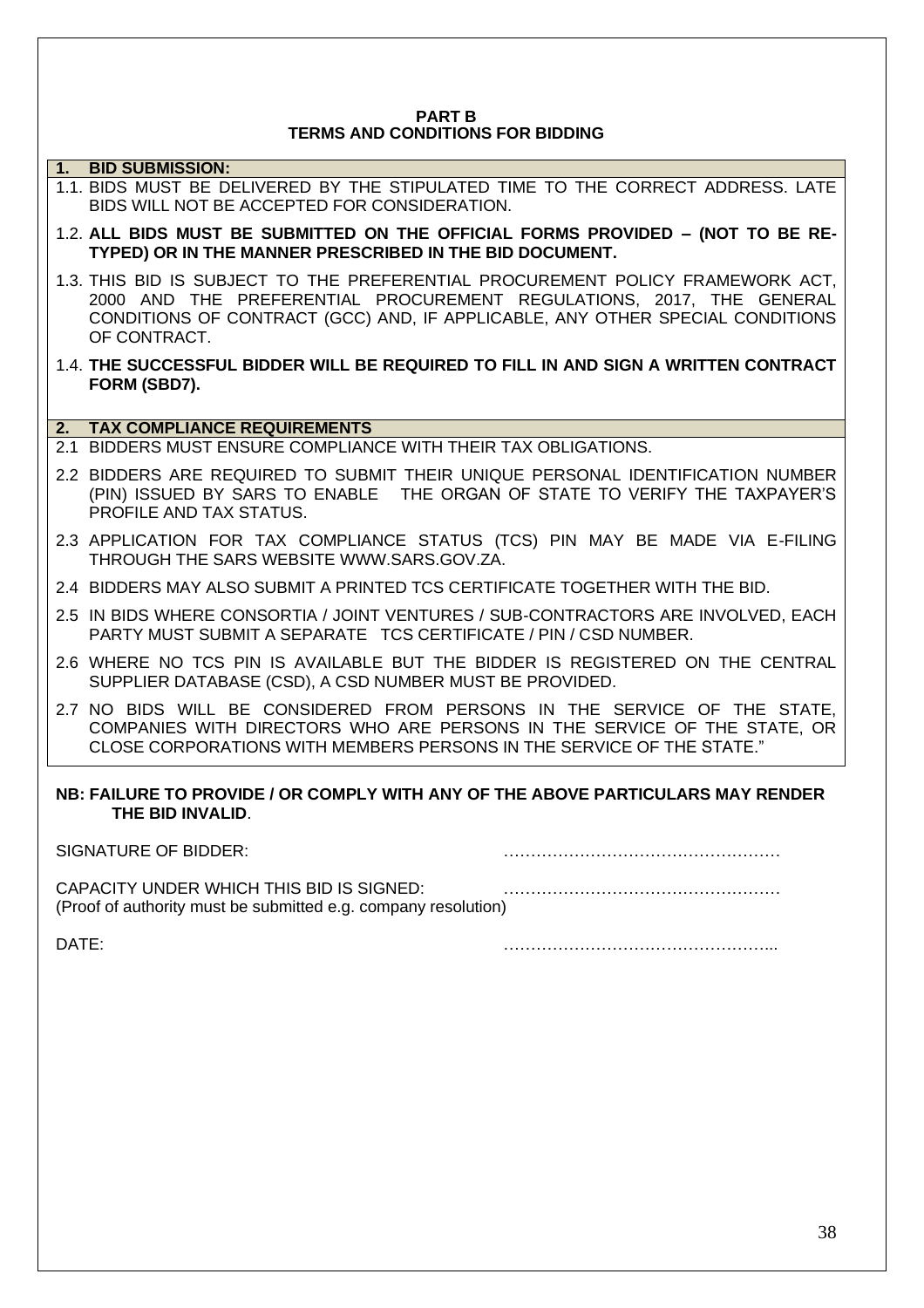|            |                                                                                        |                                                    |                     | <b>SBD 3.3</b>                                                                                                                                     |
|------------|----------------------------------------------------------------------------------------|----------------------------------------------------|---------------------|----------------------------------------------------------------------------------------------------------------------------------------------------|
|            |                                                                                        | <b>PRICING SCHEDULE</b><br>(Professional Services) |                     |                                                                                                                                                    |
|            |                                                                                        |                                                    |                     |                                                                                                                                                    |
|            | <b>CLOSING TIME 11:00 AM</b>                                                           |                                                    | <b>CLOSING DATE</b> |                                                                                                                                                    |
|            | OFFER TO BE VALID FOR 180 DAYS FROM THE CLOSING DATE OF BID.                           |                                                    |                     |                                                                                                                                                    |
| ITEM<br>ΝO | <b>DESCRIPTION</b>                                                                     |                                                    |                     | <b>BID PRICE IN RSA CURRENCY</b><br>**(ALL APPLICABLE TAXES INCLUDED)                                                                              |
| 1.         | The accompanying information must be used for the formulation of proposals.            |                                                    |                     |                                                                                                                                                    |
| 2.         | Bidders are required to indicate a ceiling price based on the total estimated time for |                                                    |                     | completion of all phases and including all expenses inclusive of all applicable taxes for the                                                      |
| 3.         | (CERTIFIED INVOICES MUST BE RENDERED IN TERMS HEREOF)                                  |                                                    |                     | PERSONS WHO WILL BE INVOLVED IN THE PROJECT AND RATES APPLICABLE                                                                                   |
| 4.         | <b>PERSON AND POSITION</b>                                                             |                                                    | <b>HOURLY RATE</b>  | <b>DAILY RATE</b>                                                                                                                                  |
|            |                                                                                        |                                                    |                     | ---------------------------------<br>----------------------------------<br>----------------------------------<br>--------------------------------- |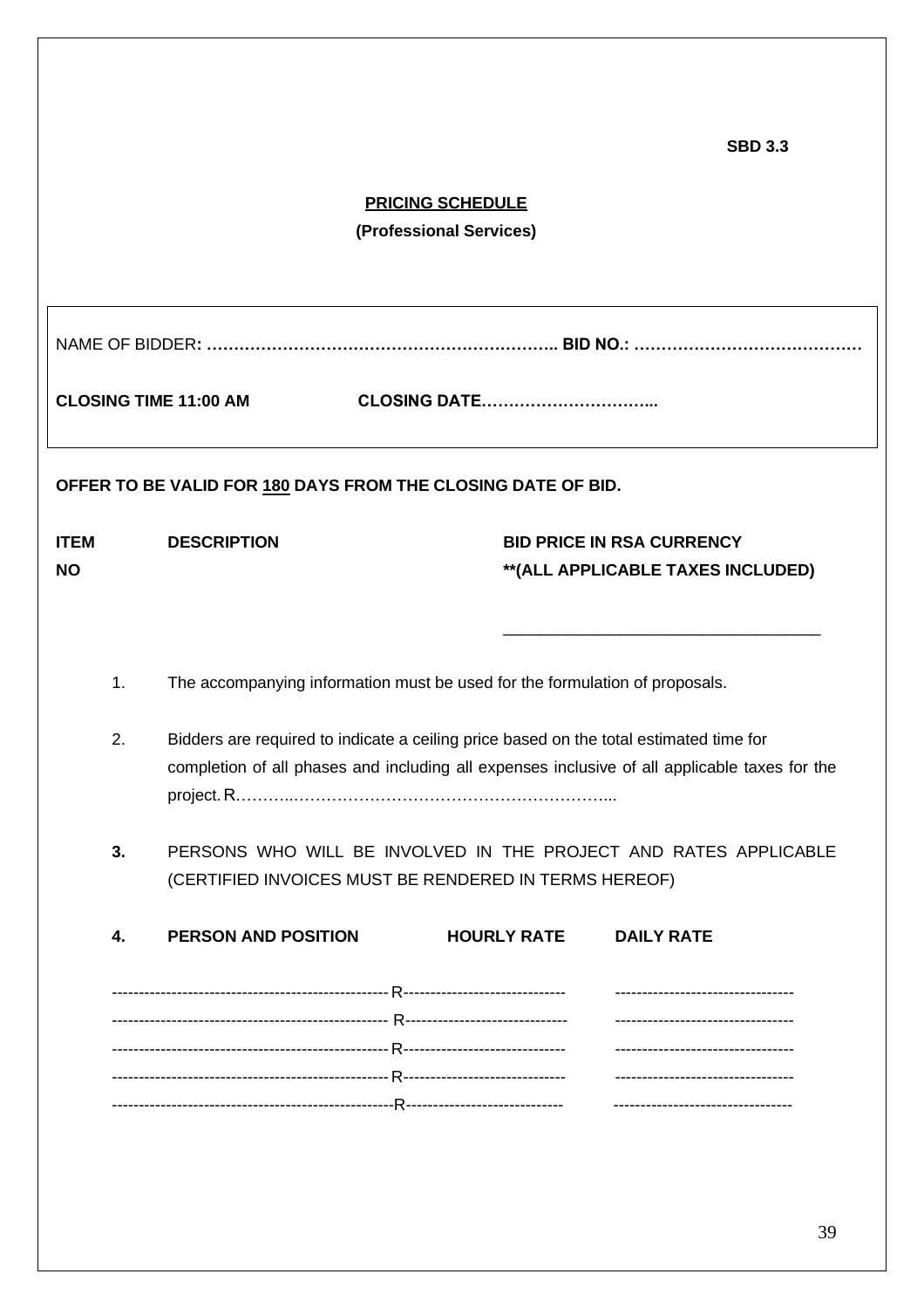# **5.** PHASES ACCORDING TO WHICH THE PROJECT WILL BE COMPLETED, COST PER PHASE AND MAN-DAYS TO BE SPENT

PHASES ACCORDING TO WHICH THE PROJECT WILL BE COMPLETED, COST PER PHASE

| AND MAN-DAYS TO BE SPENT   |                    |                   |
|----------------------------|--------------------|-------------------|
| <b>PERSON AND POSITION</b> | <b>HOURLY RATE</b> | <b>DAILY RATE</b> |
|                            |                    |                   |
|                            |                    |                   |
|                            |                    |                   |
|                            |                    |                   |

5.1 Travel expenses (specify, for example rate/km and total km, class of airtravel, etc). Only actual costs are recoverable. Proof of the expenses incurred must accompany certified invoices.

**DESCRIPTION OF EXPENSE TO BE INCURRED RATE QUANTITY AMOUNT**

| -----------------------   | . | ≺.                    |
|---------------------------|---|-----------------------|
| ------------------------- | . | ,,,,,,,,,,,,,,,,,,,,, |
| ------------------------  | . | ,,,,,,,,,,,,,,,,,,,,, |
| -----------------------   | . | ,,,,,,,,,,,,,,,,,,,,  |
|                           |   |                       |

**TOTAL: R………………………………………………….**

\*\* "all applicable taxes" includes value- added tax, pay as you earn, income tax, unemployment insurance fund contributions and skills development levies.

**5.2** Other expenses, for example accommodation (specify, eg. Three star hotel, bed and breakfast, telephone cost, reproduction cost, etc.). On basis of these particulars, certified invoices will be checked for correctness. Proof of the expenses must accompany invoices.

| DESCRIPTION OF EXPENSE TO BE INCURRED RATE QUANTITY AMOUNT |  |
|------------------------------------------------------------|--|
|                                                            |  |
|                                                            |  |
|                                                            |  |
|                                                            |  |
|                                                            |  |

**TOTAL: R………………………………………………….**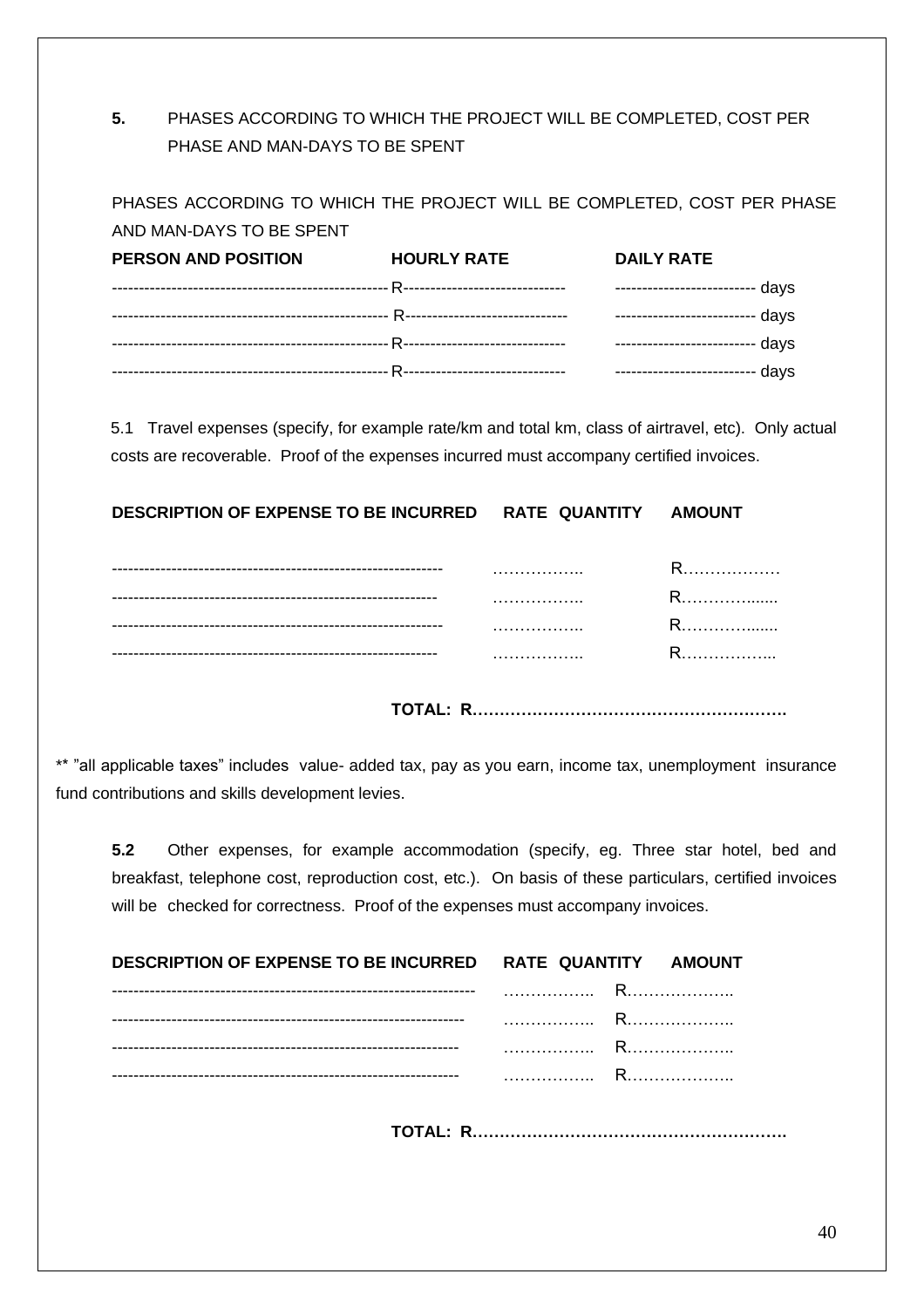| 6.                                                                  | Period required for commencement with project after acceptance of bid                              |  |  |  |
|---------------------------------------------------------------------|----------------------------------------------------------------------------------------------------|--|--|--|
| 7.                                                                  | Estimated man-days for completion of project                                                       |  |  |  |
| 8.                                                                  | Are the rates quoted firm for the full period of contract?<br>*YES/NO                              |  |  |  |
| 9.                                                                  | If not firm for the full period, provide details of the basis on which adjustments will be applied |  |  |  |
|                                                                     |                                                                                                    |  |  |  |
| *[Delete if not applicable]                                         |                                                                                                    |  |  |  |
| Any enquiries regarding bidding procedures may be directed to the - |                                                                                                    |  |  |  |
|                                                                     | <b>South African Maritime Safety Authority (SAMSA)</b>                                             |  |  |  |
| 146 Lunnon Road                                                     |                                                                                                    |  |  |  |
|                                                                     | <b>Cnr Jan Shoba &amp; Lunnon Road</b>                                                             |  |  |  |
| <b>Hillcrest</b>                                                    |                                                                                                    |  |  |  |

**PRETORIA**

**0183**

**Tel: 012 366 2600**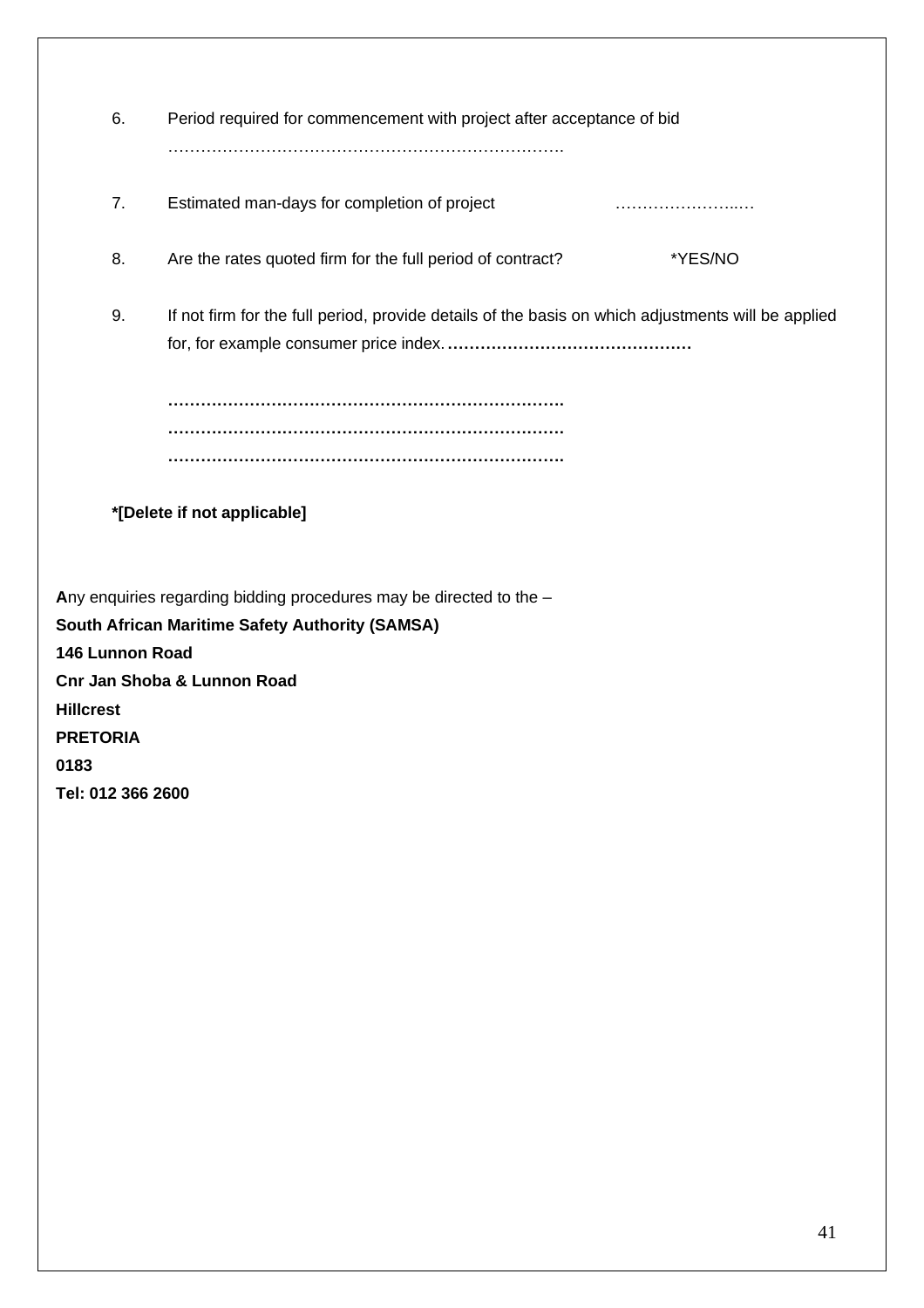#### **DECLARATION OF INTEREST**

- 1. Any legal person, including persons employed by the state<sup>1</sup>, or persons having a kinship with a persons employed by the state, including a blood relationship, may make an offer or offers in terms of this invitation to bid (includes a price quotation, advertised competitive bid, limited bid or proposal). In view of possible allegations of favoritisms, should the resulting bid, or part thereof, be awarded to persons employed by the state, or to persons connected with or related to them, it is required that the bidder or his/her authorized representative declare his/her position in relation to the evaluating/adjudicating authority where
	- the bidder is employed by the state; and/or
	- the legal person on whose behalf the bidding document is signed, has a relationship with persons/a person who are/is involved in the evaluation and or adjudication of the bid(s), or where it is known that such a relationship exists between the person or persons for or on whose behalf the declarant acts and persons who are involved with the evaluation and or adjudication of the bid.
- 2. In order to give effect to the above, the following questionnaire must be completed and submitted with the bid.

| 2.1 |  |
|-----|--|
| 2.2 |  |
| 2.3 |  |
| 2.4 |  |
| 2.5 |  |
| 2.6 |  |

2.6.1 The names of all directors / trustees / shareholders / members, their individual identity numbers, tax reference numbers and, if applicable, employee / persal numbers must be indicated in paragraph 3 below.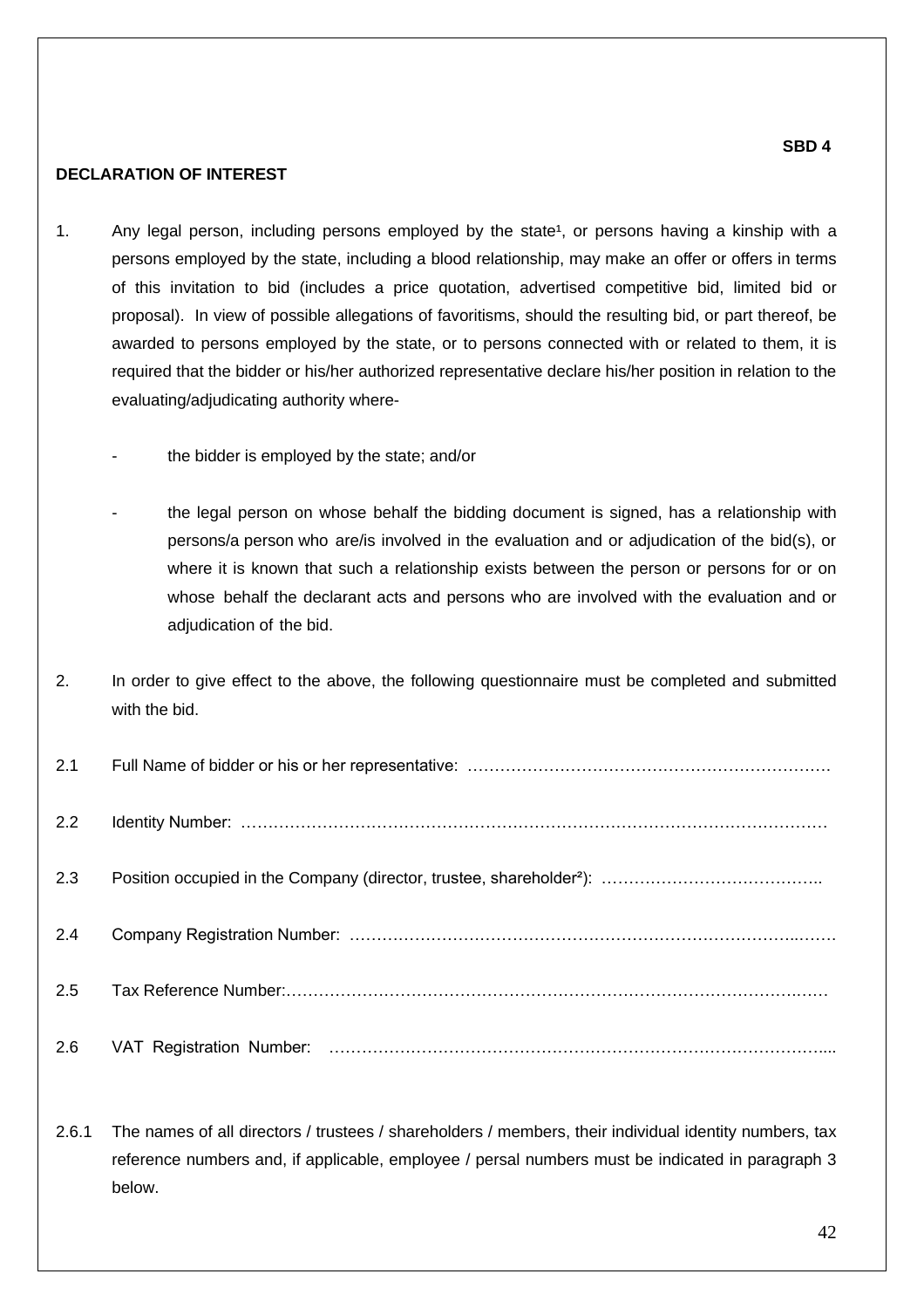$1^{\circ}$ State" means  $-$ 

- (a) any national or provincial department, national or provincial public entity or constitutional institution within the meaning of the Public Finance Management Act, 1999 (Act No. 1 of 1999);
- (b) any municipality or municipal entity;
- (c) provincial legislature;
- (d) national Assembly or the national Council of provinces; or
- (e) Parliament.

²"Shareholder" means a person who owns shares in the company and is actively involved in the management of the enterprise or business and exercises control over the enterprise.

- 2.7 Are you or any person connected with the bidder YES / NO presently employed by the state?
- 2.7.1 If so, furnish the following particulars: Name of person / director / trustee / shareholder/ member: ……....…………………………………………………………..

Name of state institution at which you or the person connected to the bidder is employed: ……………………................................................................................................................................... ...............................................................................................................................................................

Position occupied in the state institution: with the state institution:

Any other particulars:

……………………………………………………………… ………………………………………………………………

………………………………………………………………

2.7.2 If you are presently employed by the state, did you obtain YES / NO the appropriate authority to undertake remunerative work outside employment in the public sector?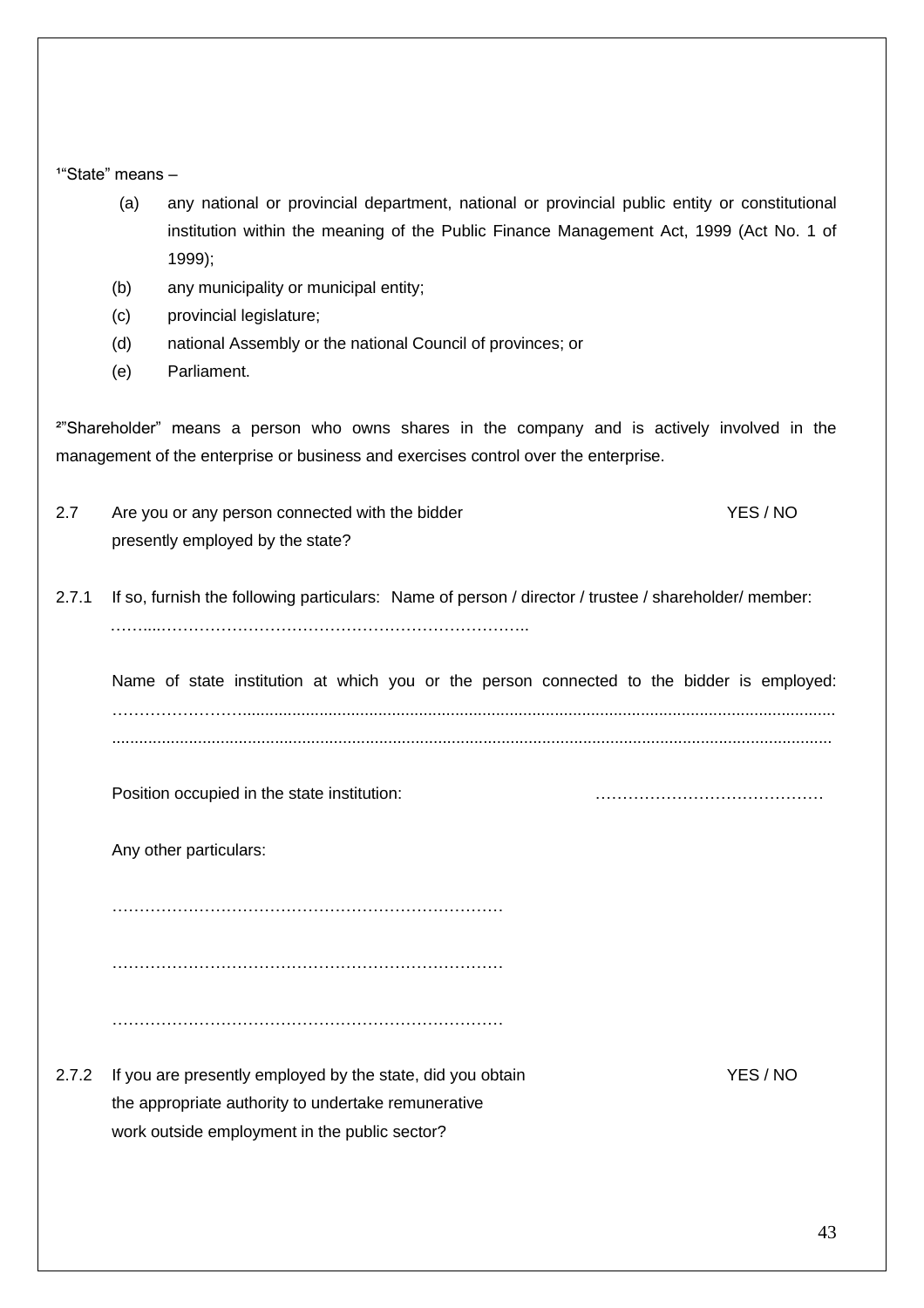|       | 2.7.2.1 If yes, did you attached proof of such authority to the bid<br>document?                                                                                                                                         | YES / NO |
|-------|--------------------------------------------------------------------------------------------------------------------------------------------------------------------------------------------------------------------------|----------|
|       | (Note: Failure to submit proof of such authority, where<br>applicable, may result in the disqualification of the bid.                                                                                                    |          |
|       | 2.7.2.2 If no, furnish reasons for non-submission of such proof:                                                                                                                                                         |          |
|       |                                                                                                                                                                                                                          |          |
|       |                                                                                                                                                                                                                          |          |
|       |                                                                                                                                                                                                                          |          |
| 2.8   | Did you or your spouse, or any of the company's directors /<br>trustees / shareholders / members or their spouses conduct<br>business with the state in the previous twelve months?                                      | YES/NO   |
| 2.8.1 | If so, furnish particulars:                                                                                                                                                                                              |          |
|       |                                                                                                                                                                                                                          |          |
|       |                                                                                                                                                                                                                          |          |
|       |                                                                                                                                                                                                                          |          |
| 2.9   | Do you, or any person connected with the bidder, have<br>any relationship (family, friend, other) with a person<br>employed by the state and who may be involved with<br>the evaluation and or adjudication of this bid? | YES/NO   |
| 2.9.1 | If so, furnish particulars.                                                                                                                                                                                              |          |
|       |                                                                                                                                                                                                                          |          |
|       |                                                                                                                                                                                                                          |          |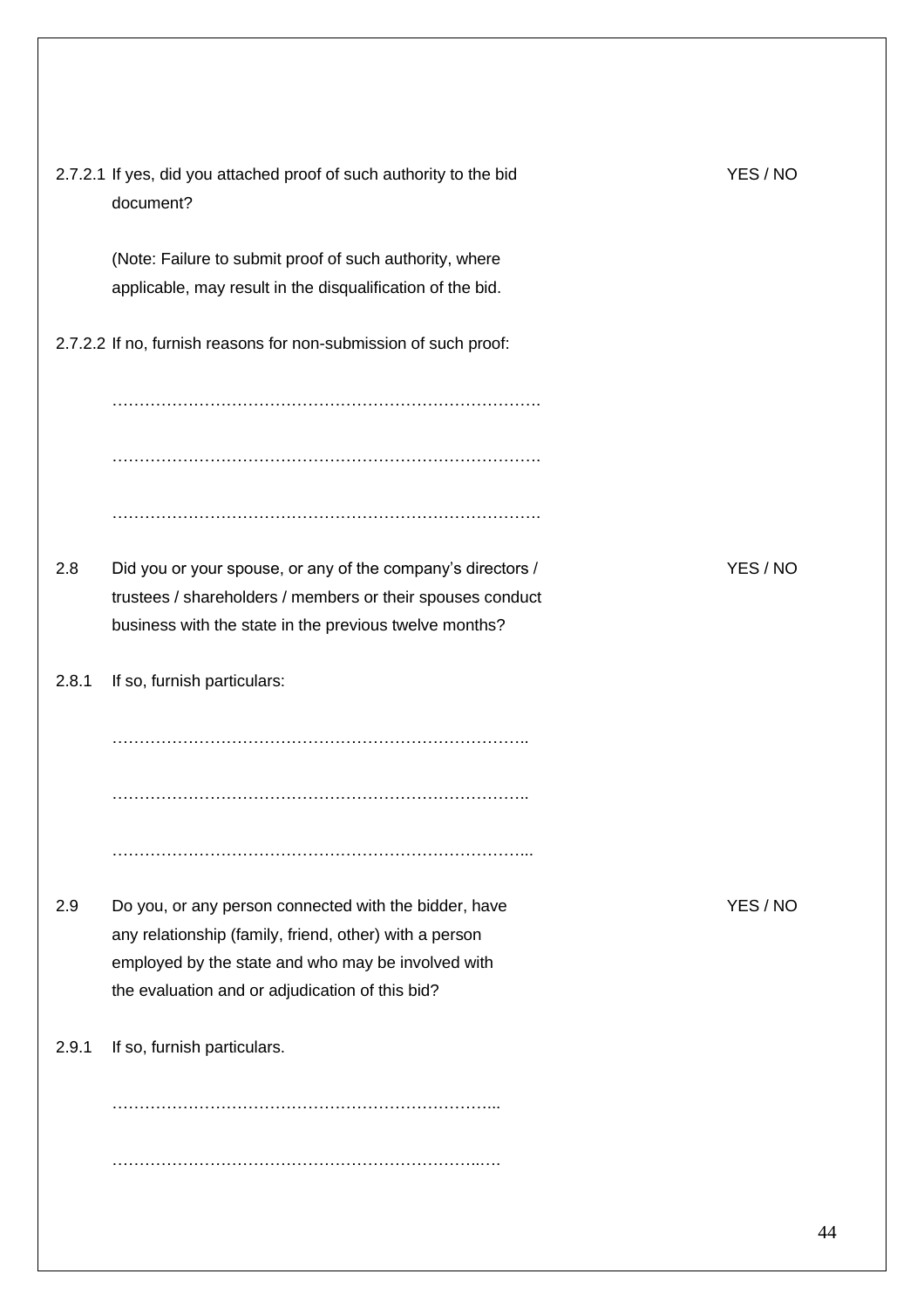|                  |                                    |                                                                                                                       | <b>Reference Number</b> | <b>Persal Number</b>    |
|------------------|------------------------------------|-----------------------------------------------------------------------------------------------------------------------|-------------------------|-------------------------|
| <b>Full Name</b> |                                    | <b>Identity Number</b>                                                                                                | <b>Personal</b><br>Tax  | State Employee Number / |
|                  |                                    | Full details of directors / trustees / members / shareholders.                                                        |                         |                         |
|                  |                                    |                                                                                                                       |                         |                         |
|                  |                                    |                                                                                                                       |                         |                         |
|                  |                                    |                                                                                                                       |                         |                         |
|                  |                                    |                                                                                                                       |                         |                         |
|                  | 2.11.1 If so, furnish particulars: |                                                                                                                       |                         |                         |
|                  |                                    | of the company have any interest in any other related companies<br>whether or not they are bidding for this contract? |                         |                         |
|                  | YES/NO                             |                                                                                                                       |                         |                         |
| 2.11             |                                    | Do you or any of the directors / trustees / shareholders / members                                                    |                         |                         |
|                  |                                    |                                                                                                                       |                         |                         |
|                  |                                    |                                                                                                                       |                         |                         |
|                  |                                    |                                                                                                                       |                         |                         |
|                  | 2.10.1 If so, furnish particulars. |                                                                                                                       |                         |                         |
|                  | of this bid?                       | who may be involved with the evaluation and or adjudication                                                           |                         |                         |
|                  |                                    | any other bidder and any person employed by the state                                                                 |                         |                         |
|                  |                                    | aware of any relationship (family, friend, other) between                                                             |                         |                         |
|                  | YES/NO                             |                                                                                                                       |                         |                         |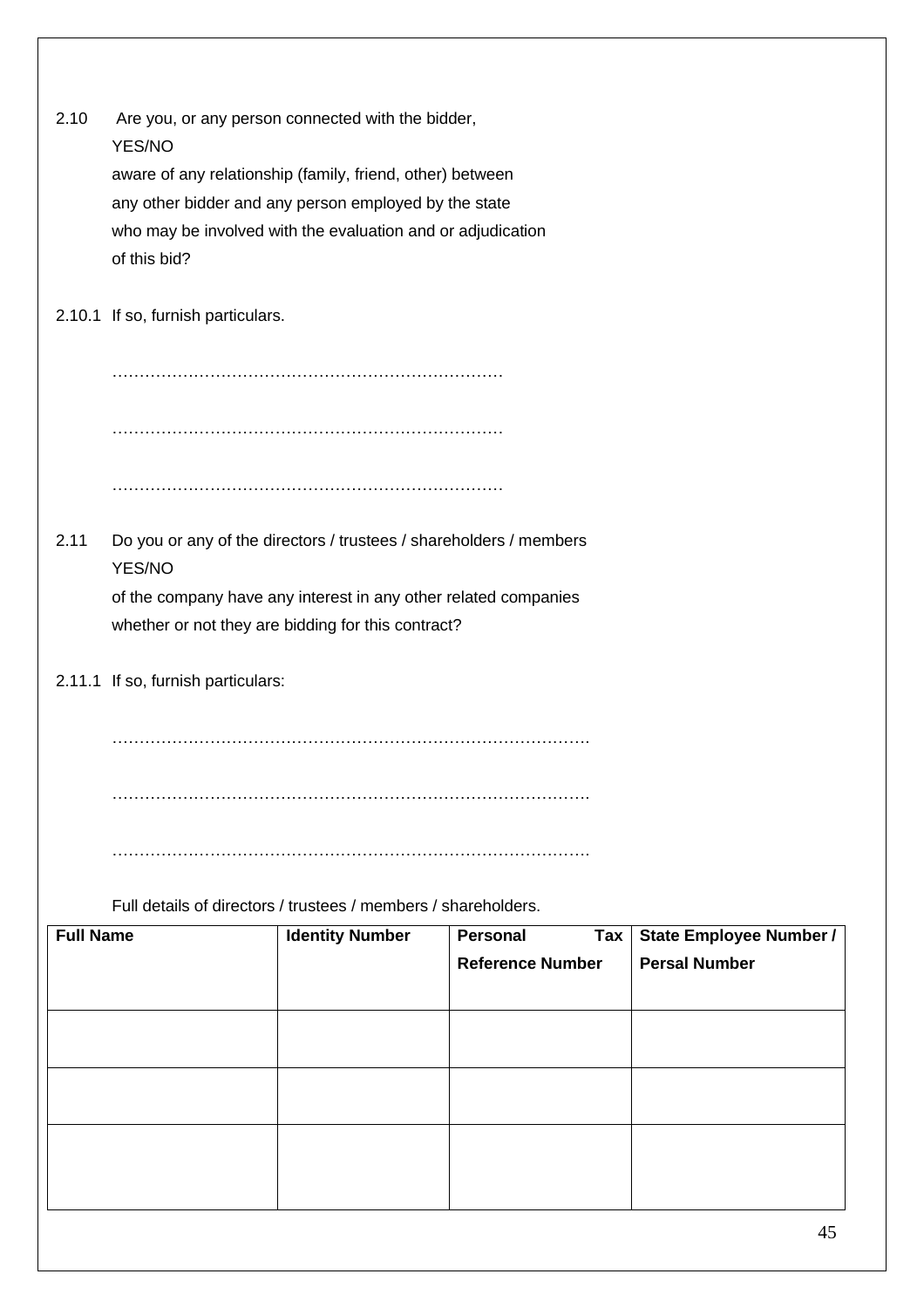#### 4 DECLARATION

I, THE UNDERSIGNED (NAME)………………………………………………………………………

CERTIFY THAT THE INFORMATION FURNISHED IN PARAGRAPHS 2 and 3 ABOVE IS CORRECT. I ACCEPT THAT THE STATE MAY REJECT THE BID OR ACT AGAINST ME IN TERMS OF PARAGRAPH 23 OF THE GENERAL CONDITIONS OF CONTRACT SHOULD THIS DECLARATION PROVE TO BE FALSE.

| Signature | Date |
|-----------|------|
|           |      |
|           |      |

Position Name of bidder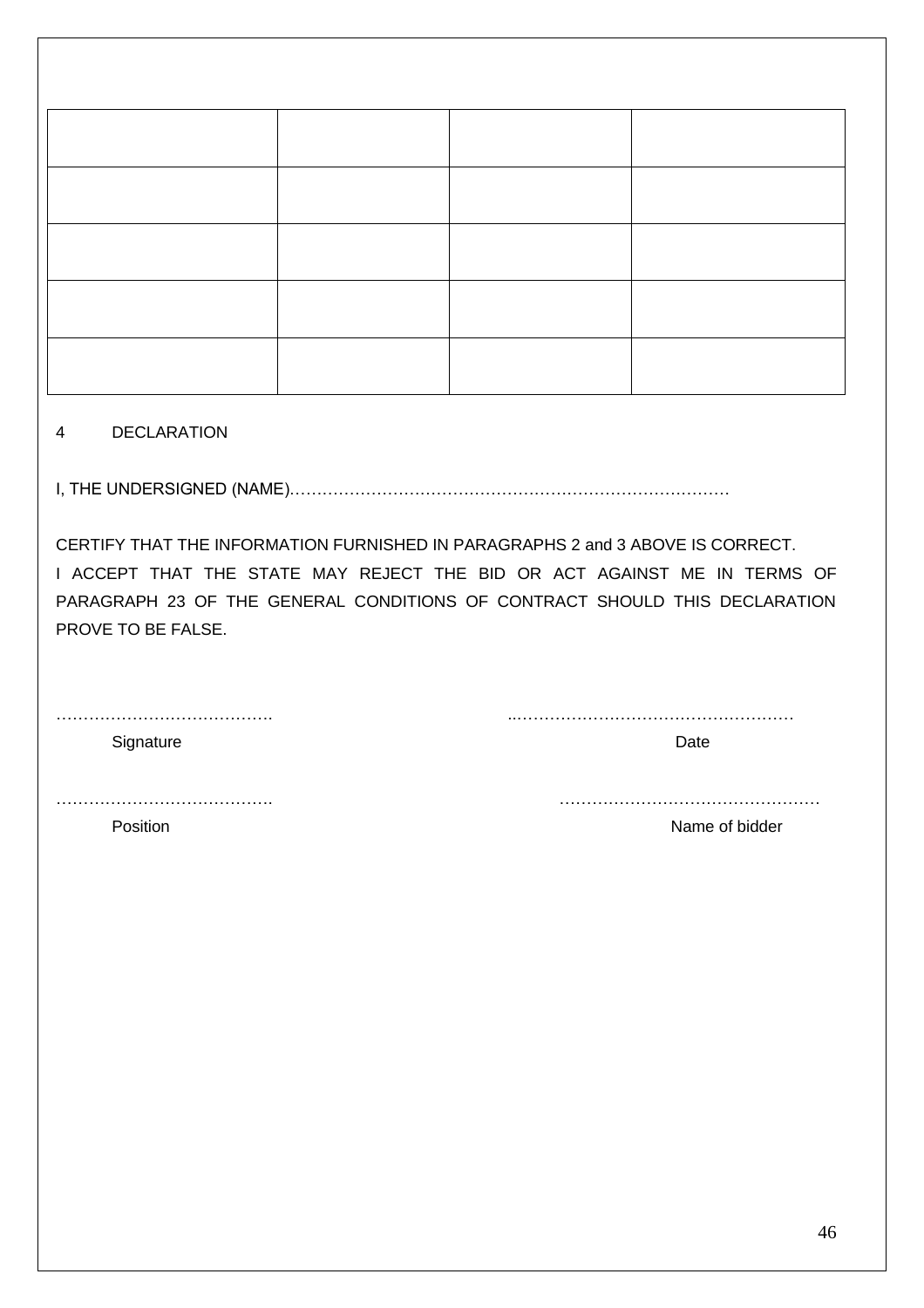#### **SBD 5**

#### **THE NATIONAL INDUSTRIAL PARTICIPATION PROGRAMME**

#### **INTRODUCTION**

The National Industrial Participation (NIP) Programme, which is applicable to all government procurement contracts that have an imported content, became effective on the 1 September 1996. The NIP policy and guidelines were fully endorsed by Cabinet on 30 April 1997. In terms of the Cabinet decision, all state and parastatal purchases / lease contracts (for goods, works and services) entered into after this date, are subject to the NIP requirements. NIP is obligatory and therefore must be complied with. The Industrial Participation Secretariat (IPS) of the Department of Trade and Industry (DTI) is charged with the responsibility of administering the programme.

#### **1 PILLARS OF THE PROGRAMME**

- 1.1 The NIP obligation is benchmarked on the imported content of the contract. Any contract having an imported content equal to or exceeding US\$ 10 million or other currency equivalent to US\$ 10 million will have a NIP obligation. This threshold of US\$ 10 million can be reached as follows:
- (a) Any single contract with imported content exceeding US\$10 million.

or

(b) Multiple contracts for the same goods, works or services each with imported content exceeding US\$3 million awarded to one seller over a 2 year period which in total exceeds US\$10 million.

or

(c) A contract with a renewable option clause, where should the option be exercised the total value of the imported content will exceed US\$10 million.

or

- (d) Multiple suppliers of the same goods, works or services under the same contract, where the value of the imported content of each allocation is equal to or exceeds US\$ 3 million worth of goods, works or services to the same government institution, which in total over a two (2) year period exceeds US\$10 million.
- 1.2 The NIP obligation applicable to suppliers in respect of sub-paragraphs 1.1 (a) to 1.1 (c) above will amount to 30 % of the imported content whilst suppliers in respect of paragraph 1.1 (d) shall incur 30% of the total NIP obligation on a pro-rata basis.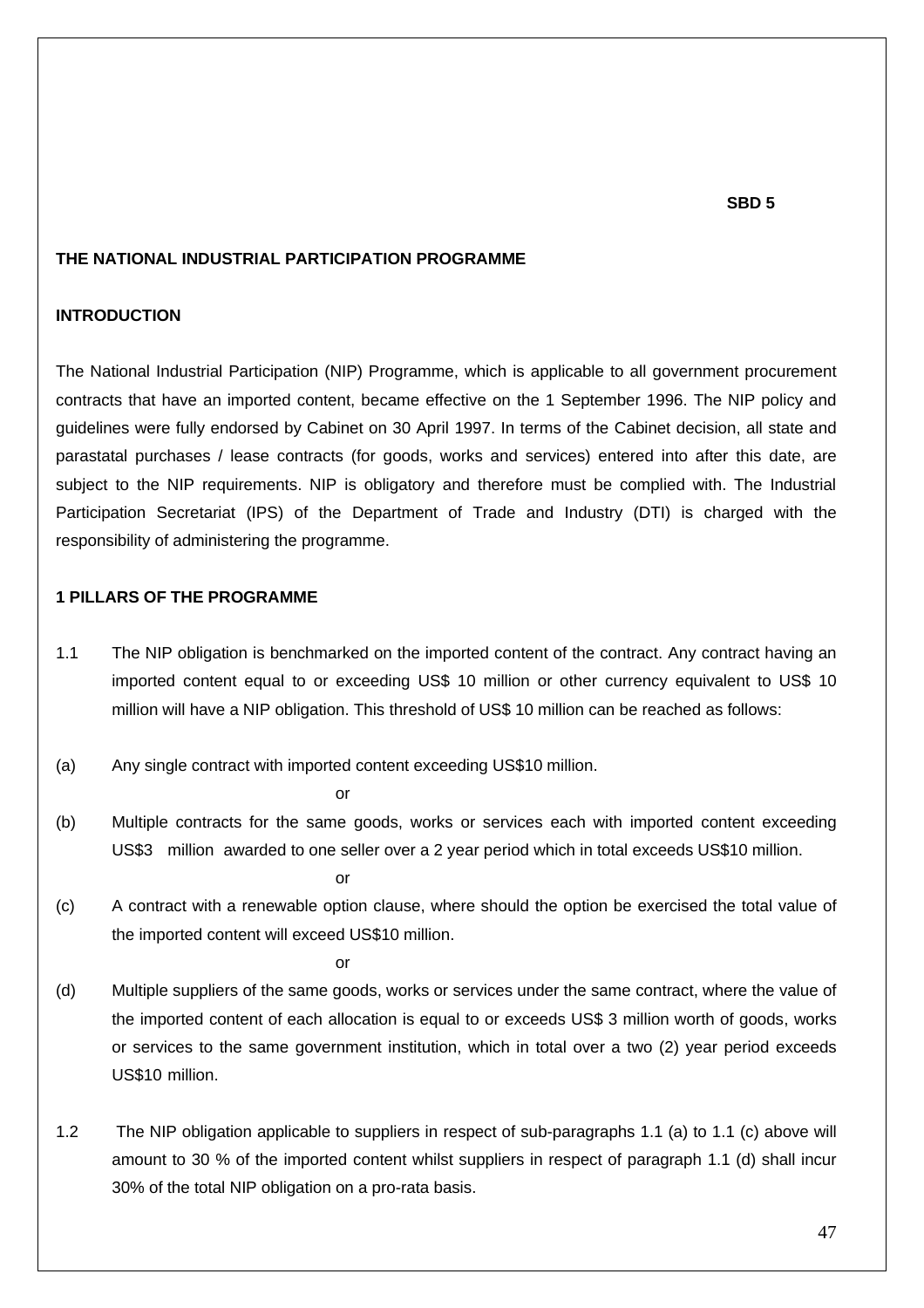- 1.3 To satisfy the NIP obligation, the DTI would negotiate and conclude agreements such as investments, joint ventures, sub-contracting, licensee production, export promotion, sourcing arrangements and research and development (R&D) with partners or suppliers.
- 1.4 A period of seven years has been identified as the time frame within which to discharge the obligation.

## **2 REQUIREMENTS OF THE DEPARTMENT OF TRADE AND INDUSTRY**

- 2.1 In order to ensure effective implementation of the programme, successful bidders (contractors) are required to, immediately after the award of a contract that is in excess of R10 million (ten million Rands), submit details of such a contract to the DTI for reporting purposes.
- 2.2 The purpose for reporting details of contracts in excess of the amount of R10 million (ten million Rands) is to cater for multiple contracts for the same goods, works or services; renewable contracts and multiple suppliers for the same goods, works or services under the same contract as provided for in paragraphs 1.1.(b) to 1.1. (d) above.

# **3 BID SUBMISSION AND CONTRACT REPORTING REQUIREMENTS OF BIDDERS AND SUCCESSFUL BIDDERS (CONTRACTORS)**

- 2.3 Bidders are required to sign and submit this Standard Bidding Document (SBD 5) together with the bid on the closing date and time.
- 3.2 In order to accommodate multiple contracts for the same goods, works or services; renewable contracts and multiple suppliers for the same goods, works or services under the same contract as indicated in sub-paragraphs 1.1 (b) to 1.1 (d) above and to enable the DTI in determining the NIP obligation, successful bidders (contractors) are required, immediately after being officially notified about any successful bid with a value in excess of R10 million (ten million Rands), to contact and furnish the DTI with the following information:
	- Bid / contract number.
	- Description of the goods, works or services.
	- Date on which the contract was accepted.
	- Name, address and contact details of the government institution.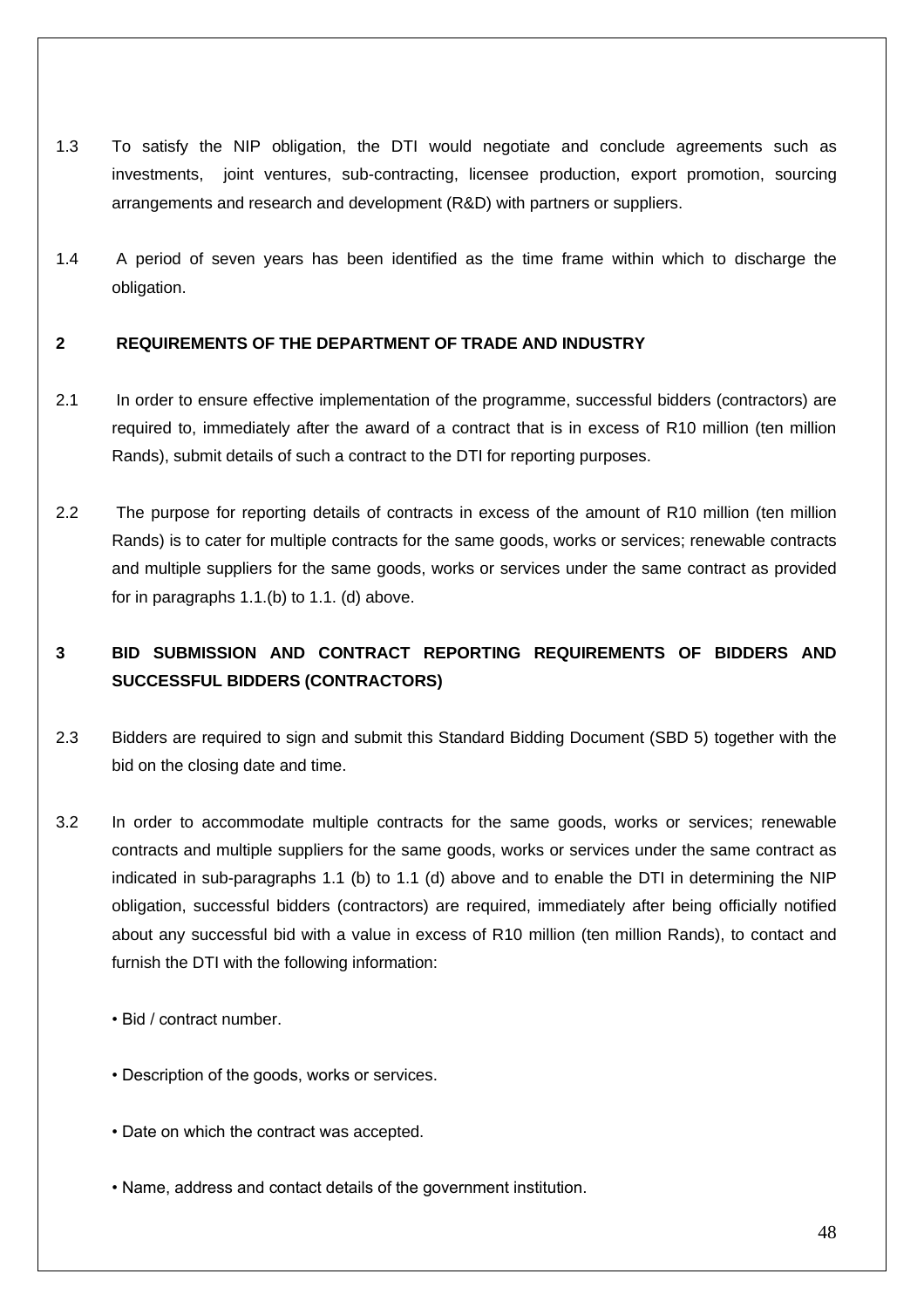• Value of the contract.

- Imported content of the contract, if possible.
- 3.3 The information required in paragraph 3.2 above must be sent to the Department of Trade and Industry, Private Bag X 84, Pretoria, 0001 for the attention of Mr Elias Malapane within five (5) working days after award of the contract. Mr Malapane may be contacted on telephone (012) 394 1401, facsimile (012) 394 2401 or e-mail at [Elias@thedti.gov.za](mailto:Elias@thedti.gov.za) for further details about the programme.

## **4 PROCESS TO SATISFY THE NIP OBLIGATION**

- 4.1 Once the successful bidder (contractor) has made contact with and furnished the DTI with the information required, the following steps will be followed:
	- a. the contractor and the DTI will determine the NIP obligation;
	- b. the contractor and the DTI will sign the NIP obligation agreement;
	- c. the contractor will submit a performance guarantee to the DTI;
	- d. the contractor will submit a business concept for consideration and approval by the DTI;
	- e. upon approval of the business concept by the DTI, the contractor will submit detailed business plans outlining the business concepts;
	- f. the contractor will implement the business plans; and
	- g. the contractor will submit bi-annual progress reports on approved plans to the DTI.
- 4.2 The NIP obligation agreement is between the DTI and the successful bidder (contractor) and, therefore, does not involve the purchasing institution.

Bid number …………………………………Closing date:…………………………………

Name of bidder……………………………………………………………………………………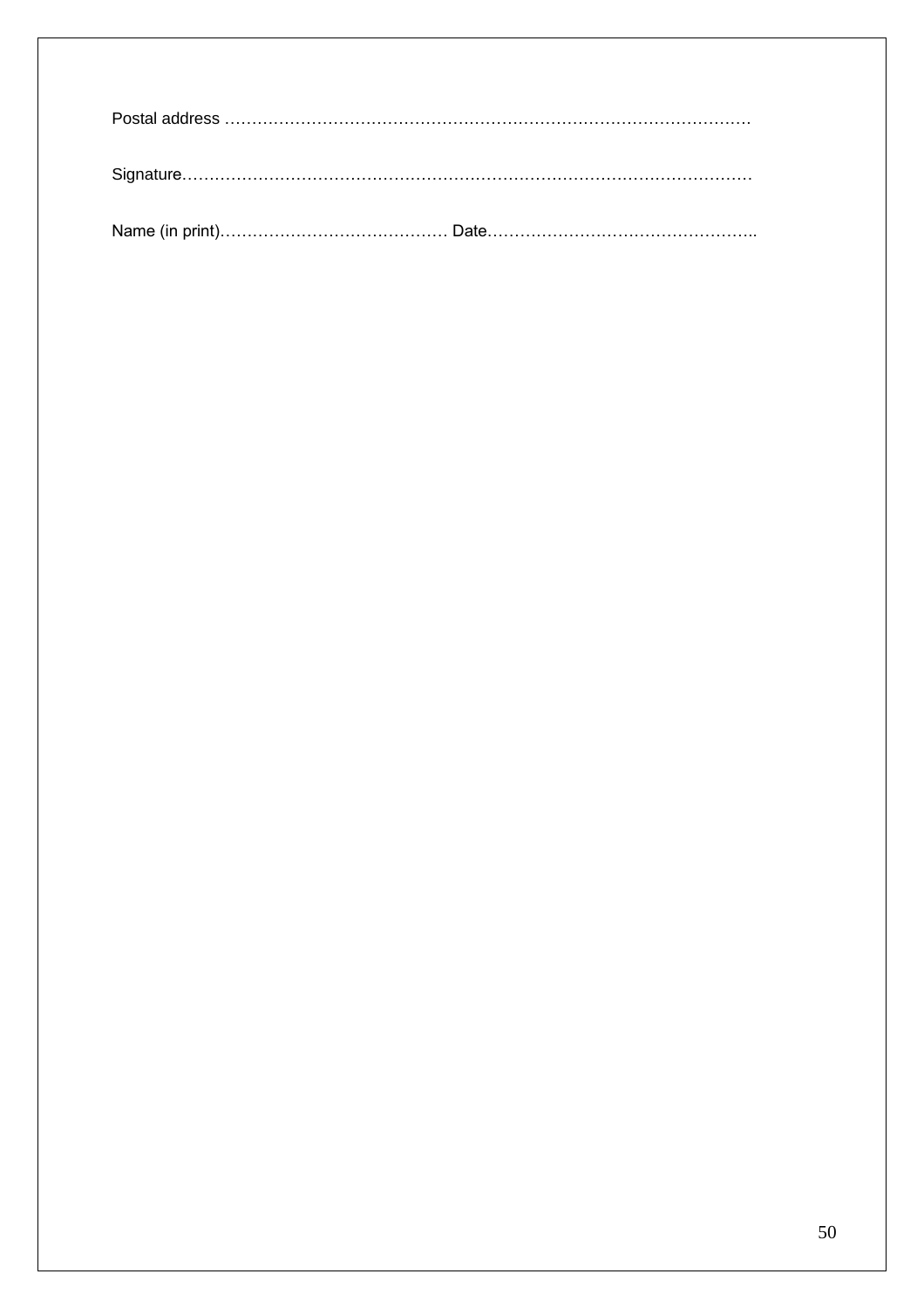## **SBD 6.1**

# **PREFERENCE POINTS CLAIM FORM IN TERMS OF THE PREFERENTIAL PROCUREMENT REGULATIONS 2017**

This preference form must form part of all bids invited. It contains general information and serves as a claim form for preference points for Broad-Based Black Economic Empowerment (B-BBEE) Status Level of **Contribution** 

# **NB: BEFORE COMPLETING THIS FORM, BIDDERS MUST STUDY THE GENERAL CONDITIONS, DEFINITIONS AND DIRECTIVES APPLICABLE IN RESPECT OF B-BBEE, AS PRESCRIBED IN THE PREFERENTIAL PROCUREMENT REGULATIONS, 2017.**

#### **1. GENERAL CONDITIONS**

- 1.1 The following preference point systems are applicable to all bids:
	- the 80/20 system for requirements with a Rand value of up to R50 000 000 (all applicable taxes included); and
	- the 90/10 system for requirements with a Rand value above R50 000 000 (all applicable taxes included).
- 1.2
- a) The value of this bid is estimated to **not exceed** R50 000 000 (all applicable taxes included) and therefore the 80/20 preference point system shall be applicable.
- 1.3 Points for this bid shall be awarded for:
	- (a) Price; and
	- (b) B-BBEE Status Level of Contribution
- 1.4 The maximum points for this bid are allocated as follows:

|                                                   | <b>POINTS</b> |
|---------------------------------------------------|---------------|
| <b>PRICE</b>                                      | 80            |
| <b>B-BBEE STATUS LEVEL OF CONTRIBUTOR</b>         | 20            |
| Total points for Price and B-BBEE must not exceed | 100           |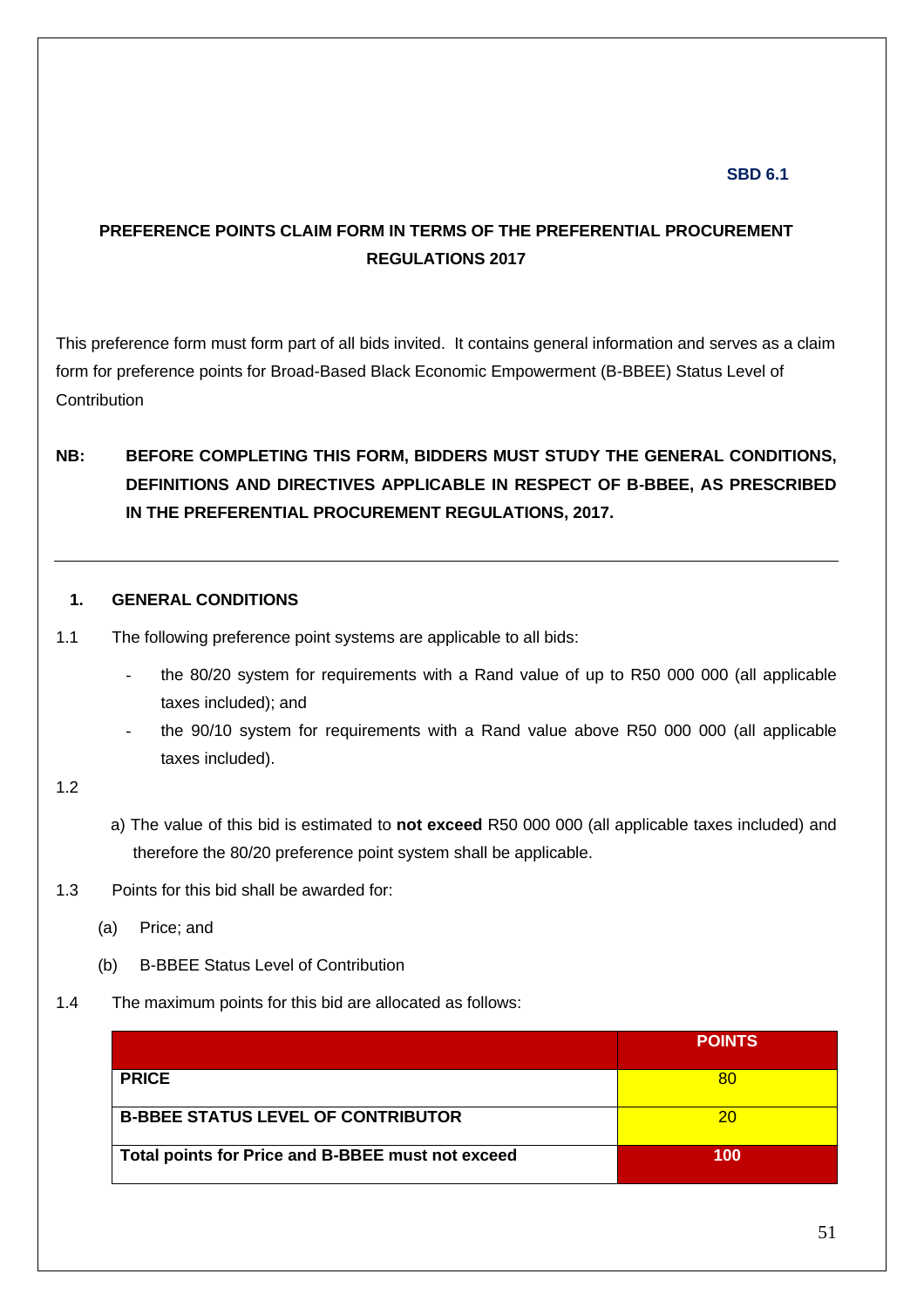- 1.5 Failure on the part of a bidder to submit proof of B-BBEE Status level of contributor together with the bid, will be interpreted to mean that preference points for B-BBEE status level of contribution are not claimed.
- 1.6 The purchaser reserves the right to require of a bidder, either before a bid is adjudicated or at any time subsequently, to substantiate any claim in regard to preferences, in any manner required by the purchaser.

## **2. DEFINITIONS**

- (a) **"B-BBEE"** means broad-based black economic empowerment as defined in section 1 of the Broad-Based Black Economic Empowerment Act;
- (b) "**B-BBEE status level of contributor"** means the B-BBEE status of an entity in terms of a code of good practice on black economic empowerment, issued in terms of section 9(1) of the Broad-Based Black Economic Empowerment Act;
- (c) **"bid"** means a written offer in a prescribed or stipulated form in response to an invitation by an organ of state for the provision of goods or services, through price quotations, advertised competitive bidding processes or proposals;
- (d) **"Broad-Based Black Economic Empowerment Act"** means the Broad-Based Black Economic Empowerment Act, 2003 (Act No. 53 of 2003);
- **(e) "EME"** means an Exempted Micro Enterprise in terms of a code of good practice on black economic empowerment issued in terms of section 9 (1) of the Broad-Based Black Economic Empowerment Act;
- (f) **"functionality"** means the ability of a tenderer to provide goods or services in accordance with specifications as set out in the tender documents.
- (g) **"prices"** includes all applicable taxes less all unconditional discounts;
- (h) **"proof of B-BBEE status level of contributor"** means:
	- **1)** B-BBEE Status level certificate issued by an authorized body or person;
	- **2)** A sworn affidavit as prescribed by the B-BBEE Codes of Good Practice;
	- **3)** Any other requirement prescribed in terms of the B-BBEE Act;
	- (i) **"QSE"** means a qualifying small business enterprise in terms of a code of good practice on black economic empowerment issued in terms of section 9 (1) of the Broad-Based Black Economic Empowerment Act;
- *(j)* **"rand value"** means the total estimated value of a contract in Rand, calculated at the time of bid invitation, and includes all applicable taxes;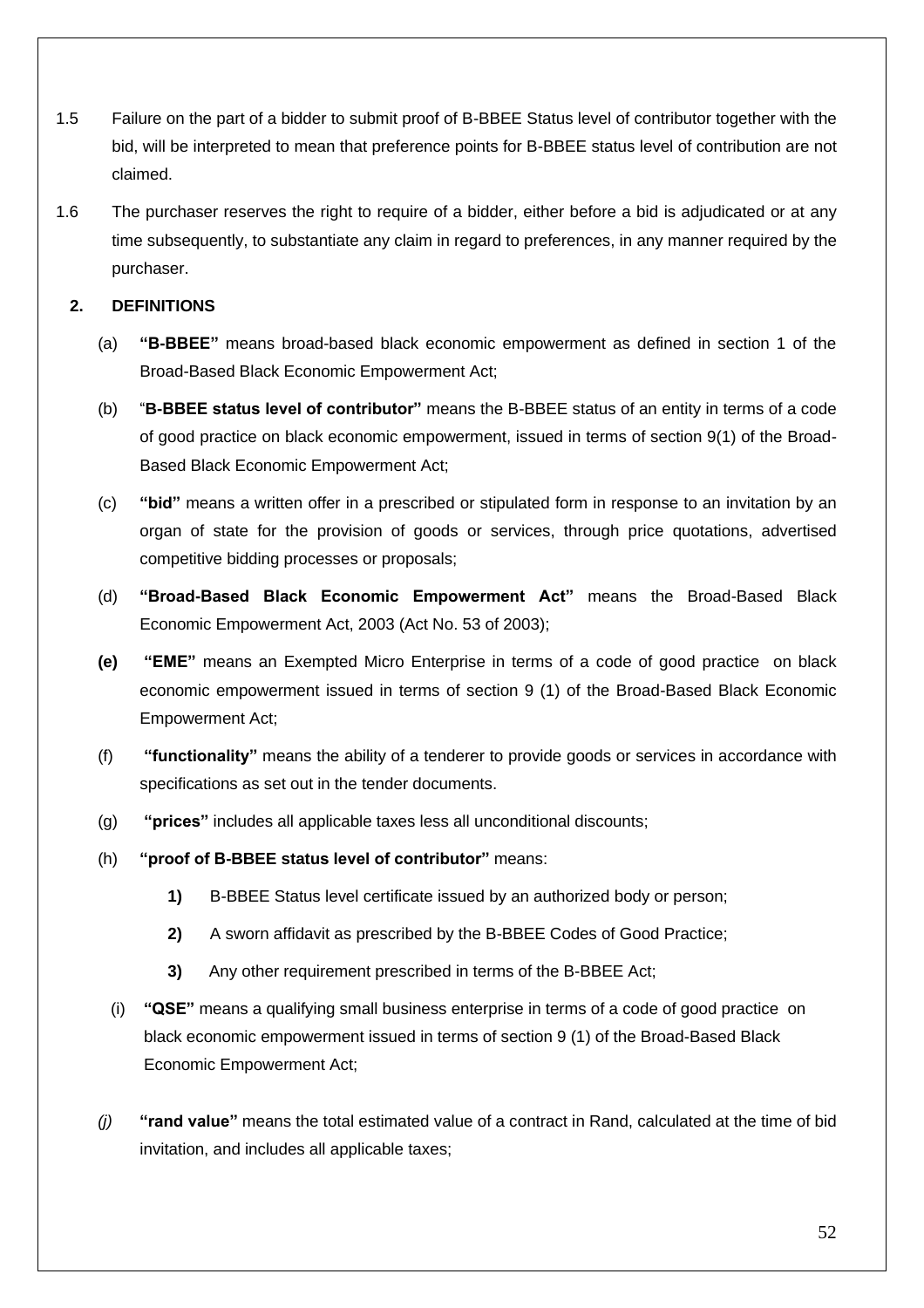## **3. POINTS AWARDED FOR PRICE**

## 3.1 **THE 80/20 OR 90/10 PREFERENCE POINT SYSTEMS**

A maximum of 80 or 90 points is allocated for price on the following basis:

**80/20 or 90/10**

I

$$
Ps = 80\left(1 - \frac{Pt - P \min P}{ \min}\right) \qquad \text{or} \qquad \qquad Ps = 90\left(1 - \frac{Pt - P \min P}{ \min}\right)
$$

Where

Ps = Points scored for price of bid under consideration

 $Pt =$  Price of bid under consideration

Pmin = Price of lowest acceptable bid

## **4. POINTS AWARDED FOR B-BBEE STATUS LEVEL OF CONTRIBUTOR**

4.1 In terms of Regulation 6 (2) and 7 (2) of the Preferential Procurement Regulations, preference points must be awarded to a bidder for attaining the B-BBEE status level of contribution in accordance with the table below:

| <b>B-BBEE Status Level of</b> | <b>Number of points</b> | <b>Number of points</b> |
|-------------------------------|-------------------------|-------------------------|
| <b>Contributor</b>            | (90/10 system)          | (80/20 system)          |
| 1                             | 10                      | 20                      |
| $\overline{2}$                | 9                       | 18                      |
| 3                             | 6                       | 14                      |
| 4                             | 5                       | 12                      |
| 5                             | 4                       | 8                       |
| 6                             | 3                       | 6                       |
| $\overline{7}$                | $\overline{2}$          | $\overline{4}$          |
| 8                             |                         | 2                       |
| Non-compliant contributor     | 0                       | 0                       |

## **5. BID DECLARATION**

5.1 Bidders who claim points in respect of B-BBEE Status Level of Contribution must complete the following: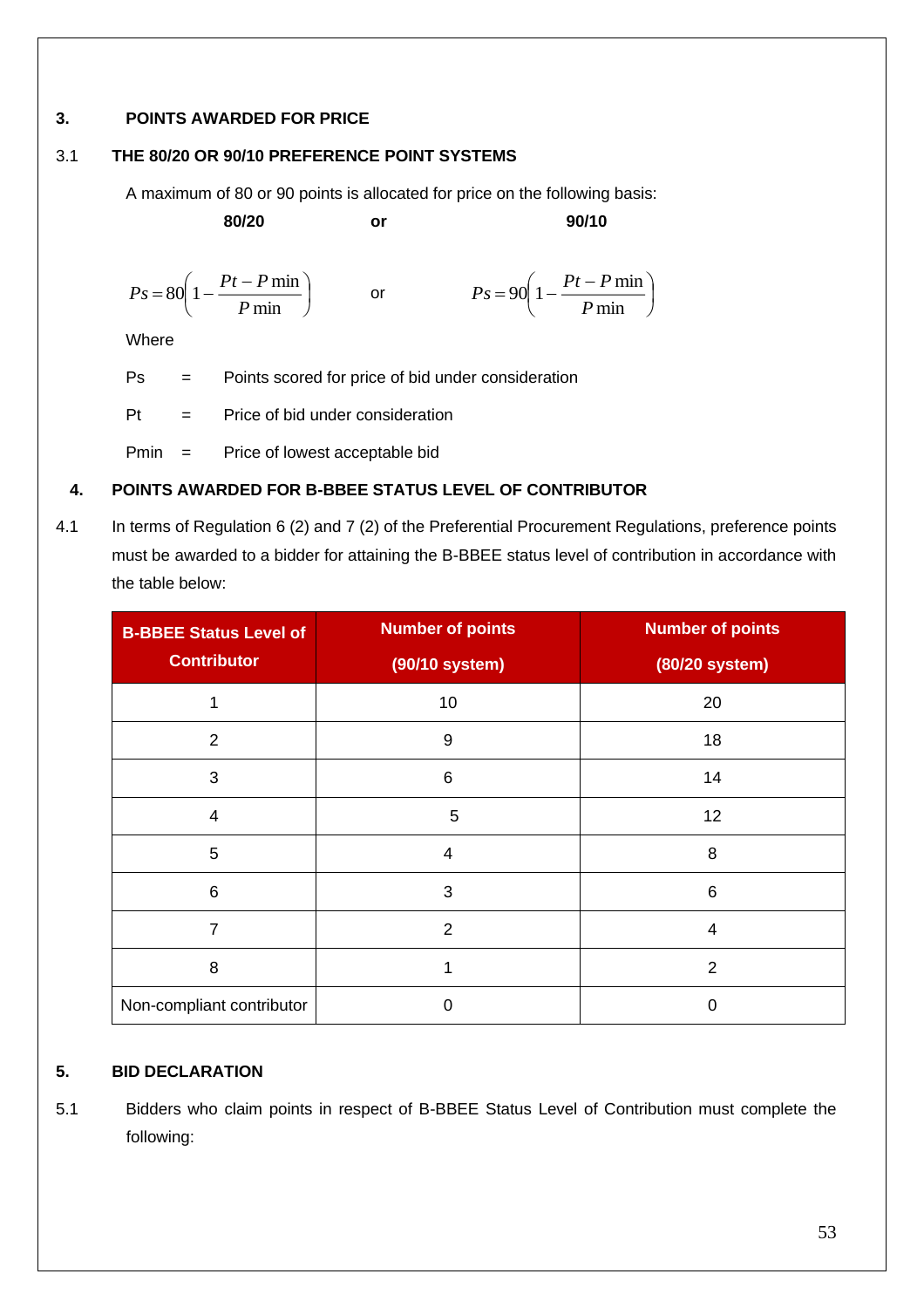# **6. B-BBEE STATUS LEVEL OF CONTRIBUTOR CLAIMED IN TERMS OF PARAGRAPHS 1.4 AND 4.1**

6.1 B-BBEE Status Level of Contributor: . = ………(maximum of 10 or 20 points)

(Points claimed in respect of paragraph 7.1 must be in accordance with the table reflected in paragraph 4.1 and must be substantiated by relevant proof of B-BBEE status level of contributor.

## **7. SUB-CONTRACTING**

7.1 Will any portion of the contract be sub-contracted?

(*Tick applicable box*)



## 7.1.1 If yes, indicate:

- i) What percentage of the contract will be subcontracted............…………….…………%
- ii) The name of the sub-contractor…………………………………………………………..
- iii) The B-BBEE status level of the sub-contractor......................................……………..
- iv) Whether the sub-contractor is an EME or QSE

## *(Tick applicable box*)



v) Specify, by ticking the appropriate box, if subcontracting with an enterprise in terms of Preferential Procurement Regulations,2017:

| Designated Group: An EME or QSE which is at last                  | EME | QSE |
|-------------------------------------------------------------------|-----|-----|
| 51% owned by:                                                     | V   |     |
| <b>Black people</b>                                               |     |     |
| Black people who are youth                                        |     |     |
| Black people who are women                                        |     |     |
| Black people with disabilities                                    |     |     |
| Black people living in rural or underdeveloped areas or townships |     |     |
| Cooperative owned by black people                                 |     |     |
| Black people who are military veterans                            |     |     |
| <b>OR</b>                                                         |     |     |
| Any EME                                                           |     |     |
| Any QSE                                                           |     |     |

## 8. **DECLARATION WITH REGARD TO COMPANY/FIRM**

8.1 Name of company/firm:…………………………………………………………………………….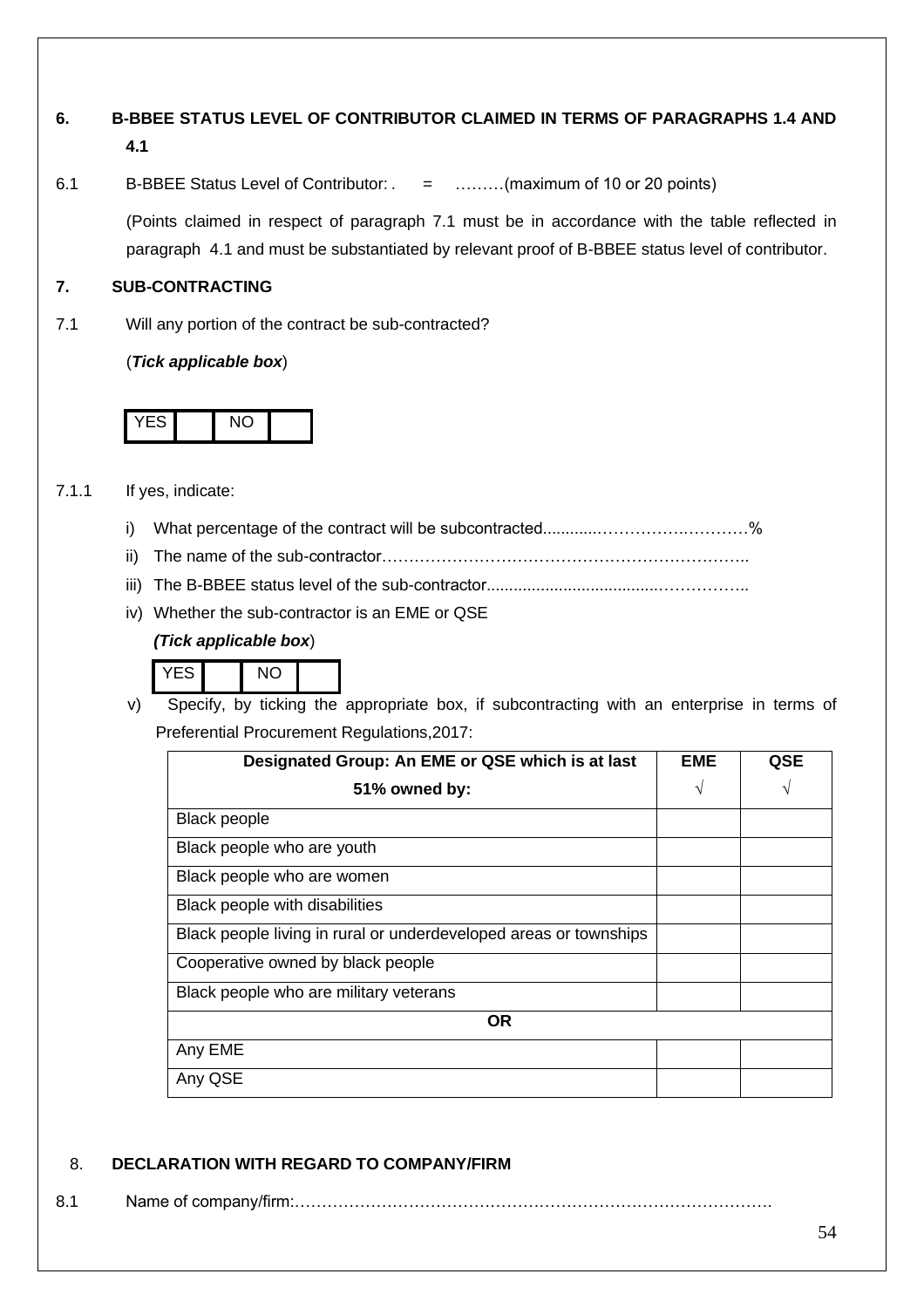| 8.2 |                                                                                                                                                                                                                                                                                                                                            |  |  |
|-----|--------------------------------------------------------------------------------------------------------------------------------------------------------------------------------------------------------------------------------------------------------------------------------------------------------------------------------------------|--|--|
| 8.3 |                                                                                                                                                                                                                                                                                                                                            |  |  |
| 8.4 | <b>TYPE OF COMPANY/ FIRM</b>                                                                                                                                                                                                                                                                                                               |  |  |
|     | Partnership/Joint Venture / Consortium<br>O<br>One person business/sole propriety<br>П<br>Close corporation<br>П<br>Company<br>$\Box$<br>(Pty) Limited<br>$\Box$<br>[TICK APPLICABLE BOX]                                                                                                                                                  |  |  |
| 8.5 | DESCRIBE PRINCIPAL BUSINESS ACTIVITIES                                                                                                                                                                                                                                                                                                     |  |  |
| 8.6 | <b>COMPANY CLASSIFICATION</b>                                                                                                                                                                                                                                                                                                              |  |  |
|     | Manufacturer<br>$\Box$<br>Supplier<br>O<br>Professional service provider<br>$\Box$<br>Other service providers, e.g. transporter, etc.<br>$\Box$<br>[TICK APPLICABLE BOX]                                                                                                                                                                   |  |  |
| 8.7 | Total number of years the company/firm has been in business:.                                                                                                                                                                                                                                                                              |  |  |
| 8.8 | I/we, the undersigned, who is / are duly authorised to do so on behalf of the company/firm, certify<br>that the points claimed, based on the B-BBE status level of contributor indicated in paragraphs 1.4<br>and 6.1 of the foregoing certificate, qualifies the company/ firm for the preference(s) shown and I/<br>we acknowledge that: |  |  |
|     | The information furnished is true and correct;<br>i)                                                                                                                                                                                                                                                                                       |  |  |
|     | The preference points claimed are in accordance with the General Conditions as indicated in<br>ii)<br>paragraph 1 of this form;                                                                                                                                                                                                            |  |  |
|     | iii) In the event of a contract being awarded as a result of points claimed as shown in paragraphs<br>1.4 and 6.1, the contractor may be required to furnish documentary proof to the satisfaction of<br>the purchaser that the claims are correct;                                                                                        |  |  |
|     | iv) If the B-BBEE status level of contributor has been claimed or obtained on a fraudulent basis or<br>any of the conditions of contract have not been fulfilled, the purchaser may, in addition to any<br>other remedy it may have -                                                                                                      |  |  |
|     | 55                                                                                                                                                                                                                                                                                                                                         |  |  |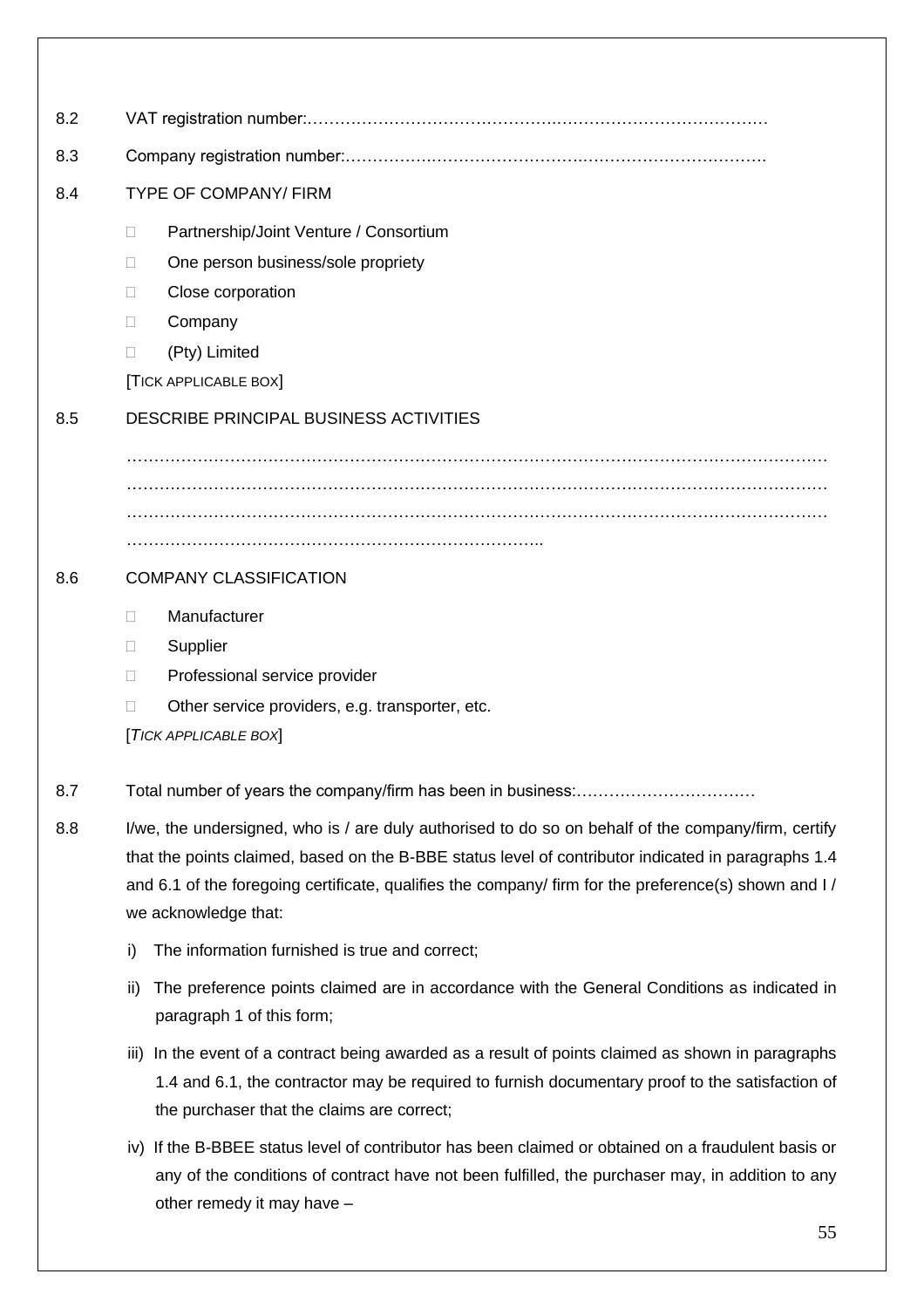- (a) disqualify the person from the bidding process;
- (b) recover costs, losses or damages it has incurred or suffered as a result of that person's conduct;
- (c) cancel the contract and claim any damages which it has suffered as a result of having to make less favourable arrangements due to such cancellation;
- (d) recommend that the bidder or contractor, its shareholders and directors, or only the shareholders and directors who acted on a fraudulent basis, be restricted by the National Treasury from obtaining business from any organ of state for a period not exceeding 10 years, after the *audi alteram partem* (hear the other side) rule has been applied; and
- (e) forward the matter for criminal prosecution.

## **WITNESSES**

- 1. ……………………………………..
- 2. …………………………………….

| SIGNATURE(S) OF BIDDERS(S) |   |  |  |
|----------------------------|---|--|--|
| DATE:                      |   |  |  |
| <b>ADDRESS</b>             | . |  |  |
|                            |   |  |  |
|                            | . |  |  |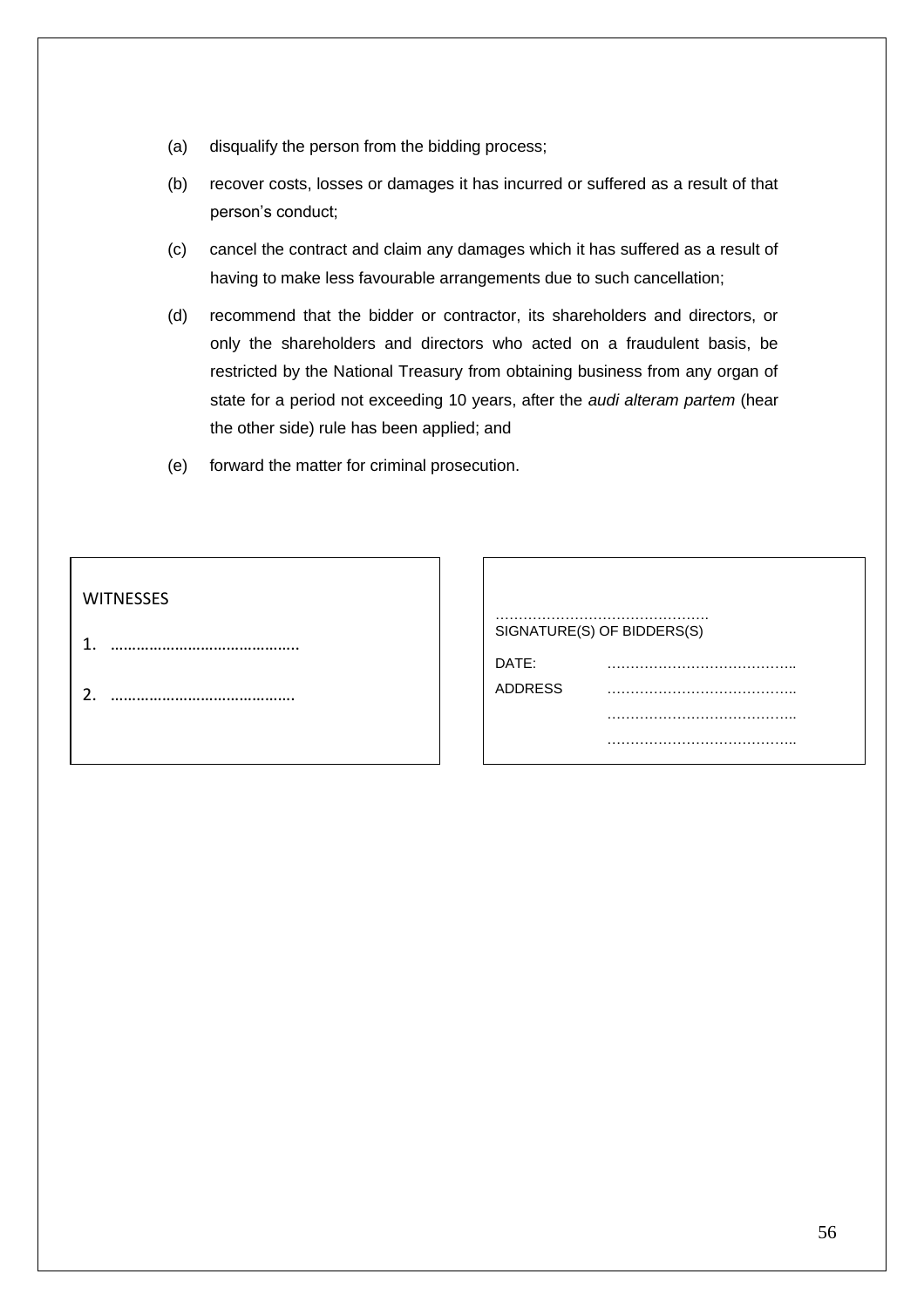## **DECLARATION OF BIDDER'S PAST SUPPLY CHAIN MANAGEMENT PRACTICES**

- 1 This Standard Bidding Document must form part of all bids invited.
- 2 It serves as a declaration to be used by institutions in ensuring that when goods and services are being procured, all reasonable steps are taken to combat the abuse of the supply chain management system.
- 3 The bid of any bidder may be disregarded if that bidder, or any of its directors have
	- a. bused the institution's supply chain management system;
	- b. committed fraud or any other improper conduct in relation to such system; or
	- c. failed to perform on any previous contract.
- **4 In order to give effect to the above, the following questionnaire must be completed and submitted with the bid.**

| Item  | Question                                                                | <b>Yes</b> | <b>No</b> |
|-------|-------------------------------------------------------------------------|------------|-----------|
| 4.1   | Is the bidder or any of its directors listed on the National Treasury's | <b>Yes</b> | <b>No</b> |
|       | Database of Restricted Suppliers as companies or persons prohibited     |            |           |
|       | from doing business with the public sector?                             |            |           |
|       | (Companies or persons who are listed on this Database were              |            |           |
|       | informed in writing of this restriction by the Accounting               |            |           |
|       | Officer/Authority of the institution that imposed the restriction after |            |           |
|       | the <i>audi alteram partem</i> rule was applied).                       |            |           |
|       |                                                                         |            |           |
|       | The Database of Restricted Suppliers now resides on the National        |            |           |
|       | Treasury's website(www.treasury.gov.za) and can be accessed by          |            |           |
|       | clicking on its link at the bottom of the home page.                    |            |           |
|       |                                                                         |            |           |
| 4.1.1 | If so, furnish particulars:                                             |            |           |
|       |                                                                         |            |           |
|       |                                                                         |            |           |
|       |                                                                         |            |           |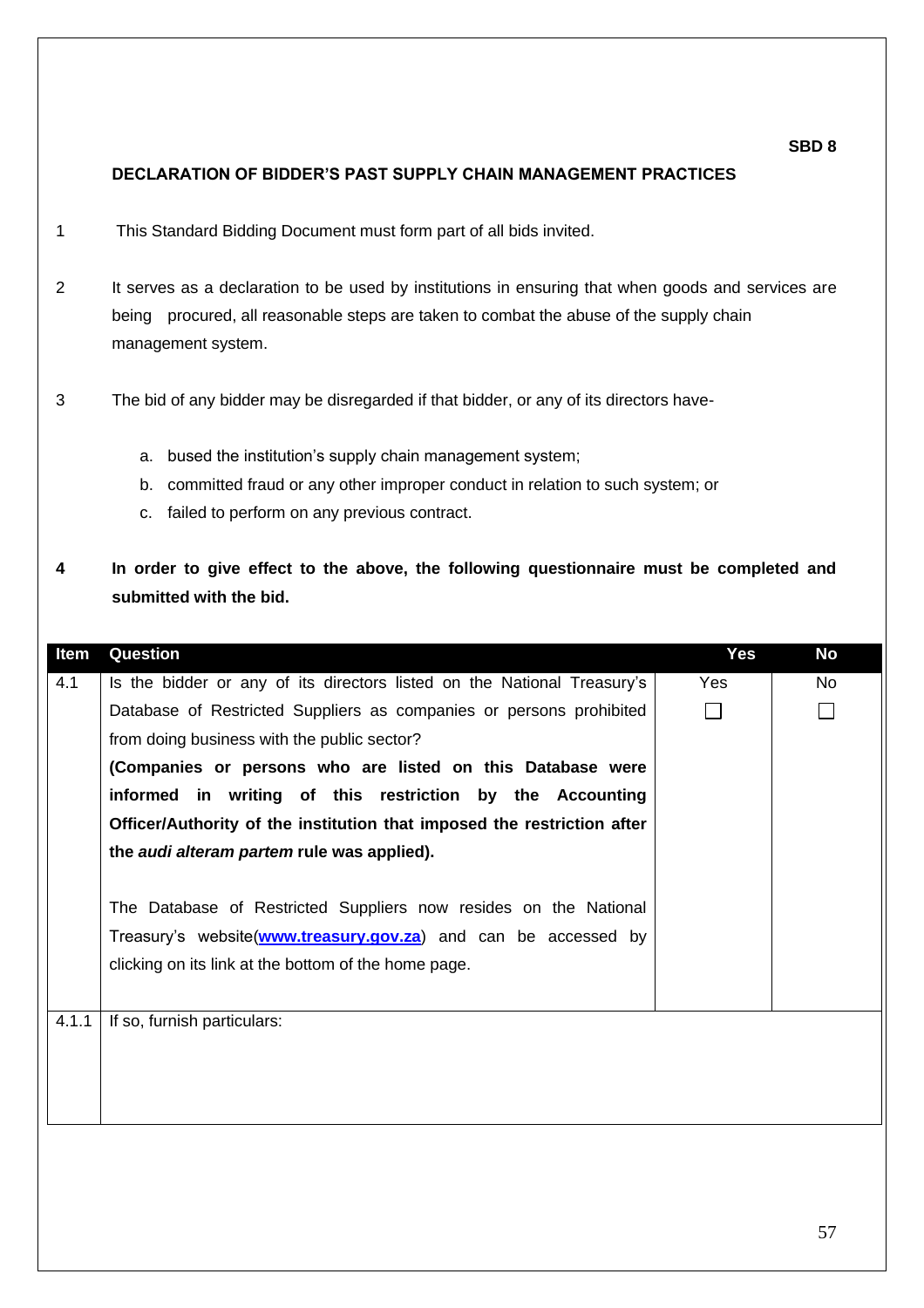| 4.2                                                                           | Is the bidder or any of its directors listed on the Register for Tender       | Yes | No        |
|-------------------------------------------------------------------------------|-------------------------------------------------------------------------------|-----|-----------|
|                                                                               | Defaulters in terms of section 29 of the Prevention and Combating of          |     |           |
|                                                                               | Corrupt Activities Act (No 12 of 2004)?                                       |     |           |
|                                                                               | The Register for Tender Defaulters can be accessed on the National            |     |           |
|                                                                               | Treasury's website (www.treasury.gov.za) by clicking on its link at           |     |           |
|                                                                               | the bottom of the home page.                                                  |     |           |
|                                                                               |                                                                               |     |           |
| 4.2.1                                                                         | If so, furnish particulars:                                                   |     |           |
|                                                                               |                                                                               |     |           |
|                                                                               |                                                                               |     |           |
|                                                                               |                                                                               |     |           |
| 4.3                                                                           | Was the bidder or any of its directors convicted by a court of law (including | Yes | <b>No</b> |
|                                                                               | a court outside of the Republic of South Africa) for fraud or corruption      |     |           |
|                                                                               | during the past five years?                                                   |     |           |
|                                                                               |                                                                               |     |           |
| 4.3.1                                                                         | If so, furnish particulars:                                                   |     |           |
|                                                                               |                                                                               |     |           |
| 4.4                                                                           | Was any contract between the bidder and any organ of state terminated         | Yes | <b>No</b> |
|                                                                               | during the past five years on account of failure to perform on or comply      |     |           |
|                                                                               | with the contract?                                                            |     |           |
| 4.4.1                                                                         | If so, furnish particulars:                                                   |     |           |
|                                                                               |                                                                               |     |           |
|                                                                               |                                                                               |     |           |
|                                                                               |                                                                               |     |           |
|                                                                               | <b>CERTIFICATION</b>                                                          |     |           |
|                                                                               |                                                                               |     |           |
|                                                                               |                                                                               |     |           |
| CERTIFY THAT THE INFORMATION FURNISHED ON THIS DECLARATION FORM IS TRUE AND   |                                                                               |     |           |
| <b>CORRECT.</b>                                                               |                                                                               |     |           |
| I ACCEPT THAT, IN ADDITION TO CANCELLATION OF A CONTRACT, ACTION MAY BE TAKEN |                                                                               |     |           |
|                                                                               | <b>AGAINST ME SHOULD THIS DECLARATION PROVE TO BE FALSE.</b>                  |     |           |
|                                                                               |                                                                               |     |           |

| <b>Signature</b> | <b>Date</b> |
|------------------|-------------|
|                  |             |
| <b>Position</b>  | Name of Bid |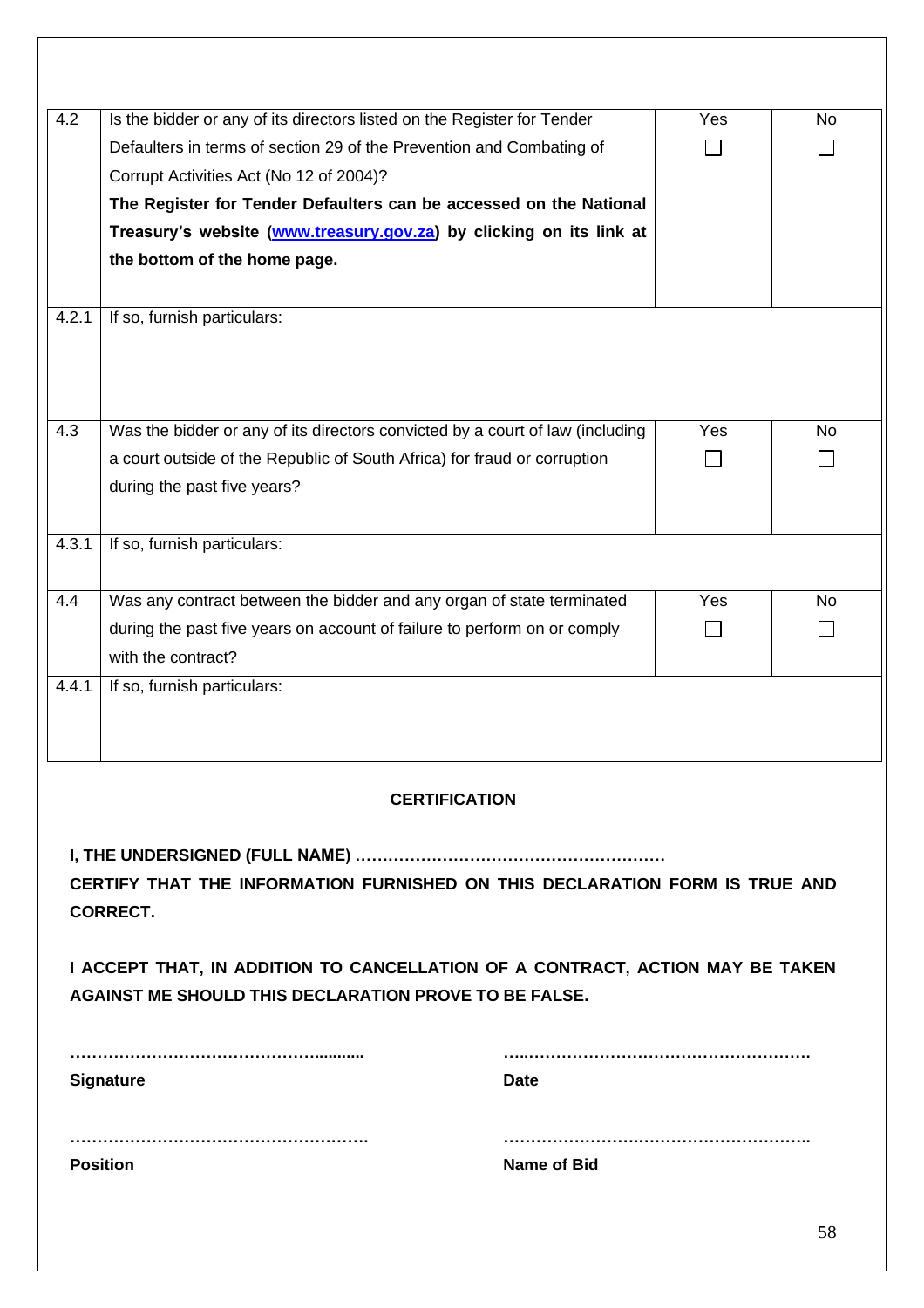## **CERTIFICATE OF INDEPENDENT BID DETERMINATION**

- 1 This Standard Bidding Document (SBD) must form part of all bids<sup>1</sup> invited.
- 2 Section 4 (1) (b) (iii) of the Competition Act No. 89 of 1998, as amended, prohibits an agreement between, or concerted practice by, firms, or a decision by an association of firms, if it is between parties in a horizontal relationship and if it involves collusive bidding (or bid rigging).² Collusive bidding is a *pe se* prohibition meaning that it cannot be justified under any grounds.
- 3 Treasury Regulation 16A9 prescribes that accounting officers and accounting authorities must take all reasonable steps to prevent abuse of the supply chain management system and authorizes accounting officers and accounting authorities to:
	- a. disregard the bid of any bidder if that bidder, or any of its directors have abused the institution's supply chain management system and or committed fraud or any other improper conduct in relation to such system.
	- b. cancel a contract awarded to a supplier of goods and services if the supplier committed any corrupt or fraudulent act during the bidding process or the execution of that contract.
- 4 This SBD serves as a certificate of declaration that would be used by institutions to ensure that, when bids are considered, reasonable steps are taken to prevent any form of bid-rigging.
- 5 In order to give effect to the above, the attached Certificate of Bid Determination (SBD 9) must be completed and submitted with the bid:

**¹ Includes price quotations, advertised competitive bids, limited bids and proposals.**

**² Bid rigging (or collusive bidding) occurs when businesses, that would otherwise be expected to compete, secretly conspire to raise prices or lower the quality of goods and / or services for purchasers who wish to acquire goods and / or services through a bidding process. Bid rigging is, therefore, an agreement between competitors not to compete.**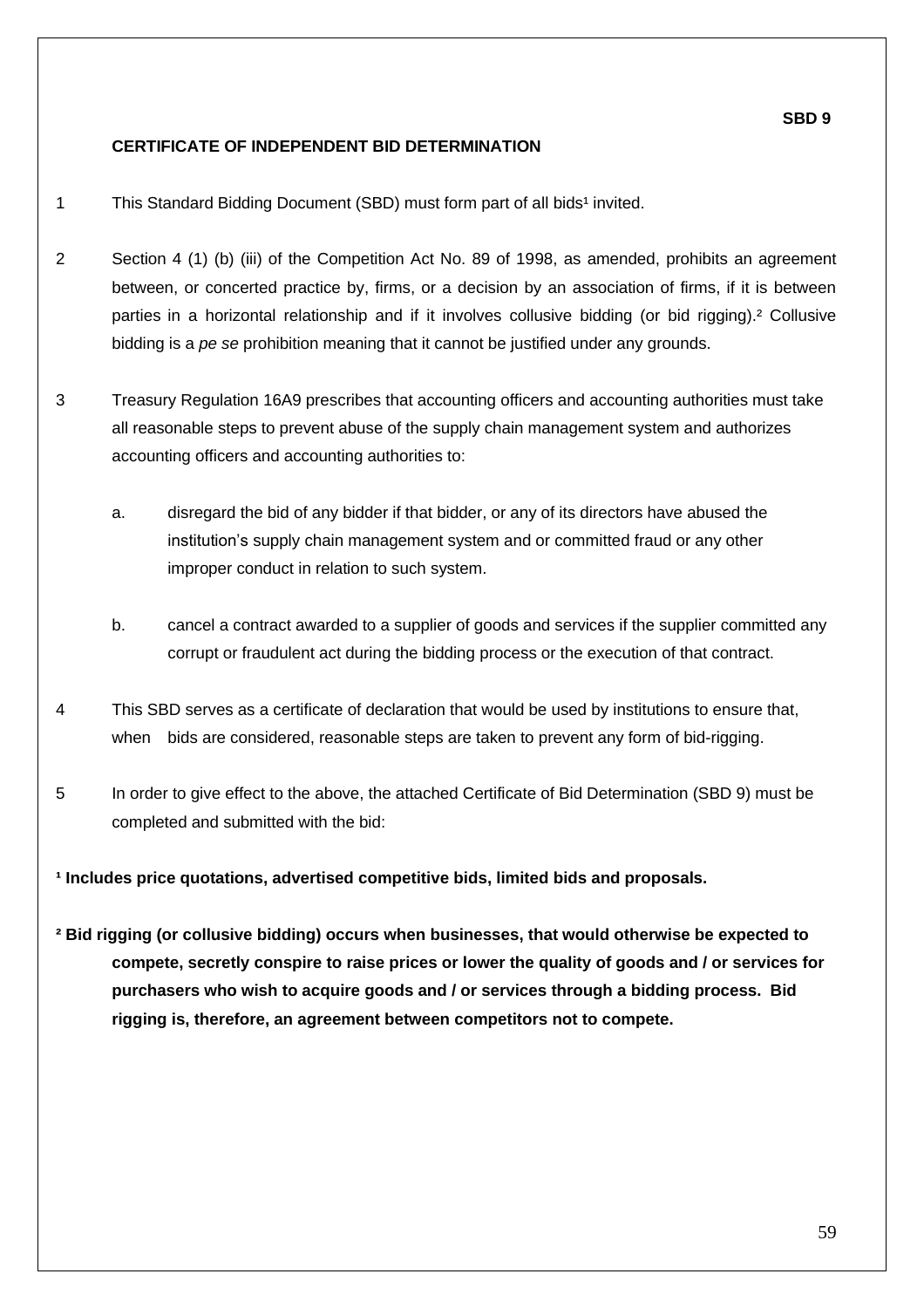## **CERTIFICATE OF INDEPENDENT BID DETERMINATION SBD 9**

I, the undersigned, in submitting the accompanying bid:

(Bid Number and Description)

in response to the invitation for the bid made by:

(Name of Institution)

do hereby make the following statements that I certify to be true and complete in every respect:

 $\mathcal{L}_\mathcal{L} = \{ \mathcal{L}_\mathcal{L} = \{ \mathcal{L}_\mathcal{L} = \{ \mathcal{L}_\mathcal{L} = \{ \mathcal{L}_\mathcal{L} = \{ \mathcal{L}_\mathcal{L} = \{ \mathcal{L}_\mathcal{L} = \{ \mathcal{L}_\mathcal{L} = \{ \mathcal{L}_\mathcal{L} = \{ \mathcal{L}_\mathcal{L} = \{ \mathcal{L}_\mathcal{L} = \{ \mathcal{L}_\mathcal{L} = \{ \mathcal{L}_\mathcal{L} = \{ \mathcal{L}_\mathcal{L} = \{ \mathcal{L}_\mathcal{$ 

 $\_$  ,  $\_$  ,  $\_$  ,  $\_$  ,  $\_$  ,  $\_$  ,  $\_$  ,  $\_$  ,  $\_$  ,  $\_$  ,  $\_$  ,  $\_$  ,  $\_$  ,  $\_$  ,  $\_$  ,  $\_$  ,  $\_$  ,  $\_$  ,  $\_$  ,  $\_$  ,  $\_$  ,  $\_$  ,  $\_$  ,  $\_$  ,  $\_$  ,  $\_$  ,  $\_$  ,  $\_$  ,  $\_$  ,  $\_$  ,  $\_$  ,  $\_$  ,  $\_$  ,  $\_$  ,  $\_$  ,  $\_$  ,  $\_$  ,

I certify, on behalf of:\_\_\_\_\_\_\_\_\_\_\_\_\_\_\_\_\_\_\_\_\_\_\_\_\_\_\_\_\_\_\_\_\_\_\_\_\_\_\_\_\_\_\_\_\_\_\_\_\_\_\_\_\_\_\_that:

**(Name of Bidder)**

- 1. I have read and I understand the contents of this Certificate;
- 2. I understand that the accompanying bid will be disqualified if this Certificate is found not to be true and complete in every respect;
- 3. I am authorized by the bidder to sign this Certificate, and to submit the accompanying bid, on behalf of the bidder;
- 4. Each person whose signature appears on the accompanying bid has been authorized by the bidder to determine the terms of, and to sign the bid, on behalf of the bidder;
- 5. For the purposes of this Certificate and the accompanying bid, I understand that the word "competitor" shall include any individual or organization, other than the bidder, whether or not affiliated with the bidder, who:
	- (a) has been requested to submit a bid in response to this bid invitation;
	- (b) could potentially submit a bid in response to this bid invitation, based on their qualifications, abilities or experience; and
	- (c) provides the same goods and services as the bidder and/or is in the same line of business as the bidder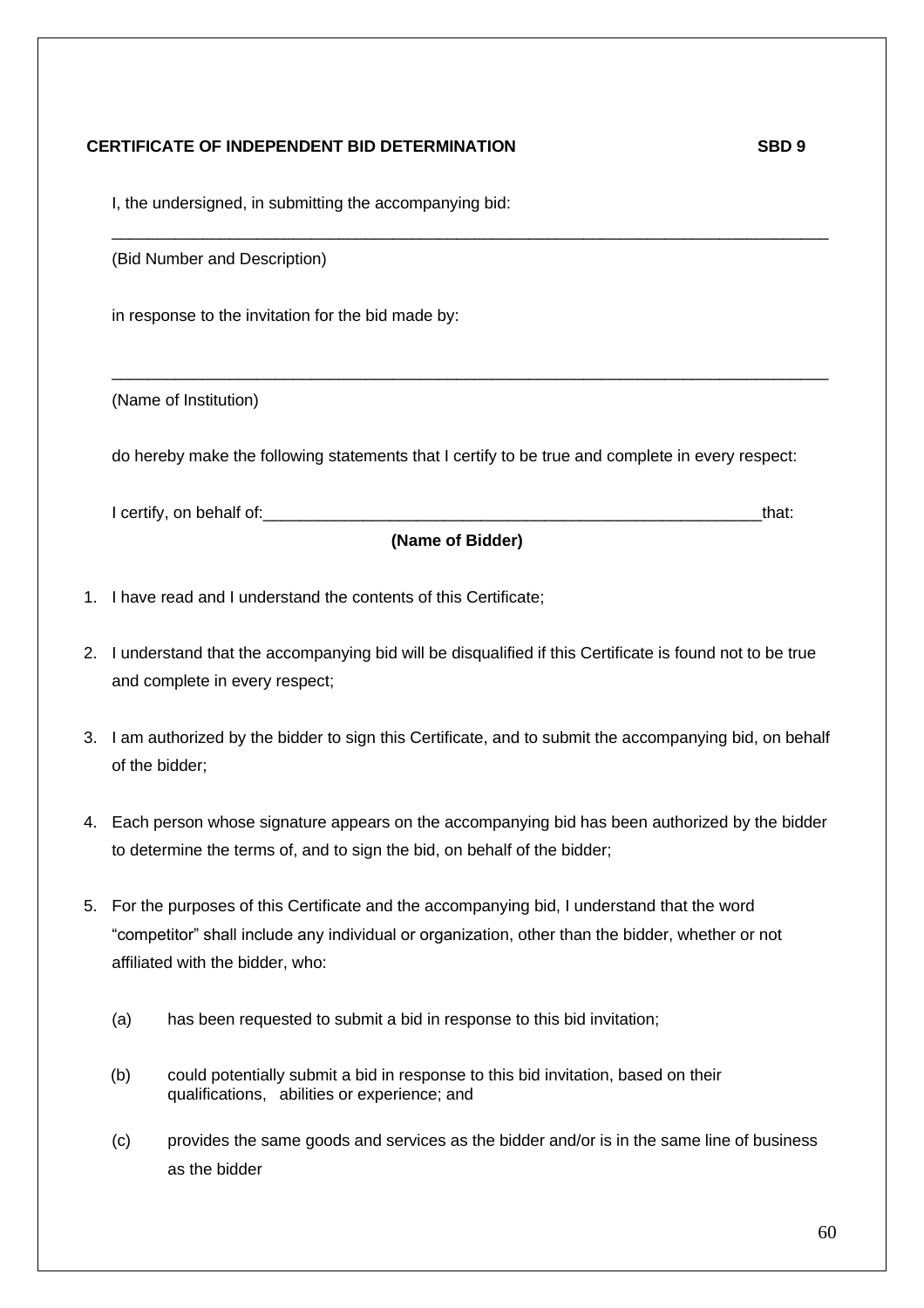- 6. The bidder has arrived at the accompanying bid independently from, and without consultation, communication, agreement or arrangement with any competitor. However communication between partners in a joint venture or consortium<sup>3</sup> will not be construed as collusive bidding.
- 7. In particular, without limiting the generality of paragraphs 6 above, there has been no consultation, communication, agreement or arrangement with any competitor regarding:
	- (a) prices;
	- (b) geographical area where product or service will be rendered (market allocation)
	- (c) methods, factors or formulas used to calculate prices;
	- (d) the intention or decision to submit or not to submit, a bid;
	- (e) the submission of a bid which does not meet the specifications and conditions of the bid; or
	- (f) bidding with the intention not to win the bid.
- 8. In addition, there have been no consultations, communications, agreements or arrangements with any competitor regarding the quality, quantity, specifications and conditions or delivery particulars of the products or services to which this bid invitation relates.
- 9. The terms of the accompanying bid have not been, and will not be, disclosed by the bidder, directly or indirectly, to any competitor, prior to the date and time of the official bid opening or of the awarding of the contract.
- **³ Joint venture or Consortium means an association of persons for the purpose of combining their expertise, property, capital, efforts, skill and knowledge in an activity for the execution of a contract.**
	- 10. I am aware that, in addition and without prejudice to any other remedy provided to combat any restrictive practices related to bids and contracts, bids that are suspicious will be reported to the Competition Commission for investigation and possible imposition of administrative penalties in terms of section 59 of the Competition Act No 89 of 1998 and or may be reported to the National Prosecuting Authority (NPA) for criminal investigation and or may be restricted from conducting business with the public sector for a period not exceeding ten (10) years in terms of the Prevention and Combating of Corrupt Activities Act No 12 of 2004 or any other applicable legislation.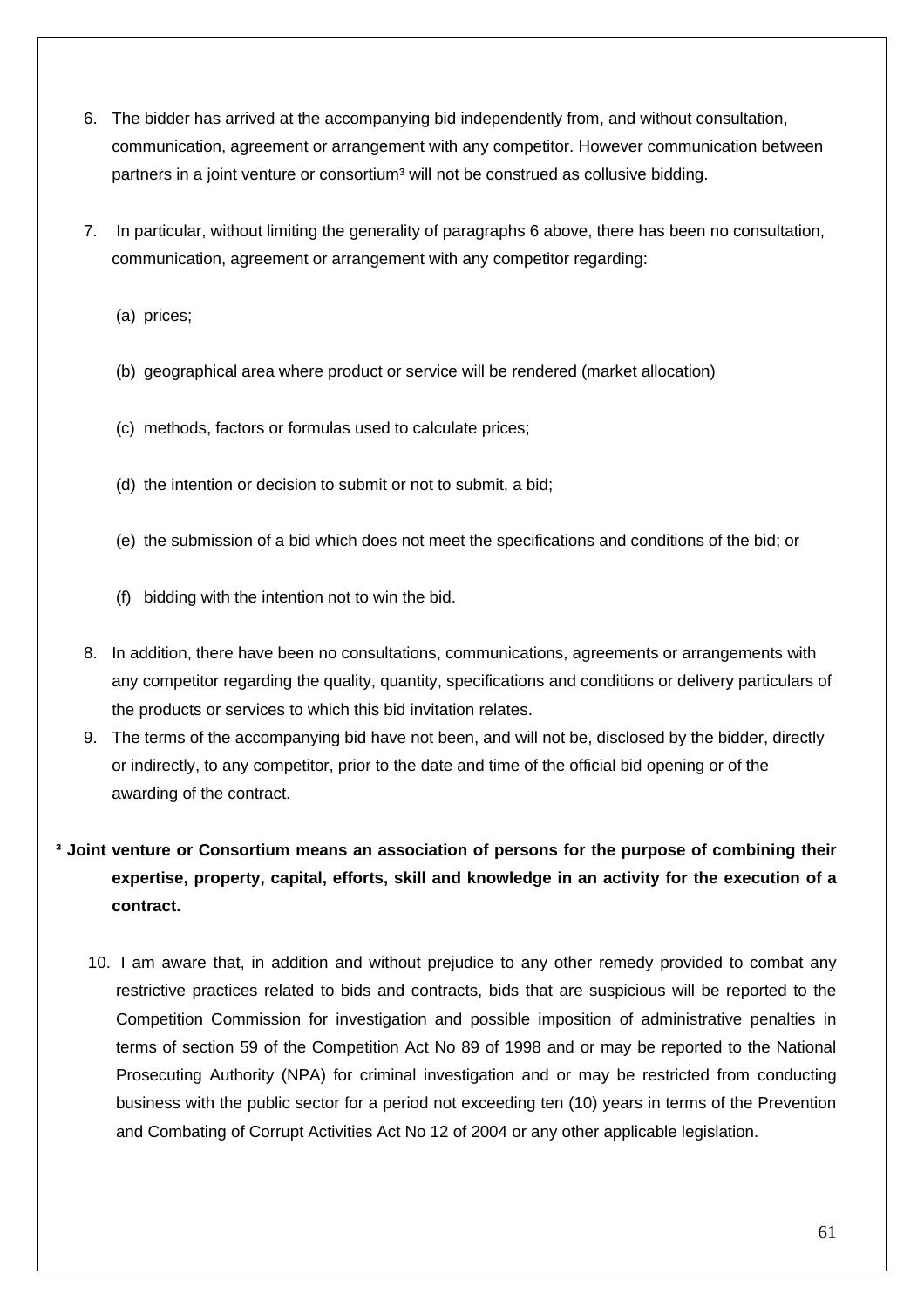………………………………………………… ………………………………

Signature Date

…………………………………… ………………………………………. Position **Name of Bidder**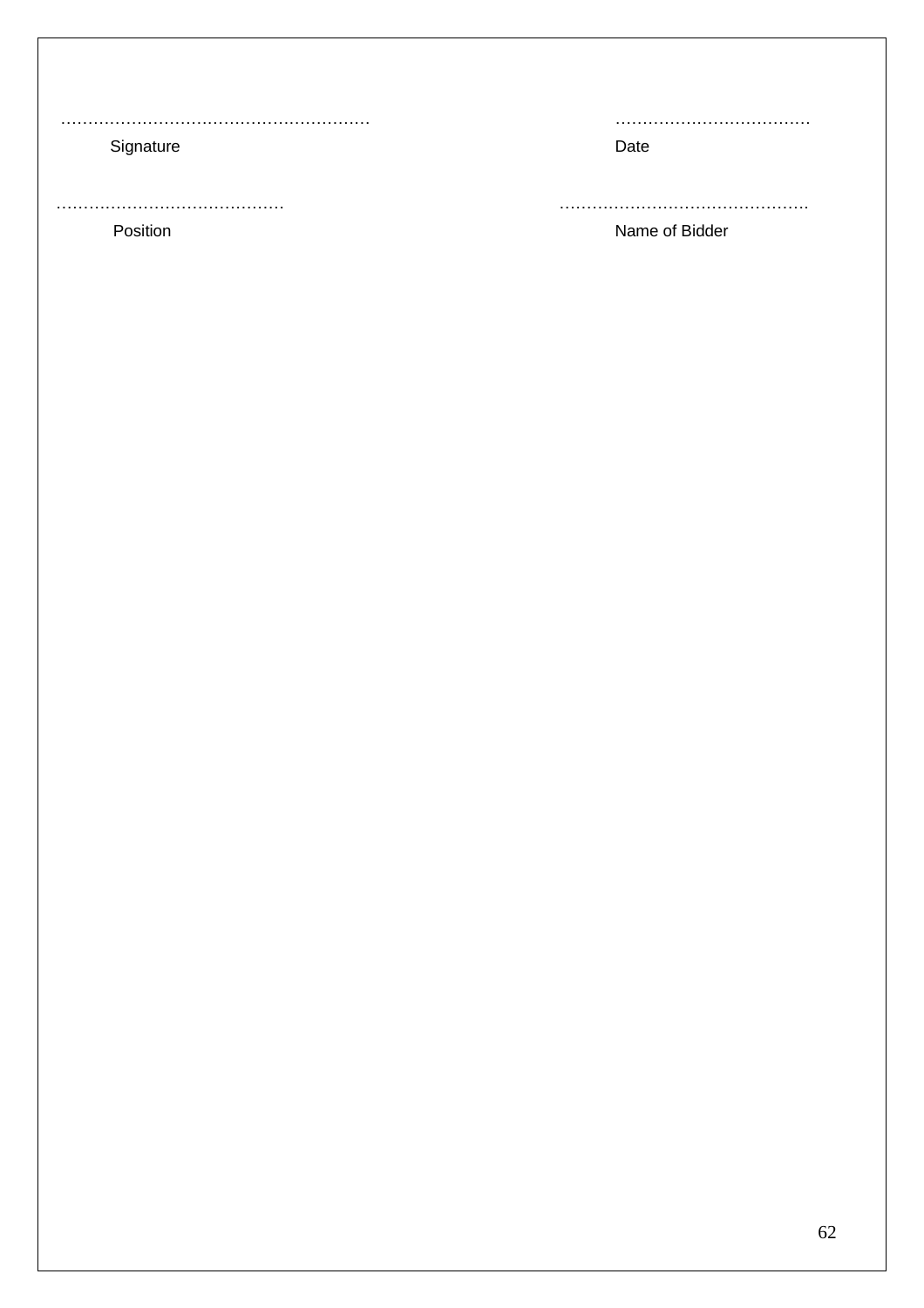## **GENERAL CONDITIONS OF CONTRACT**

- 6.1 The purpose of this document is to:
- (i) Draw special attention to certain general conditions applicable to government bids, contracts and orders; and
- (ii) to ensure that clients be familiar with regard to the rights and obligations of all parties involved in doing business with government.

In this document words in the singular also mean in the plural and vice versa and words in the masculine also mean in the feminine and neuter.

- $\Box$ The General Conditions of Contract will form part of all bid documents and may not be amended.
- Special Conditions of Contract (SCC) relevant to a specific bid, should be compiled separately for  $\Box$ every bid (if (applicable) and will supplement the General Conditions of Contract. Whenever there is a conflict, the provisions in the SCC shall prevail.

## **6.2 TABLE OF CLAUSES**

- 1. Definitions
- 2. Application
- 3. General
- 4. Standards
- 5. Use of contract documents and information; inspection
- 6. Patent rights
- 7. Performance security
- 8. Inspections, tests and analysis
- 9. Packing
- 10. Delivery and documents
- 11. Insurance
- 12. Transportation
- 13. Incidental services
- 14. Spare parts
- 15. Warranty
- 16. Payment
- 17. Prices
- 18. Contract amendments
- 19. Assignment
- 20. Subcontracts
- 21. Delays in the supplier's performance
- 22. Penalties
- 23. Termination for default
- 24. Dumping and countervailing duties
- 25. Force Majeure
- 26. Termination for insolvency
- 27. Settlement of disputes
- 28. Limitation of liability
- 29. Governing language
- 30. Applicable law
- 31. Notices
- 32. Taxes and duties
- 33. National Industrial Participation Programme (NIPP)
- 34. Prohibition of restrictive practices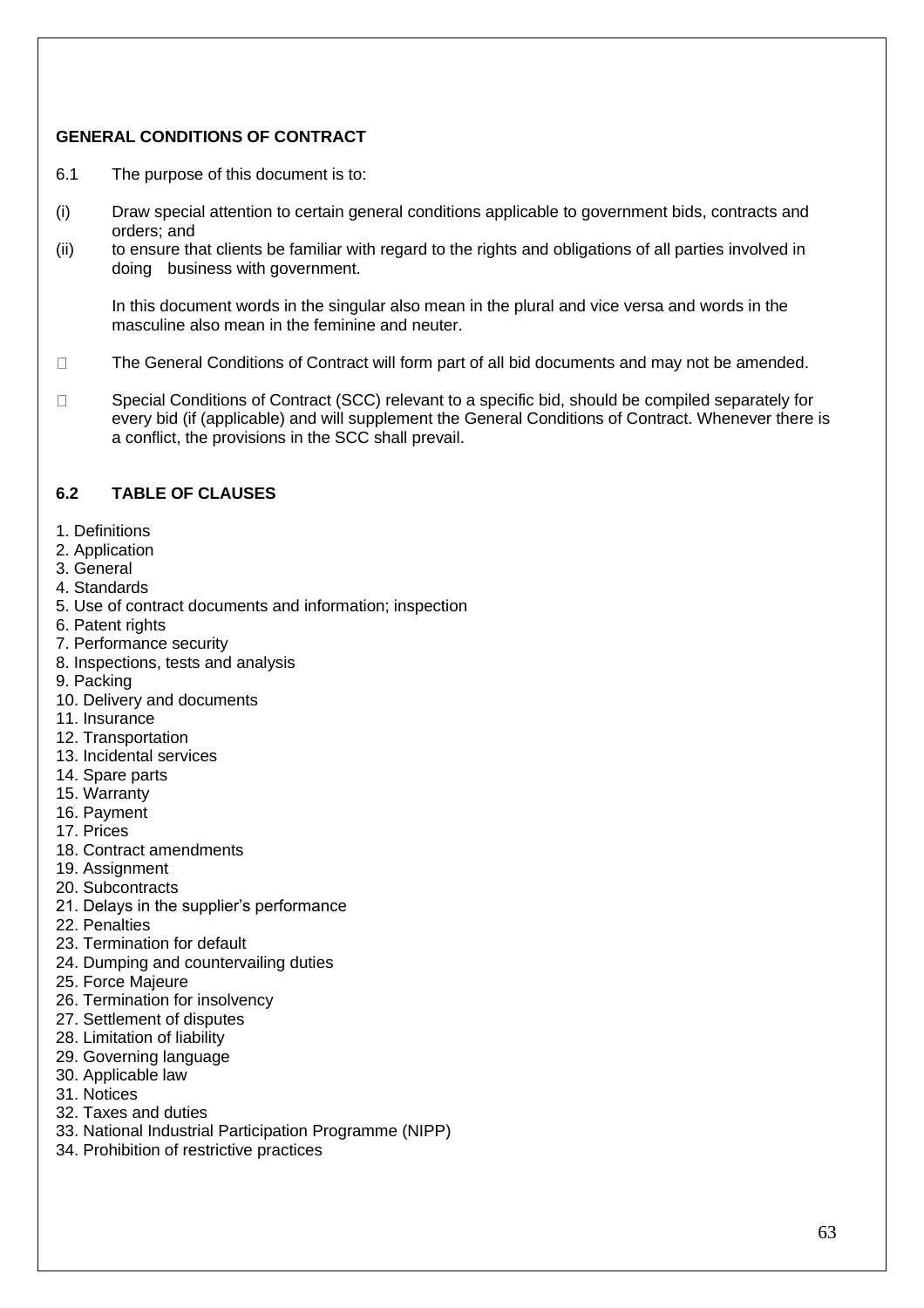## **GENERAL CONDITIONS OF CONTRACT**

#### **1. Definitions**

- 1. The following terms shall be interpreted as indicated:
- 1.1 "Closing time" means the date and hour specified in the bidding documents for the receipt of bids.
- 1.2 "Contract" means the written agreement entered into between the purchaser and the supplier, as recorded in the contract form signed by the parties, including all attachments and appendices thereto and all documents incorporated by reference therein.
- 1.3 "Contract price" means the price payable to the supplier under the contract for the full and proper performance of his contractual obligations.
- 1.4 "Corrupt practice" means the offering, giving, receiving, or soliciting of anything of value to influence the action of a public official in the procurement process or in contract execution.
- 1.5 "Countervailing duties" are imposed in cases where an enterprise abroad is subsidized by its government and encouraged to market its products internationally.
- 1.6 "Country of origin" means the place where the goods were mined, grown or produced or from which the services are supplied. Goods are produced when, through manufacturing, processing or substantial and major assembly of components, a commercially recognized new product results that is substantially different in basic characteristics or in purpose or utility from its components.
- 1.7 "Day" means calendar day.
- 1.8 "Delivery" means delivery in compliance of the conditions of the contract or order.
- 1.9 "Delivery ex stock" means immediate delivery directly from stock actually on hand.
- 1.10 "Delivery into consignees store or to his site" means delivered and unloaded in the specified store or depot or on the specified site in compliance with the conditions of the contract or order, the supplier bearing all risks and charges involved until the supplies are so delivered and a valid receipt is obtained.
- 1.11 "Dumping" occurs when a private enterprise abroad market its goods on own initiative in the RSA at lower prices than that of the country of origin and which have the potential to harm the local industries in the RSA.
- 1.12 "Force majeure" means an event beyond the control of the supplier and not involving the supplier's fault or negligence and not foreseeable. Such events may include, but is not restricted to, acts of the purchase in its sovereign capacity, wars or revolutions, fires, floods, epidemics, quarantine restrictions and freight embargoes.
- 1.13 "Fraudulent practice" means a misrepresentation of facts in order to influence a procurement process or the execution of a contract to the detriment of any bidder, and includes collusive practice among bidders (prior to or after bid submission) designed to establish bid prices at artificial non-competitive levels and to deprive the bidder of the benefits of free and open competition.
- 1.14 "GCC" means the General Conditions of Contract.
- 1.15 "Goods" means all of the equipment, machinery, and/or other materials that the supplier is required to supply to the purchaser under the contract.
- 1.16 "Imported content" means that portion of the bidding price represented by the cost of components, parts or materials which have been or are still to be imported (whether by the supplier or his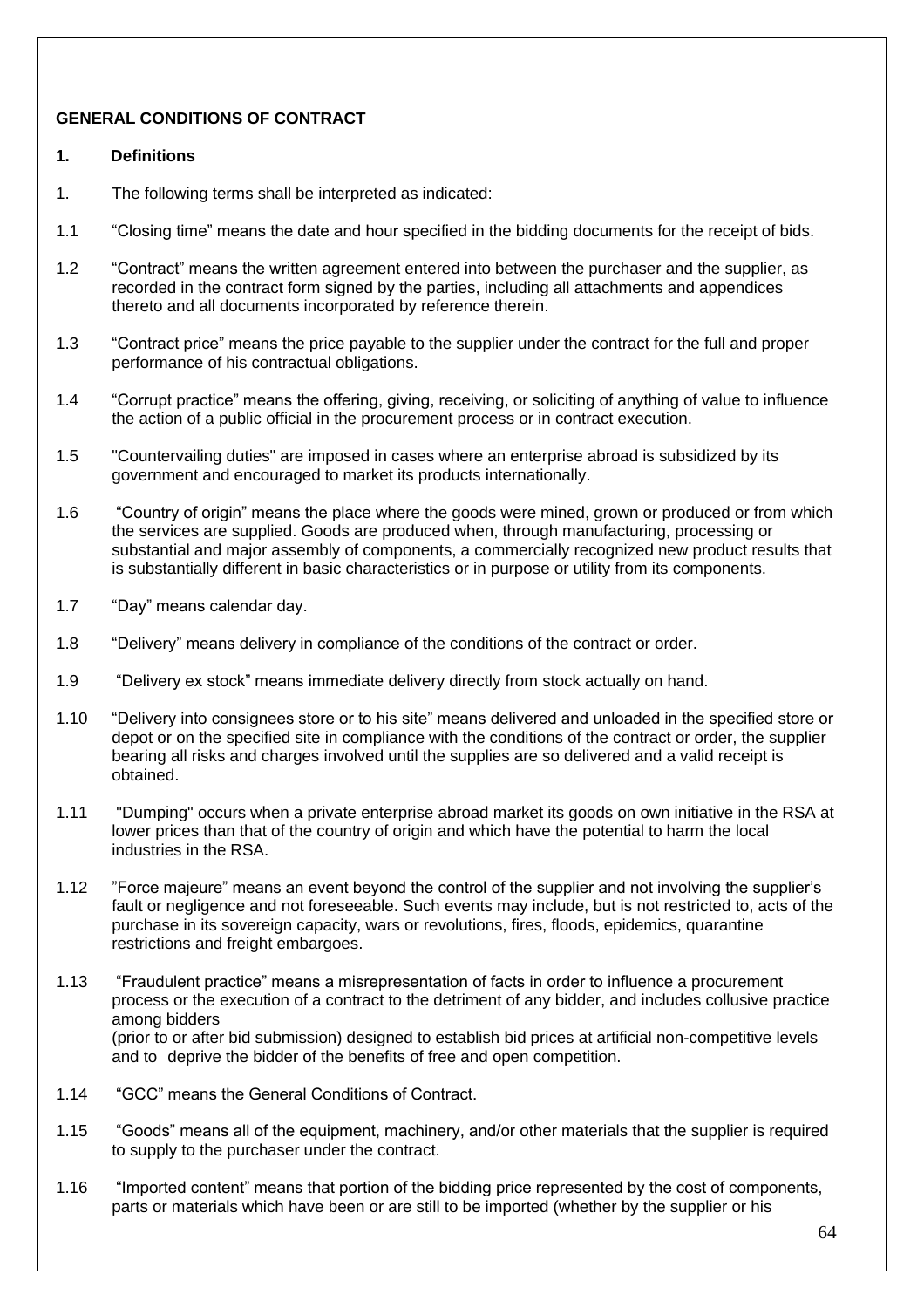subcontractors) and which costs are inclusive of the costs abroad, plus freight and other direct importation costs such as landing costs, dock dues, import duty, sales duty or other similar tax or duty at the South African place of entry as well as transportation and handling charges to the factory in the Republic where the supplies covered by the bid will be manufactured.

- 1.17 "Local content" means that portion of the bidding price which is not included in the imported content provided that local manufacture does take place.
- 1.18 "Manufacture" means the production of products in a factory using labour, materials, components
- and machinery and includes other related value-adding activities.
- 1.19 "Order" means an official written order issued for the supply of goods or works or the rendering of a service.
- 1.20 "Project site," where applicable, means the place indicated in bidding documents.
- 1.21 "Purchaser" means the organization purchasing the goods.
- 1.22 "Republic" means the Republic of South Africa.
- 1.23 "SCC" means the Special Conditions of Contract.
- 1.24 "Services" means those functional services ancillary to the supply of the goods, such as transportation and any other incidental services, such as installation, commissioning, provision of technical assistance, training, catering, gardening, security, maintenance and other such obligations of the supplier covered under the contract.
- 1.25 "Written" or "in writing" means handwritten in ink or any form of electronic or mechanical writing.

#### **2. Application**

- 2.1 These general conditions are applicable to all bids, contracts and orders including bids for functional and professional services, sales, hiring, letting and the granting or acquiring of rights, but excluding immovable property, unless otherwise indicated in the bidding documents.
- 2.2 Where applicable, special conditions of contract are also laid down to cover specific supplies, services or works.
- 2.3 Where such special conditions of contract are in conflict with these general conditions, the special conditions shall apply.

#### **3. General**

- 3.1 Unless otherwise indicated in the bidding documents, the purchaser shall not be liable for any expense incurred in the preparation and submission of a bid. Where applicable a non-refundable fee for documents may be charged.
- 3.2 With certain exceptions, invitations to bid are only published in the Government Tender Bulletin. The Government Tender Bulletin may be obtained directly from the Government Printer, Private Bag X85,Pretoria 0001, or accessed electronically from [www.treasury.gov.za](http://www.treasury.gov.za/)

## **4. Standards**

4.1 The goods supplied shall conform to the standards mentioned in the bidding documents and specifications.

#### **5. Use of contract documents and information; inspection.**

5.1 The supplier shall not, without the purchaser's prior written consent, disclose the contract, or any provision thereof, or any specification, plan, drawing, pattern, sample, or information furnished by or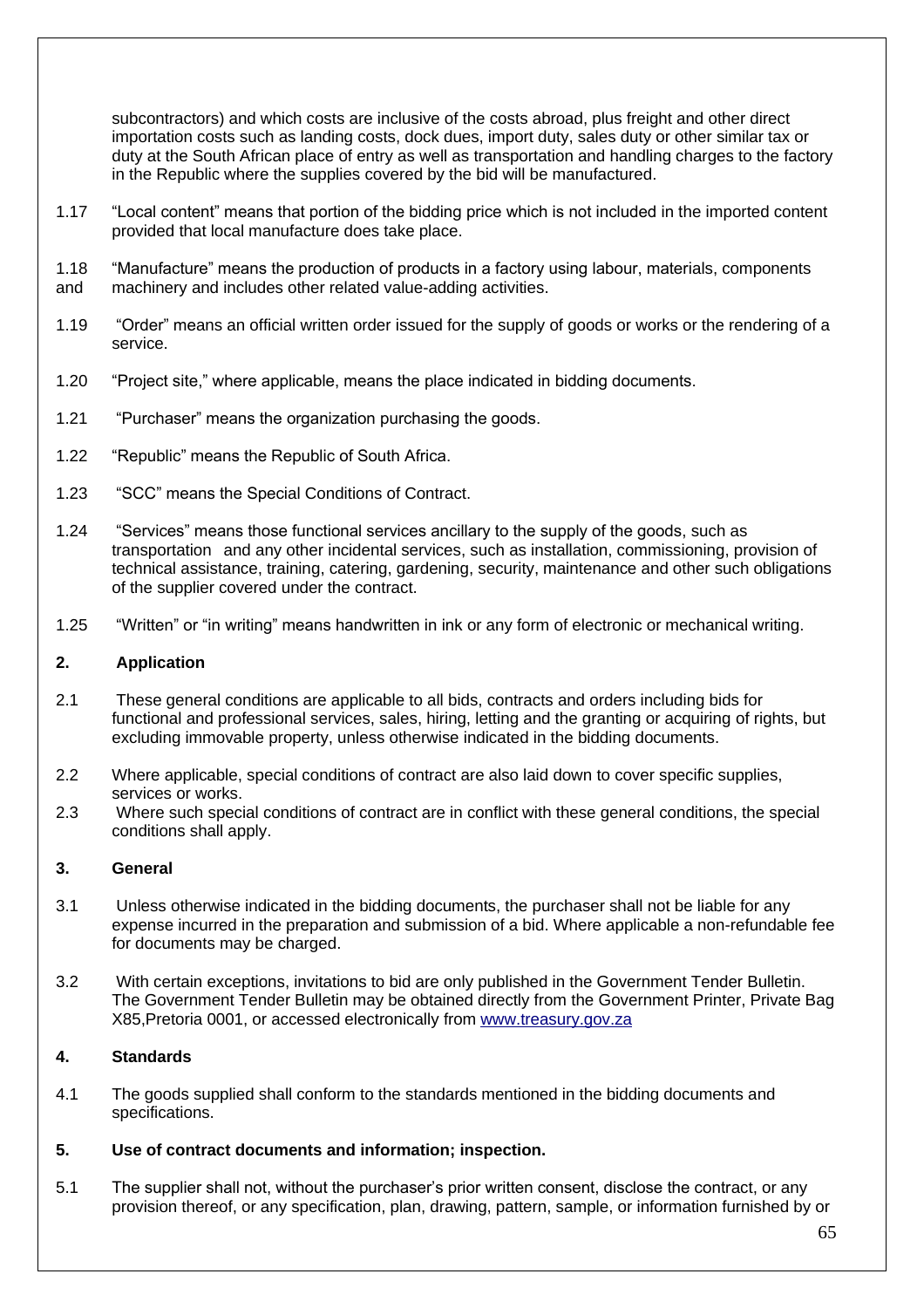on behalf of the purchaser in connection therewith, to any person other than a person employed by the supplier in the performance of the contract. Disclosure to any such employed person shall be made in confidence and shall extend only so far as may be necessary for purposes of such performance.

- 5.2 The supplier shall not, without the purchaser's prior written consent, make use of any document or information mentioned in GCC clause except for purposes of performing the contract.
- 5.3 Any document, other than the contract itself mentioned in GCC clause
- 5.1 shall remain the property of the purchaser and shall be returned (all copies) to the purchaser on completion of the supplier's performance under the contract if so required by the purchaser.
- 5.4 The supplier shall permit the purchaser to inspect the supplier's records relating to the performance of the supplier and to have them audited by auditors appointed by the purchaser, if so required by the purchaser.

#### **6. Patent rights**

6.1 The supplier shall indemnify the purchaser against all third-party claims of infringement of patent, trademark, or industrial design rights arising from use of the goods or any part thereof by the purchaser.

#### **7. Performance security**

- 7.1 Within thirty (30) days of receipt of the notification of contract award, the successful bidder shall furnish to the purchaser the performance security of the amount specified in SCC.
- 7.2 The proceeds of the performance security shall be payable to the purchaser as compensation for any loss resulting from the supplier's failure to complete his obligations under the contract.
- 7.3 The performance security shall be denominated in the currency of the contract, or in a freely convertible currency acceptable to the purchaser and shall be in one of the following forms:
- (a) a bank guarantee or an irrevocable letter of credit issued by a reputable bank located in the purchaser's country or abroad, acceptable to the purchaser, in the form provided in the bidding documents or another form acceptable to the purchaser; or
- (b) a cashier's or certified cheque
- 7.4 The performance security will be discharged by the purchaser and returned to the supplier not later than thirty (30) days following the date of completion of the supplier's performance obligations under the contract, including any warranty obligations, unless otherwise specified in SCC.

#### **8. Inspections, tests and analyses**

- 8.1 All pre-bidding testing will be for the account of the bidder.
- 8.2 If it is a bid condition that supplies to be produced or services to be rendered should at any stage during production or execution or on completion be subject to inspection, the premises of the bidder or contractor shall be open, at all reasonable hours, for inspection by a representative of the Department or an organization acting on behalf of the Department.
- 8.3 If there are no inspection requirements indicated in the bidding documents and no mention is made in the contract, but during the contract period it is decided that inspections shall be carried out, the purchaser shall itself make the necessary arrangements, including payment arrangements with the testing authority concerned.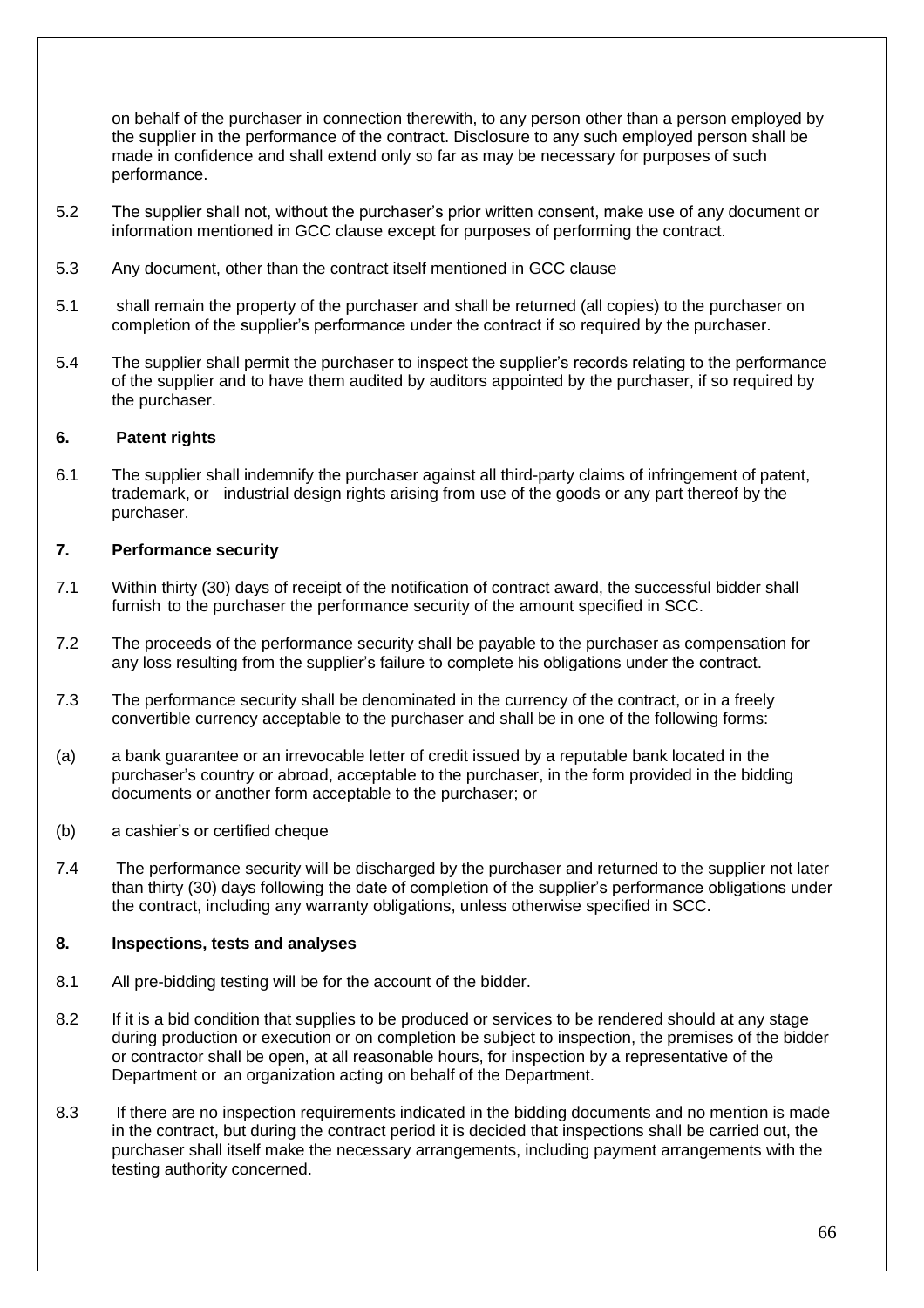- 8.4 If the inspections, tests and analyses referred to in clauses 8.2 and 8.3 show the supplies to be in accordance with the contract requirements, the cost of the inspections, tests and analyses shall be defrayed by the purchaser.
- 8.5 Where the supplies or services referred to in clauses 8.2 and 8.3 do not comply with the contract requirements, irrespective of whether such supplies or services are accepted or not, the cost in connection with these inspections, tests or analyses shall be defrayed by the supplier.
- 8.6 Supplies and services which are referred to in clauses 8.2 and 8.3 and which do not comply with the contract requirements may be rejected.
- 8.7 Any contract supplies may on or after delivery be inspected, tested or analyzed and may be rejected if found not to comply with the requirements of the contract. Such rejected supplies shall be held at the cost and risk of the supplier who shall, when called upon, remove them immediately at his own cost and forthwith substitute them with supplies which do comply with the requirements of the contract. Failing such removal the rejected supplies shall be returned at the suppliers cost and risk. Should the supplier fail to provide the substitute supplies forthwith, the purchaser may, without giving the supplier further opportunity to substitute the rejected supplies, purchase such supplies as may be necessary at the expense of the supplier.
- 8.8 The provisions of clauses 8.4 to 8.7 shall not prejudice the right of the purchaser to cancel the contract on account of a breach of the conditions thereof, or to act in terms of Clause 23 of GCC.

#### **9. Packing**

- 9.1 The supplier shall provide such packing of the goods as is required to prevent their damage or deterioration during transit to their final destination, as indicated in the contract. The packing shall be sufficient to withstand, without limitation, rough handling during transit and exposure to extreme temperatures, salt and precipitation during transit, and open storage. Packing, case size and weights shall take into consideration, where appropriate, the remoteness of the goods' final destination and the absence of heavy handling facilities at all points in transit.
- 9.2 The packing, marking, and documentation within and outside the packages shall comply strictly with such special requirements as shall be expressly provided for in the contract, including additional requirements, if any, specified in SCC, and in any subsequent instructions ordered by the purchaser.

#### *10. Delivery and documents*

- 10.1 Delivery of the goods shall be made by the supplier in accordance with the terms specified in the contract. The details of shipping and/or other documents to be furnished by the supplier are specified in SCC.
- 10.2 Documents to be submitted by the supplier are specified in SCC.

#### **11 Insurance**

11.1 The goods supplied under the contract shall be fully insured in a freely convertible currency against loss or damage incidental to manufacture or acquisition, transportation, storage and delivery in the manner specified in the SCC.

#### **12. Transportation**

12.1 Should a price other than an all-inclusive delivered price be required, this shall be specified in the SCC.

#### **13. Incidental services**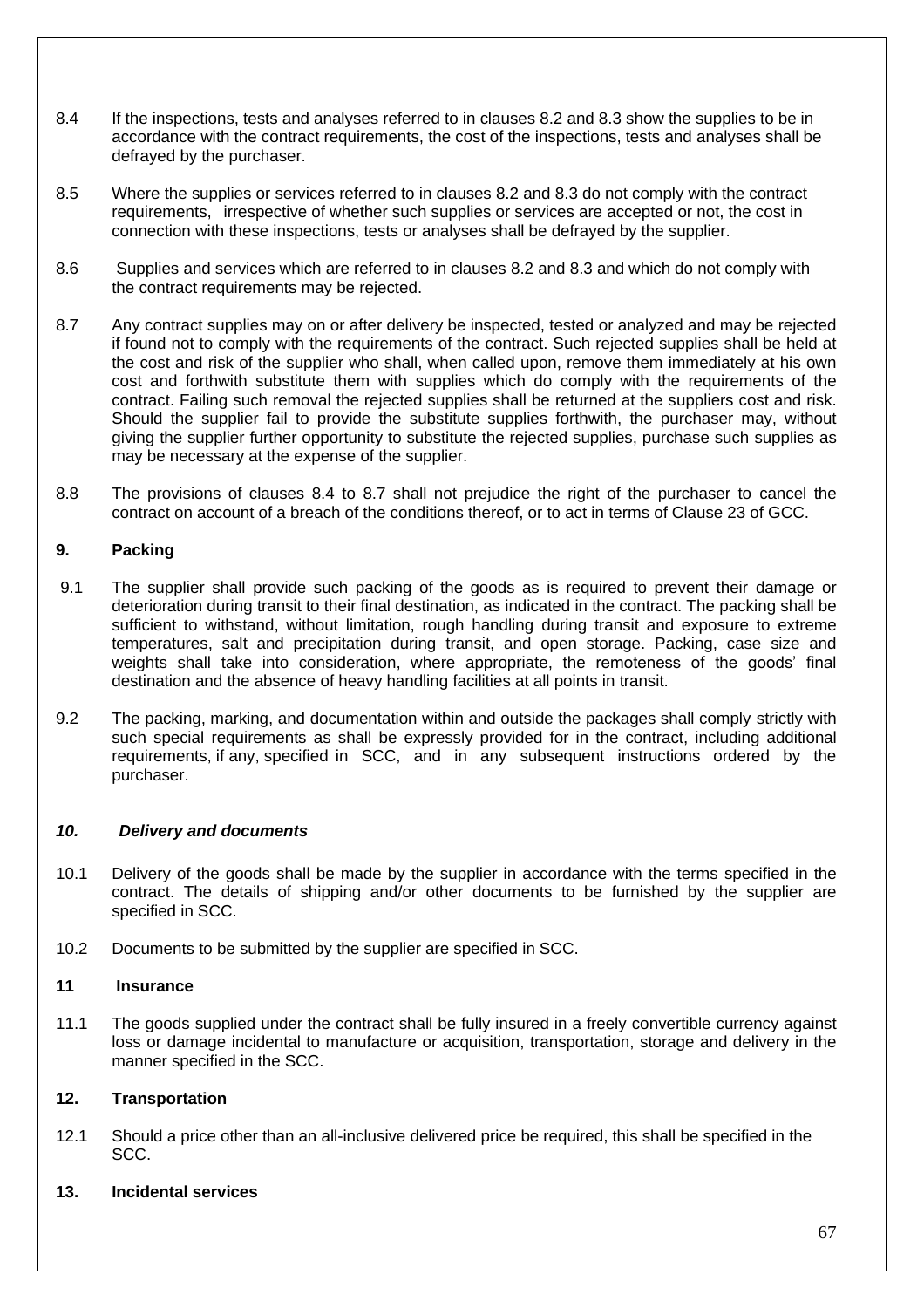- 13.1 The supplier may be required to provide any or all of the following services, including additional services, if any, specified in SCC:
	- (a) performance or supervision of on-site assembly and/or commissioning of the supplied goods;
	- (b) furnishing of tools required for assembly and/or maintenance of the supplied goods;
	- (c) furnishing of a detailed operations and maintenance manual for each appropriate unit of the supplied goods;
	- (d) performance or supervision or maintenance and/or repair of the supplied goods, for a period of time agreed by the parties, provided that this service shall not relieve the supplier of any warranty obligations under this contract; and
	- (e) training of the purchaser's personnel, at the supplier's plant and/or on-site, in assembly, start-up, operation, maintenance, and/or repair of the supplied goods.
- 13.2 Prices charged by the supplier for incidental services, if not included in the contract price for the goods, shall be agreed upon in advance by the parties and shall not exceed the prevailing rates charged to other parties by the supplier for similar services.

#### **14. Spare parts**

- 14.1 As specified in SCC, the supplier may be required to provide any or all of the following materials, notifications, and information pertaining to spare parts manufactured or distributed by the supplier:
	- (a) such spare parts as the purchaser may elect to purchase from the supplier, provided that this election shall not relieve the supplier of any warranty obligations under the contract; and
	- (b) in the event of termination of production of the spare parts:
	- (i) Advance notification to the purchaser of the pending termination, in sufficient time to permit the purchaser to procure needed requirements; and
	- (ii) following such termination, furnishing at no cost to the purchaser, the blueprints, drawings, and specifications of the spare parts, if requested.

#### **15. Warranty**

- 15.1 The supplier warrants that the goods supplied under the contract are new, unused, of the most recent or current models, and that they incorporate all recent improvements in design and materials unless provided otherwise in the contract. The supplier further warrants that\ all goods supplied under this contract shall have no defect, arising from design, materials, or workmanship (except when the design and/or material is required by the purchaser's specifications) or from any act or omission of the supplier, that may develop under normal use of the supplied goods in the conditions prevailing in the country of final destination.
- 15.2 This warranty shall remain valid for twelve (12) months after the goods, or any portion thereof as the case may be, have been delivered to and accepted at the final destination indicated in the contract, or for eighteen (18) months after the date of shipment from the port or place of loading in the source country, whichever period concludes earlier, unless specified otherwise in SCC.
- 15.3 The purchaser shall promptly notify the supplier in writing of any claims arising under this warranty.
- 15.4 Upon receipt of such notice, the supplier shall, within the period specified in SCC and with all reasonable speed, repair or replace the defective goods or parts thereof, without costs to the purchaser.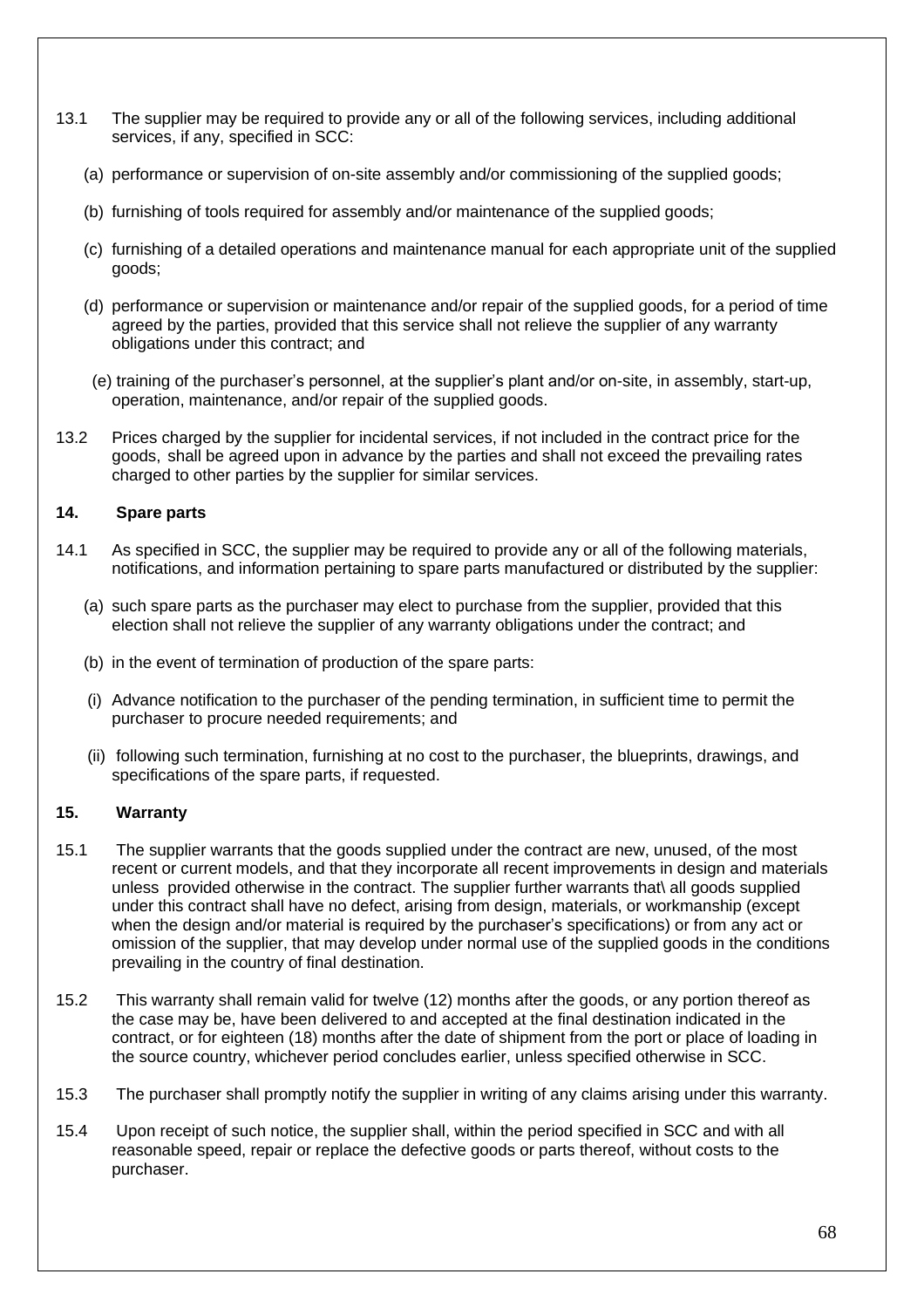15.5 If the supplier, having been notified, fails to remedy the defect(s) within the period specified in SCC, the purchaser may proceed to take such remedial action as may be necessary, at the supplier's risk and expense and without prejudice to any other rights which the purchaser may have against the supplier under the contract.

#### **16. Payment**

- 16.1 The method and conditions of payment to be made to the supplier under this contract shall be specified in SCC.
- 16.2 The supplier shall furnish the purchaser with an invoice accompanied by a copy of the delivery note and upon fulfillment of other obligations stipulated in the contract.
- 16.3 Payments shall be made promptly by the purchaser, but in no case later than thirty (30) days after submission of an invoice or claim by the supplier.
- 16.4 Payment will be made in Rand unless otherwise stipulated in SCC.

### **17. Prices**

17.1 Prices charged by the supplier for goods delivered and services performed under the contract shall not vary from the prices quoted by the supplier in his bid, with the exception of any price adjustments authorized in SCC or in the purchaser's request for bid validity extension, as the case may be.

#### **18. Contract Amendments**

18.1 No variation in or modification of the terms of the contract shall be made except by written amendment signed by the parties concerned.

## **19. Assignment**

19.1 The supplier shall not assign, in whole or in part, its obligations to perform under the contract, except with the purchaser's prior written consent.

## **20. Subcontracts**

20.1 The supplier shall notify the purchaser in writing of all subcontracts awarded under this contract if not already specified in the bid. Such notification, in the original bid or later, shall not relieve the supplier from any liability or obligation under the contract.

#### **21. Delays in the supplier's performance**

- 21.1 Delivery of the goods and performance of services shall be made by the supplier in accordance with the time schedule prescribed by the purchaser in the contract.
- 21.2 If at any time during performance of the contract, the supplier or its subcontractor(s) should encounter conditions impeding timely delivery of the goods and performance of services, the supplier shall promptly notify the purchaser in writing of the fact of the delay, its likely duration and its cause(s). As soon as practicable after receipt of the supplier's notice, the purchaser shall evaluate the situation and may at his discretion extend the supplier's time for performance, with or without the imposition of penalties, in which case the extension shall be ratified by the parties by amendment of contract.
- 21.3 No provision in a contract shall be deemed to prohibit the obtaining of supplies or services from a national department, provincial department, or a local authority.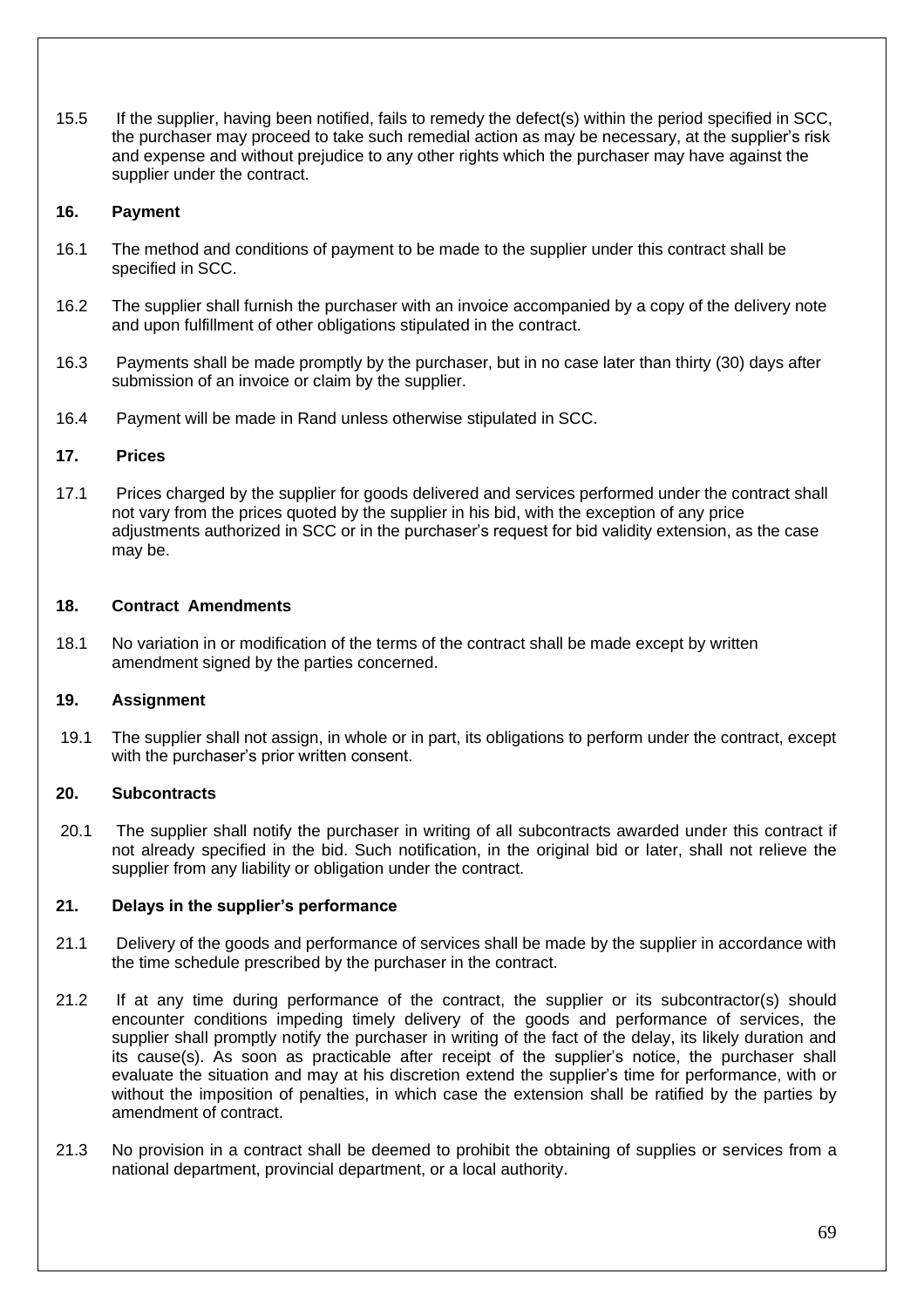- 21.4 The right is reserved to procure outside of the contract small quantities or to have minor essential services executed if an emergency arises, the supplier's point of supply is not situated at or near the place where the supplies are required, or the supplier's services are not readily available.\
- 21.5 Except as provided under GCC Clause 25, a delay by the supplier in the performance of its delivery obligations shall render the supplier liable to the imposition of penalties, pursuant to GCC Clause 22, unless an extension of time is agreed upon pursuant to GCC Clause
- 21.2 without the application of penalties.
- 21.6 Upon any delay beyond the delivery period in the case of a supplies contract, the purchaser shall, without canceling the contract, be entitled to purchase supplies of a similar quality and up to the same quantity in substitution of the goods not supplied in conformity with the contract and to return any goods delivered later at the supplier's expense and risk, or to cancel the contract and buy such goods as may be required to complete the contract and without prejudice to his other rights, be entitled to claim damages from the supplier.

#### **22. Penalties**

22.1 Subject to GCC Clause 25, if the supplier fails to deliver any or all of the goods or to perform the services within the period(s) specified in the contract, the purchaser shall, without prejudice to its other remedies under the contract, deduct from the contract price, as a penalty, a sum calculated on the delivered price of the delayed goods or unperformed services using the current prime interest rate calculated for each day of the delay until actual delivery or performance. The purchaser may also consider termination of the contract pursuant to GCC Clause 23.

#### **23. Termination for default**

- 23.1 The purchaser, without prejudice to any other remedy for breach of contract, by written notice of default sent to the supplier, may terminate this contract in whole or in part:
	- (a) if the supplier fails to deliver any or all of the goods within the period(s) specified in the contract, or within any extension thereof granted by the purchaser pursuant to GCC Clause 21.2;
	- (b) if the Supplier fails to perform any other obligation(s) under the contract; or
	- (c) if the supplier, in the judgment of the purchaser, has engaged in corrupt or fraudulent practices in competing for or in executing the contract.
- 23.2 In the event the purchaser terminates the contract in whole or in part, the purchaser may procure, upon such terms and in such manner as it deems appropriate, goods, works or services similar to those undelivered, and the supplier shall be liable to the purchaser for any excess costs for such similar goods, works or services. However, the supplier shall continue performance of the contract to the extent not terminated.
- 23.3 Where the purchaser terminates the contract in whole or in part, the purchaser may decide to impose a restriction penalty on the supplier by prohibiting such supplier from doing business with the public sector for a period not exceeding 10 years.
- 23.4 If a purchaser intends imposing a restriction on a supplier or any person associated with the supplier, the supplier will be allowed a time period of not more than fourteen (14) days to provide reasons why the envisaged restriction should not be imposed. Should the supplier fail to respond within the stipulated fourteen (14) days the purchaser may regard the intended penalty as not objected against and may impose it on the supplier.
- 23.5 Any restriction imposed on any person by the Accounting Officer / Authority will, at the discretion of the Accounting Officer / Authority, also be applicable to any other enterprise or any partner, manager, director or other person who wholly or partly exercises or exercised or may exercise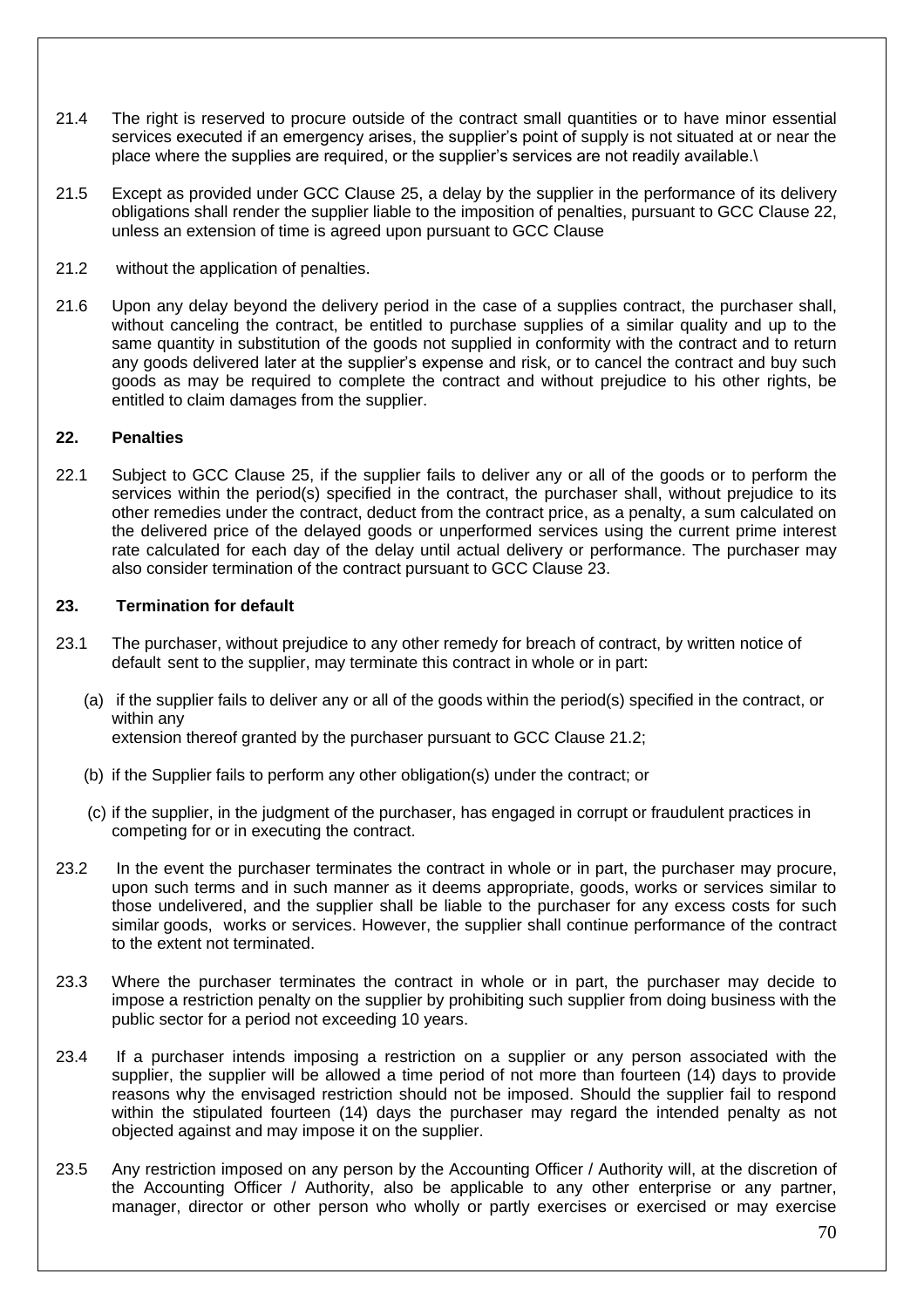control over the enterprise of the first-mentioned person, and with which enterprise or person the first-mentioned person, is or was in the opinion of the Accounting Officer / Authority actively associated.

- 23.6 If a restriction is imposed, the purchaser must, within five (5) working days of such imposition, furnish the National Treasury, with the following information:
	- (i) the name and address of the supplier and / or person restricted by the purchaser;
	- (ii) the date of commencement of the restriction
	- (ii) the period of restriction; and
	- (iv) the reasons for the restriction.

These details will be loaded in the National Treasury's central database of suppliers or persons prohibited from doing business with the public sector.

23.7 If a court of law convicts a person of an offence as contemplated in sections 12 or 13 of the Prevention and Combating of Corrupt Activities Act, No. 12 of 2004, the court may also rule that such person's name be endorsed on the Register for Tender Defaulters. When a person's name has been endorsed on the Register, the person will be prohibited from doing business with the public sector for a period not less than five years and not more than 10 years. The National Treasury is empowered to determine the period of restriction and each case will be dealt with on its own merits. According to section 32 of the Act the Register must be open to the public. The Register can be perused on the National Treasury website.

#### **24. Anti-dumping and countervailing duties and rights**

24.1 When, after the date of bid, provisional payments are required, or antidumping or countervailing duties are imposed, or the amount of a provisional payment or anti-dumping or countervailing right is increased in respect of any dumped or subsidized import, the State is not liable for any amount so required or imposed, or for the amount of any such increase. When, after the said date, such a provisional payment is no longer required or any such anti-dumping or countervailing right is abolished, or where the amount of such provisional payment or any such right is reduced, any such favourable difference shall on demand be paid forthwith by the contractor to the State or the State may deduct such amounts from moneys (if any) which may otherwise be due to the contractor in regard to supplies or services which he delivered or rendered, or is to deliver or render in terms of the contract or any other contract or any other amount which may be due to him

#### **25. Force Majeure**

- 25.1 Notwithstanding the provisions of GCC Clauses 22 and 23, the supplier shall not be liable for forfeiture of its performance security, damages, or termination for default if and to the extent that his delay in performance or other failure to perform his obligations under the contract is the result of an event of force majeure.
- 25.2 If a force majeure situation arises, the supplier shall promptly notify the purchaser in writing of such condition and the cause thereof. Unless otherwise directed by the purchaser in writing, the supplier shall continue to perform its obligations under the contract as far as is reasonably practical, and shall seek all reasonable alternative means for performance not prevented by the force majeure event.

#### **26. Termination for insolvency**

26.1 The purchaser may at any time terminate the contract by giving written notice to the supplier if the supplier becomes bankrupt or otherwise insolvent. In this event, termination will be without compensation to the supplier, provided that such termination will not prejudice or affect any right of action or remedy which has accrued or will accrue thereafter to the purchaser.

#### **27. Settlement of Disputes Limitation of liability**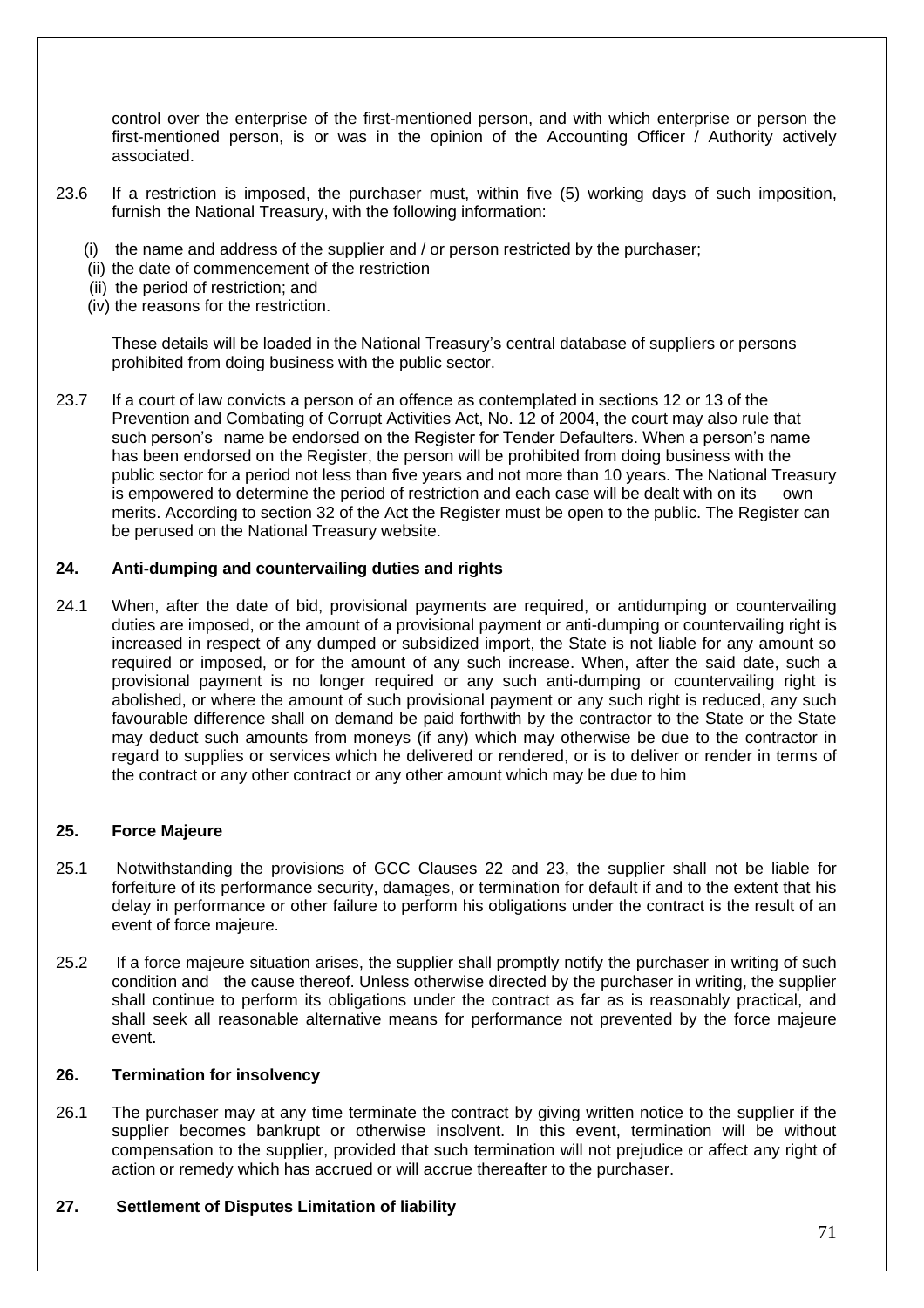- 27. If any dispute or difference of any kind whatsoever arises between the purchaser and the supplier in connection with or arising out of the contract, the parties shall make every effort to resolve amicably such dispute or difference by mutual consultation.
- 27.2 If, after thirty (30) days, the parties have failed to resolve their dispute or difference by such mutual consultation, then either the purchaser or the supplier may give notice to the other party of his intention to commence with mediation. No mediation in respect of this matter may be commenced unless such notice is given to the other party.
- 27.3 Should it not be possible to settle a dispute by means of mediation, it may be settled in a South African court of law.
- 27.4 Mediation proceedings shall be conducted in accordance with the rules of procedure specified in the SCC.
- 27.5 Notwithstanding any reference to mediation and/or court proceedings herein,
	- (a) the parties shall continue to perform their respective obligations under the contract unless they otherwise agree; and
	- (b) the purchaser shall pay the supplier any monies due the supplier.
- 28.1 Except in cases of criminal negligence or willful misconduct, and in the case of infringement pursuant to Clause 6;
	- (a) the supplier shall not be liable to the purchaser, whether in contract, tort, or otherwise, for any indirect or consequential loss or damage, loss of use, loss of production, or loss of profits or interest costs, provided that this exclusion shall not apply to any obligation of the supplier to pay penalties and/or damages to the purchaser; and
	- (b) the aggregate liability of the supplier to the purchaser, whether under the contract, in tort or otherwise, shall not exceed the total contract price, provided that this limitation shall not apply to the cost of repairing or replacing defective equipment.

#### **29. Governing language**

29.1 The contract shall be written in English. All correspondence and other documents pertaining to the contract that is exchanged by the parties shall also be written in English.

#### **30. Applicable law**

30.1 The contract shall be interpreted in accordance with South African laws, unless otherwise specified in SCC.

#### **31. Notices**

- 31.1 Every written acceptance of a bid shall be posted to the supplier concerned by registered or certified mail and any other notice to him shall be posted by ordinary mail to the address furnished in his bid or to the address notified later by him in writing and such posting shall be deemed to be proper service of such notice
- 31.2 The time mentioned in the contract documents for performing any act after such aforesaid notice has been given, shall be reckoned from the date of posting of such notice.

## **32. Taxes and duties**

32.1 A foreign supplier shall be entirely responsible for all taxes, stamp duties, license fees, and other such levies imposed outside the purchaser's country.